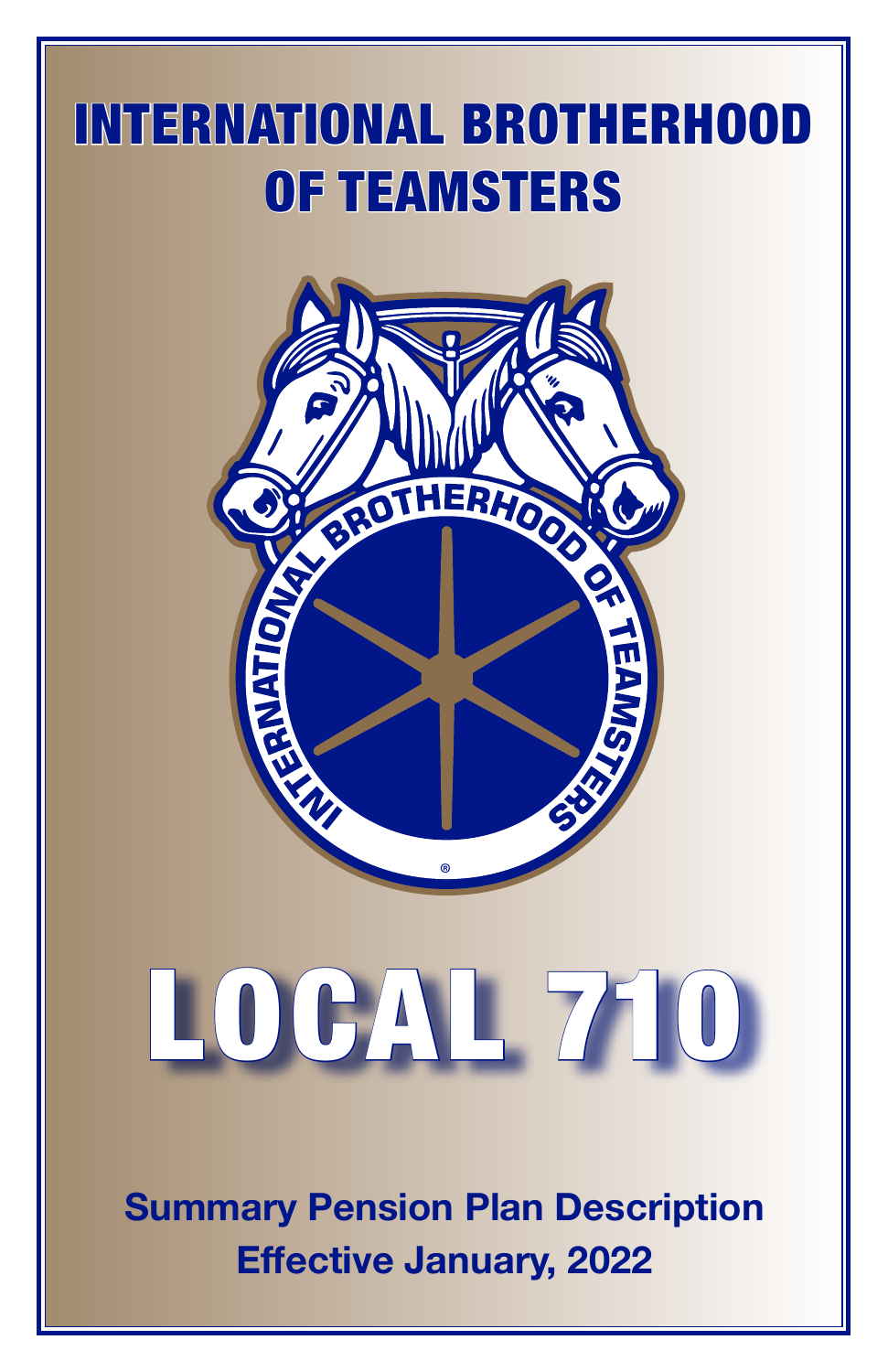## **BOARD OF TRUSTEES**

#### **UNION TRUSTEES**

Michael J. Cales International Brotherhood of Teamsters Union Local No. 710 9000 West 187th Street Mokena, Illinois 60448

Delmar Schaefer International Brotherhood of Teamsters Union Local No. 710 9000 West 187th Street Mokena, Illinois 60448

Bernard Sherlock International Brotherhood of Teamsters Union Local No. 710 9000 West 187th Street Mokena, Illinois 60448

Ronald E. Dillion, Alternate International Brotherhood of Teamsters Union Local No. 710 9000 West 187th Street Mokena, Illinois 60448

#### **EMPLOYER TRUSTEES**

Gary F. Caldwell ABF Freight Systems, Inc. 3801 Old Greenwood Road Fort Smith, Arkansas 72903

Samuel Pilger USF Holland, Inc. 700 S. Waverly Road Holland, Michigan 49423

Dan Hoyer 9000 West 187th Street Mokena, Illinois 60448

#### **TRUSTEES OFFICE**

9000 West 187th Street Mokena, Illinois 60448 Telephone: (773) 254-2500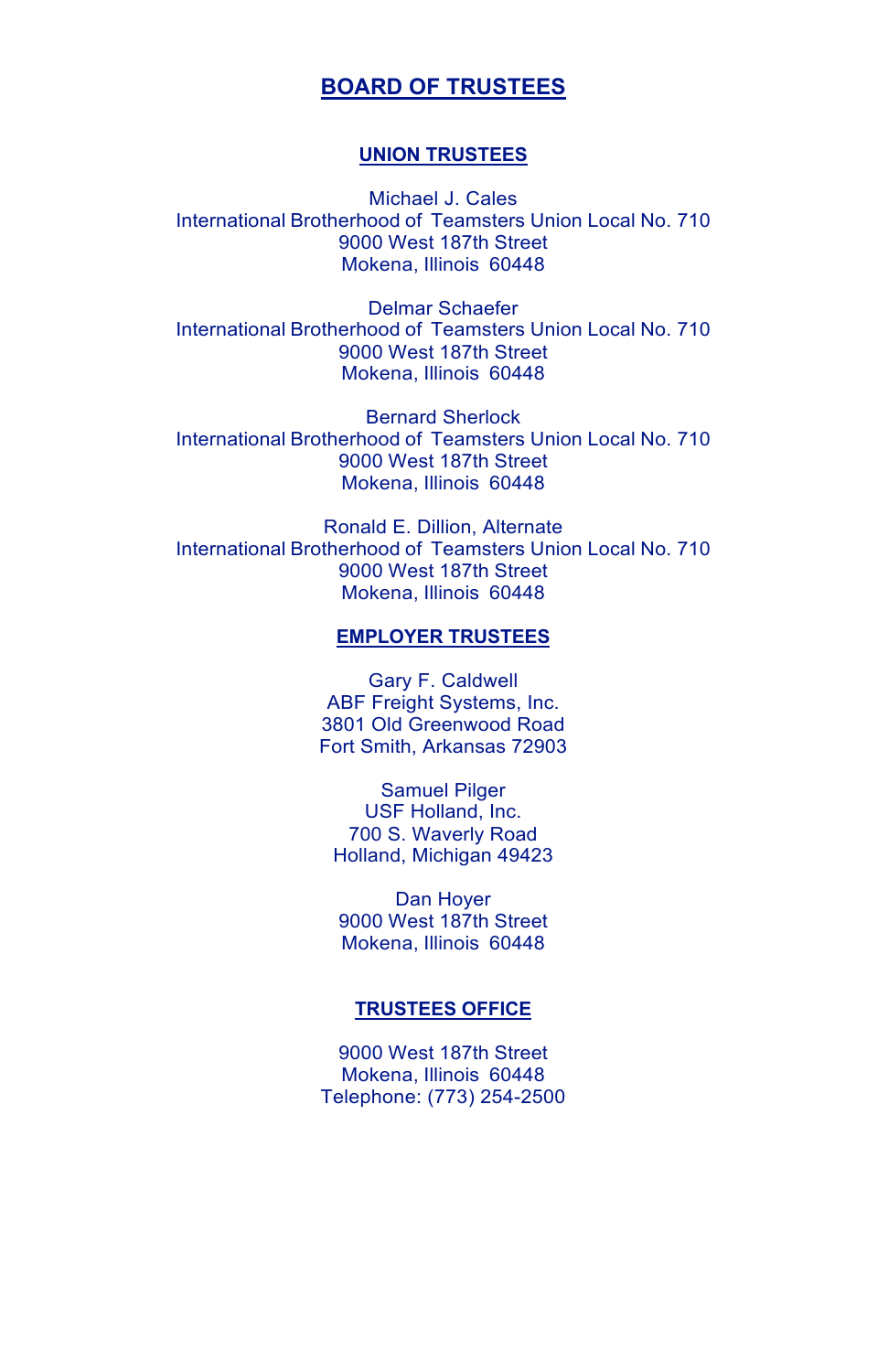# Local 710 Health, Welfare and Pension Funds

UNION TRUSTEES: Michael J. Cales, Co-Chairman Bernard T. Sherlock Delmar R. Schaefer

EMPLOYER TRUSTEES: Samuel D. Pilger, Co-Chairman Gary F. Caldwell Daniel G. Hoyer



Dear Participant:

The Board of Trustees of the I.B. of T. Union Local No. 710 Pension Fund is very pleased to provide you with this Summary Plan Description, effective as of January 1, 2022. This booklet describes in detail the terms of your Pension Plan, and how you and your family can enjoy its benefits. Please keep it with your other important papers so that you can refer to it easily.

Since the last Summary Plan Description, there have been many changes. For example, certain participants earned what are referred to as Level 2 benefits from 2011 through 2019 (see pp. 16-17). Level 1 participants who work in covered employment after December 1, 2019 and who retire after age 50 with 25 years or more of service are entitled to a \$400 increase in the Level 1 25 year Pension benefit rates (see pp. 22-23). Future accruals changed to 0.55% multiplied by contributions for all covered employment on and after January 1, 2020 (see p. 13). And legal requirements have dictated changes in selfpayments effective January 1, 2022 (see pp. 47-49).

If you have any questions about your benefits, please contact the Fund Office. You also can request a copy of the Plan Document itself, which sets forth in legal terms the provisions of your Pension Plan. Please note that while the Fund has made every effort to describe your benefits fully in this booklet, if there is a conflict between the terms of the Plan Document and this booklet, the Plan Document will control.

> Fraternally yours, The Board of Trustees Michael J. Cales, Co-Chairman Samuel Pilger, Co-Chairman Delmar Schaefer Bernard Sherlock Gary F. Caldwell Dan Hoyer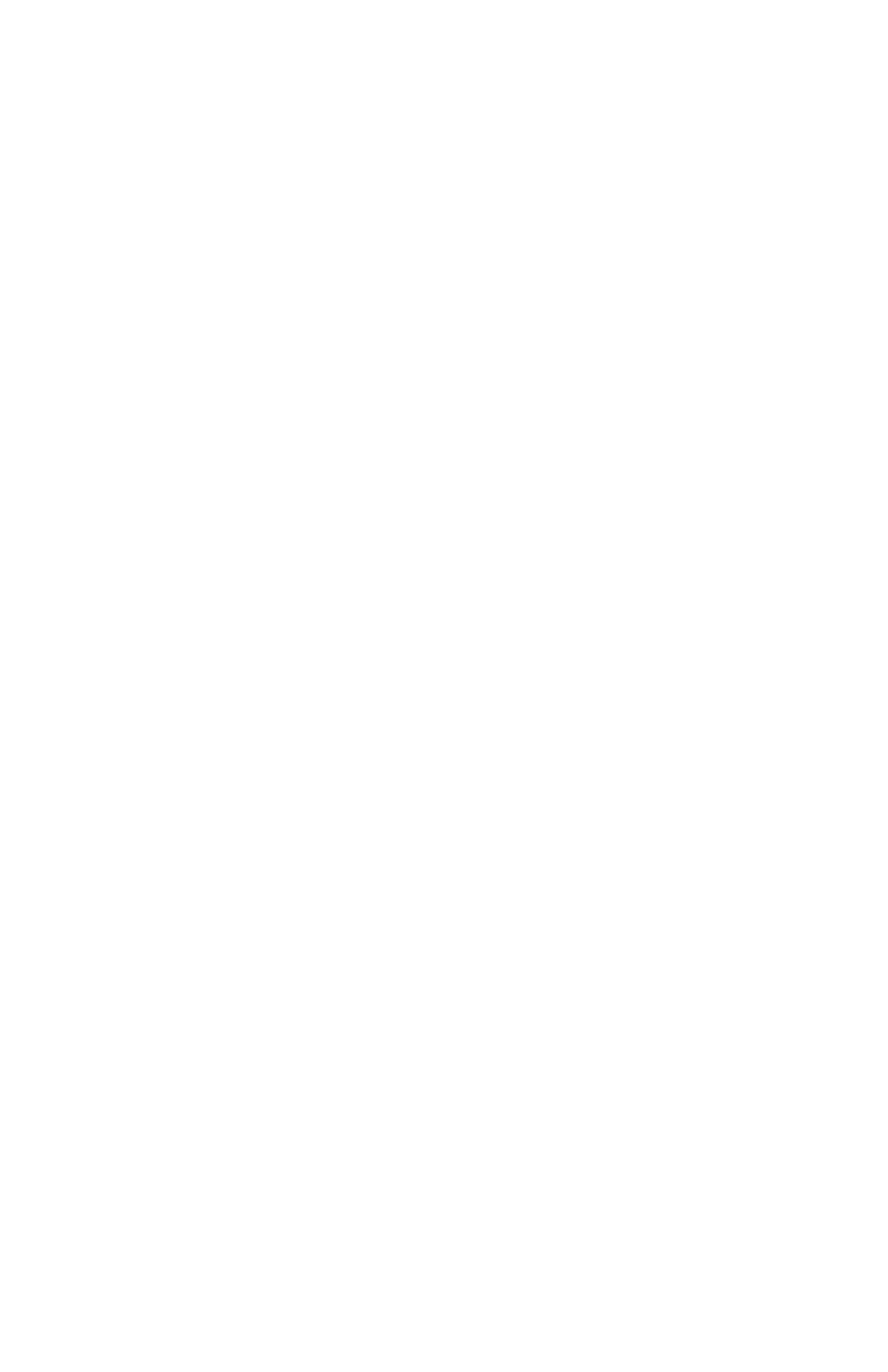# **TABLE OF CONTENTS**

| Circumstances Under Which Benefits May be Lost, Suspended or Denied 55 |  |
|------------------------------------------------------------------------|--|
|                                                                        |  |
|                                                                        |  |
|                                                                        |  |
|                                                                        |  |
|                                                                        |  |
|                                                                        |  |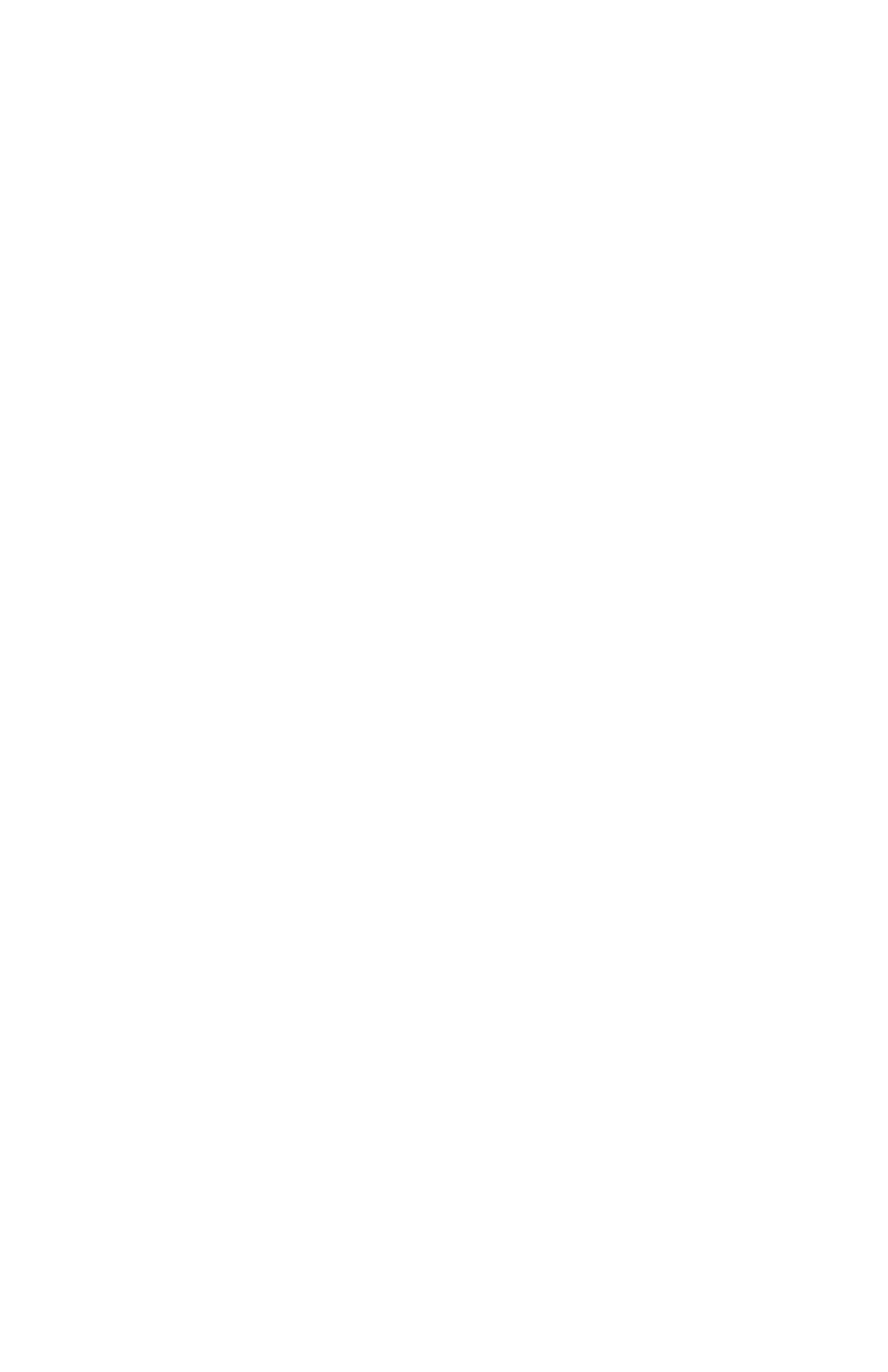# **USING THIS SUMMARY PLAN DESCRIPTION**

Every effort has been made to summarize the Pension Plan provisions as accurately and as comprehensively as possible so that you will understand your rights and obligations. However, pension plans are very complex. If there is any part of this booklet that you do not understand, or if you have any questions, please contact the Fund Office. In the event of any inconsistency between the Summary Plan Description and the Pension Plan, the provisions of the Pension Plan shall govern. You may request a copy of the Pension Plan from the Fund Office. The Trustees have the discretionary authority to interpret the Pension Plan and decisions of the Trustees or their delegates are final and binding.

**This Summary Plan Description applies to participants who terminate covered employment on or after January 1, 2022. The rights and benefits of participants who terminate covered employment prior to this date will be determined in accordance with the provisions of the Pension Plan in effect on the date of termination.**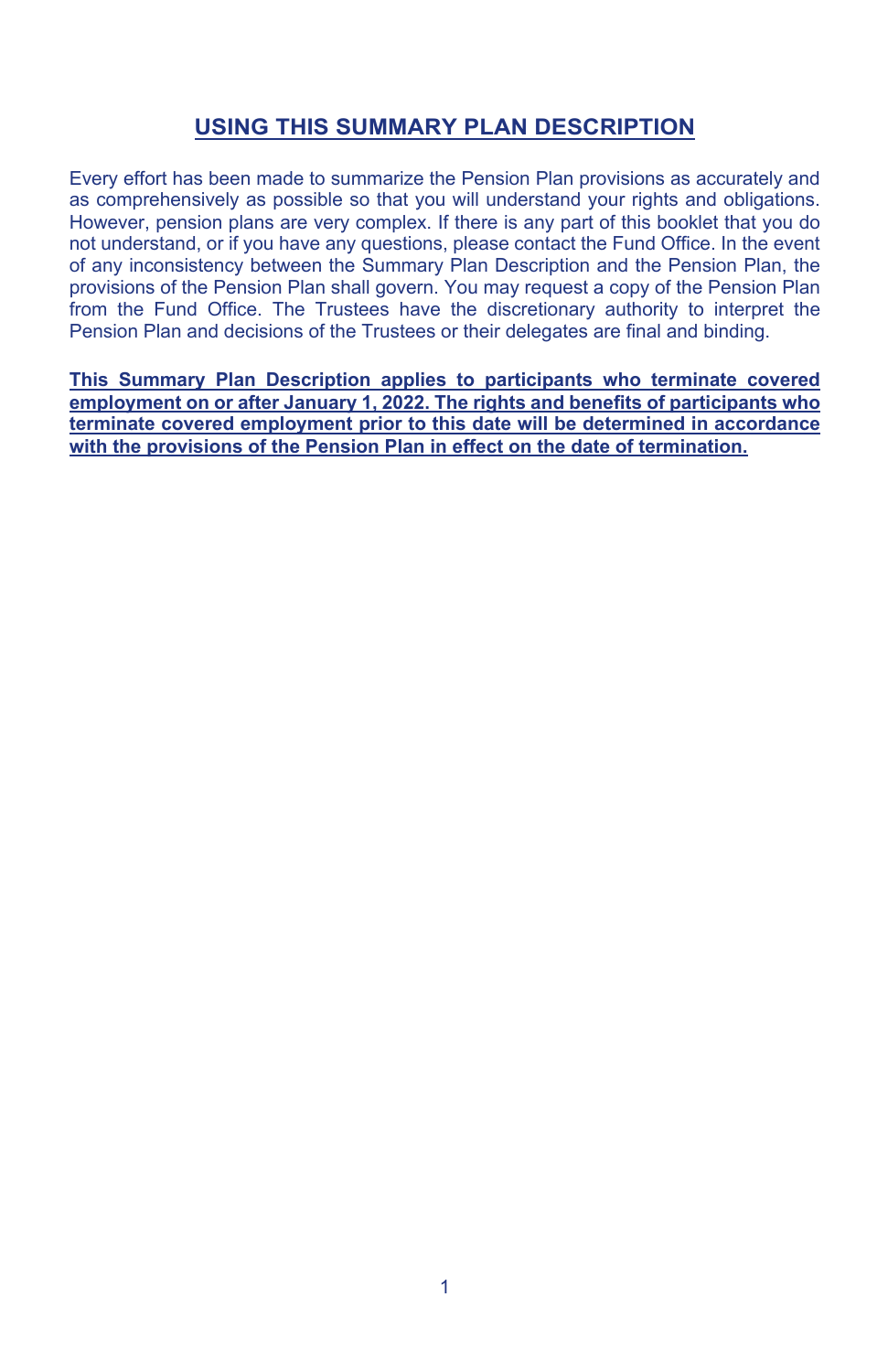# **IMPORTANT**

- **1.** Save this booklet. Put it in a safe place.
- **2.** Tell your family, particularly your spouse, about this booklet and where you keep it filed<sup>1</sup>
- **3.** If you lose your copy, you can ask the Fund Office for another copy.
- **4.** If you have worked for a contributing employer and you are leaving without definite plans to return in the near future, you may be entitled to a Pension, payable when you have reached a retirement age. To protect your benefit rights, call or write the Fund Office. Arrangements will be made to furnish you with a statement of your benefit rights. The Fund Office will also file notice with the government so that the Social Security Administration can remind you at a future time of your vested benefit rights.
- **5.** Notify the Fund Office promptly if you change your address.
- **6.** NOTHING IN THIS BOOKLET IS MEANT TO INTERPRET OR CHANGE IN ANY WAY THE PROVISIONS EXPRESSED IN THE PENSION PLAN. ONLY THE FULL BOARD OF TRUSTEES IS AUTHORIZED TO INTERPRET THE PLAN OF BENEFITS DESCRIBED IN THIS BOOKLET. BENEFITS UNDER THE PENSION PLAN WILL BE PAID ONLY WHEN THE BOARD OF TRUSTEES OR PERSONS DELEGATED BY THEM DECIDE, IN THEIR DISCRETION, THAT THE PARTICIPANT OR BENEFICIARY IS ENTITLED TO BENEFITS. THEIR INTERPRETATION WILL BE FINAL AND BINDING ON ALL PERSONS DEALING WITH THE PENSION PLAN OR CLAIMING A BENEFIT FROM THE PENSION PLAN. IF A DECISION OF THE TRUSTEES IS CHALLENGED IN COURT, IT IS THE INTENTION OF THE PARTIES THAT SUCH DECISION IS TO BE UPHELD UNLESS IT IS DETERMINED TO BE ARBITRARY OR CAPRICIOUS.

NO EMPLOYER OR UNION NOR ANY REPRESENTATIVE OF ANY EMPLOYER OR UNION, IS AUTHORIZED TO INTERPRET THE PENSION PLAN NOR IS ANY SUCH PERSON AUTHORIZED TO ACT AS AGENT OF THE TRUSTEES. THE TRUSTEES RESERVE THE RIGHT TO AMEND, MODIFY OR DISCONTINUE ALL OR PART OF THE PENSION PLAN WHENEVER, IN THEIR JUDGMENT, CONDITIONS SO WARRANT.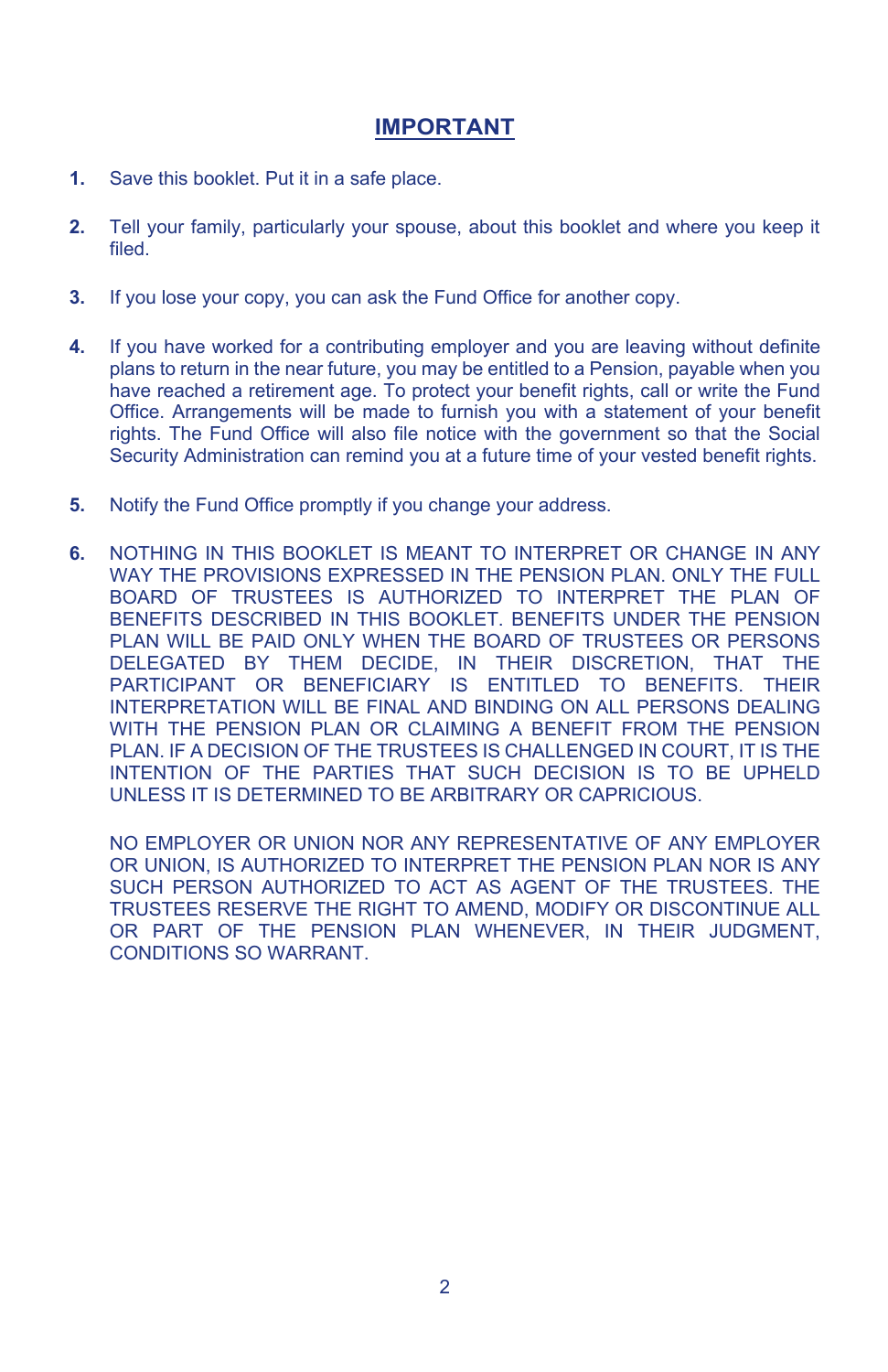# **MOST OFTEN ASKED QUESTIONS**

#### **1. How are Pensions Paid?**

You must apply in writing to the Trustees and furnish information required by the Trustees before your Pension will begin.

Pensions are paid monthly and continue for your lifetime. If you have a spouse, your payments will be reduced so that after your death, payments will be continued to your spouse. Your spouse would get one-half of the reduced Pension you are receiving; this is the 50% Joint and Survivor Pension.

In lieu of the 50% Joint and Survivor Pension, married participants also have the option of a 75% Joint and Survivor Pension and a 100% Joint and Survivor Pension.

You may elect not to have payments continued to your spouse. You may make such an election within the 90-day period before your retirement. Your spouse must consent in writing to the waiver of the Joint and Survivor Pension, and the written consent must be notarized. If the Joint and Survivor Pension is waived, there will not be any reduction in your monthly payments.

See page 24 for more information on the Joint and Survivor Pension.

#### **2. Can my Pension be suspended?**

Yes, if you return to work in any capacity in the trucking industry (Union or non-Union) or the same or related business as any Contributing Employer, your Pension will be suspended. The rules are different after you attain Normal Retirement Age (see Question 3 below). But remember you must always contact the Fund Office before returning to work.

#### **3. If I get another job after I retire will this affect my Pension?**

So long as you remain retired you will continue to receive your Pension each month until your death.

Retirement means:

- (a) Prior to attainment of Normal Retirement Age (generally age 65) you are not permitted to engage in any of the following:
	- (i) Employment with any Contributing Employer;
	- (ii) Employment in the same or related business as any Contributing Employer;
	- (iii) Self-employment in the same or related business as any Contributing Employer; or
	- (iv) Employment or self-employment in any business which is under the jurisdiction of the Union at the time of your retirement.

This includes both union and non-union companies.

(b) After attainment of Normal Retirement Age (generally age 65) you cannot engage in employment or self-employment in the geographical area covered by the Pension Plan, using the same skills acquired while in Covered Employment and in an industry engaged in by any Employer maintaining the Pension Plan. However, you will still be considered retired if you work less than 40 hours in a month in such employment without any suspension or reduction in benefits. There is no suspension of benefits no matter how many hours you work if benefits are being paid to you because you have reached age 70½ (see page 38).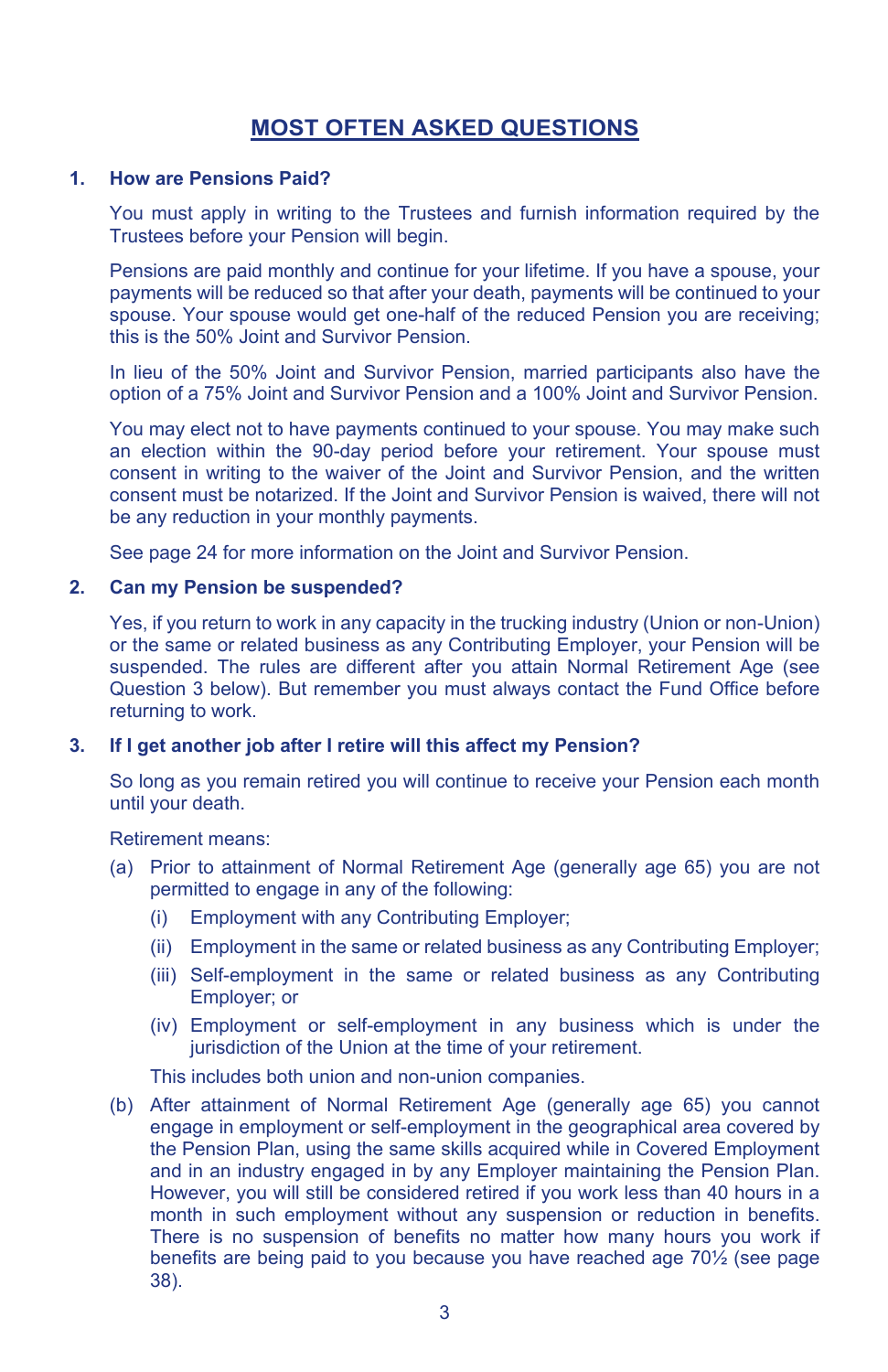A Participant or Pensioner may request determination in advance as to whether a specific type of employment falls within the above guidelines.

#### **4. Is my Pension reduced by Social Security benefits that are paid to me?**

No. Your Pension is paid in addition to any benefits that you receive from Social Security.

#### **5. Can I receive my Pension if I am receiving Workmen's Compensation?**

No, you are not entitled to a Pension while you are receiving Workmen's Compensation. Your Pension may begin once your Workmen's Compensation ends and you submit a letter of resignation to your employer.

#### **6. How can I determine the status of my Pension?**

If you write the Fund Office, you will receive a statement which will inform you of the Pension you have earned to date. This information is only required to be furnished once a year.

#### **7. Can I borrow money from the Pension Plan or take out the contributions made on my behalf by Employers?**

No. The purpose of the Pension Plan is to assure that Participants will receive the monthly pension benefit provided under the Pension Plan when they retire. Therefore, you cannot borrow money from the Pension Plan, take out any money from the Pension Plan, sell, assign or pledge any amounts that have been contributed on your behalf to the Pension Plan. The Pension Plan will not recognize any attachment or assignment of any contributions made on your behalf or of any benefits payable to you, except the Pension Plan may be required to pay benefits to another person pursuant to a qualified domestic relations order. A qualified domestic relations order is a judgment under state law relating to child support, alimony payments or marital property rights. You may obtain a copy of the procedures governing a qualified domestic relations order without charge by contacting the Fund Office.

#### **8. If I have any questions concerning the Pension Plan, to whom should I address them?**

Any questions that you have concerning this Pension Plan should be directed to:

LOCAL 710 PENSION PLAN 9000 West 187th Street Mokena, Illinois 60448

#### **9. How does my Pension become vested?**

The Pension you have earned becomes vested after you have 5 Years of Vesting Service, provided you have not had a Break in Service.

#### **10. What is meant by Covered Employment?**

Generally, Covered Employment means work of the kind defined in the Collective Bargaining Agreements between Local 710, International Brotherhood of Teamsters and Employers contributing to the Pension Plan on your behalf. Certain employees who work in employment not covered under a Collective Bargaining Agreement may also be considered as working in Covered Employment. (See the description of employees eligible to participate in the Pension Plan in the Participation Section, on page 41.)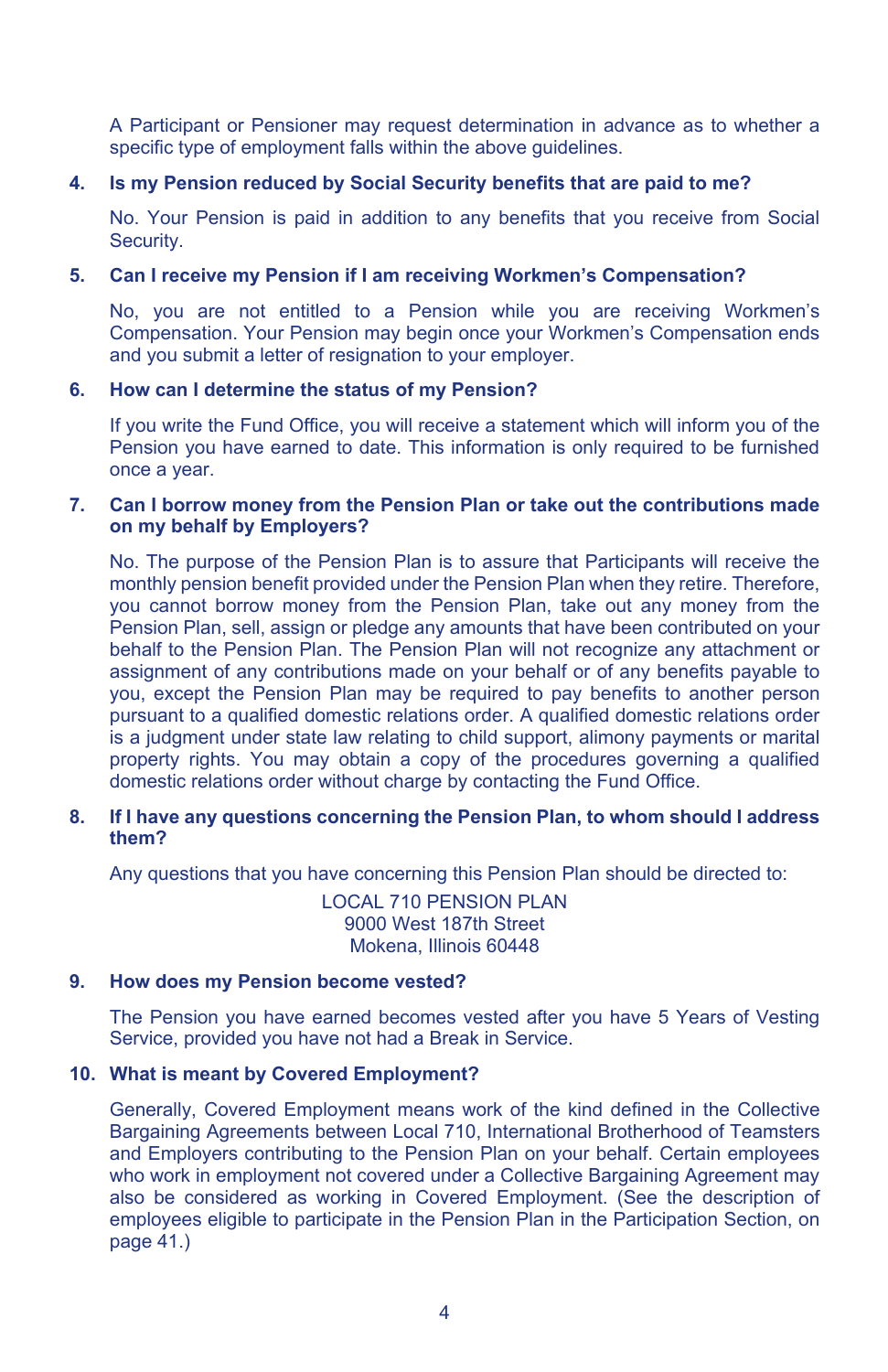# **PENSIONS**

Your Pension will be based on one of the following:

- (a) The Normal Retirement Benefit summarized on page 6 if you retire on or after your Normal Retirement Age; or
- (b) The Early Retirement Benefit summarized on page 10 if you retire before your Normal Retirement Age:

A Pension is paid once you terminate service and are no longer working in the industry (see page 3 for a complete explanation of Retirement). The benefit that you are eligible for will depend on one or more of the following factors:

- (a) your age at retirement
- (b) your age at termination from Covered Employment
- (c) the Employer Contributions made to the Pension Plan on your behalf,
- (d) your Pension Credits
- (e) your Contributory Pension Credits
- (f) your Level 1 Contributory Pension Credits

For an explanation of Pension Credit, Contributory Pension Credit, and Level 1 Contributory Pension Credit, see page 45. To determine if any of these Credits have been lost due to a Break in Service, see page 50.

To receive a Pension, you must satisfy the eligibility requirements for the Normal Retirement Benefit (see page 6) or for the Early Retirement Benefit (see page 10). You must also make a written application to the Trustees for your Pension and present a copy of your resignation. The Pension also requires you to be vested (see Question 9 on page 4).

The Pension will be paid in the form of a 50% Joint and Survivor Pension unless you are not married, or you and your spouse elect otherwise, as described on page 24.

If you are not married or if you and your spouse elect not to have your Pension paid in the form of a Joint and Survivor Pension, then your Pension will be paid for the rest of your life, and your spouse or beneficiaries may be entitled to a Lump Sum Death Benefit and/or a Survivor Benefit.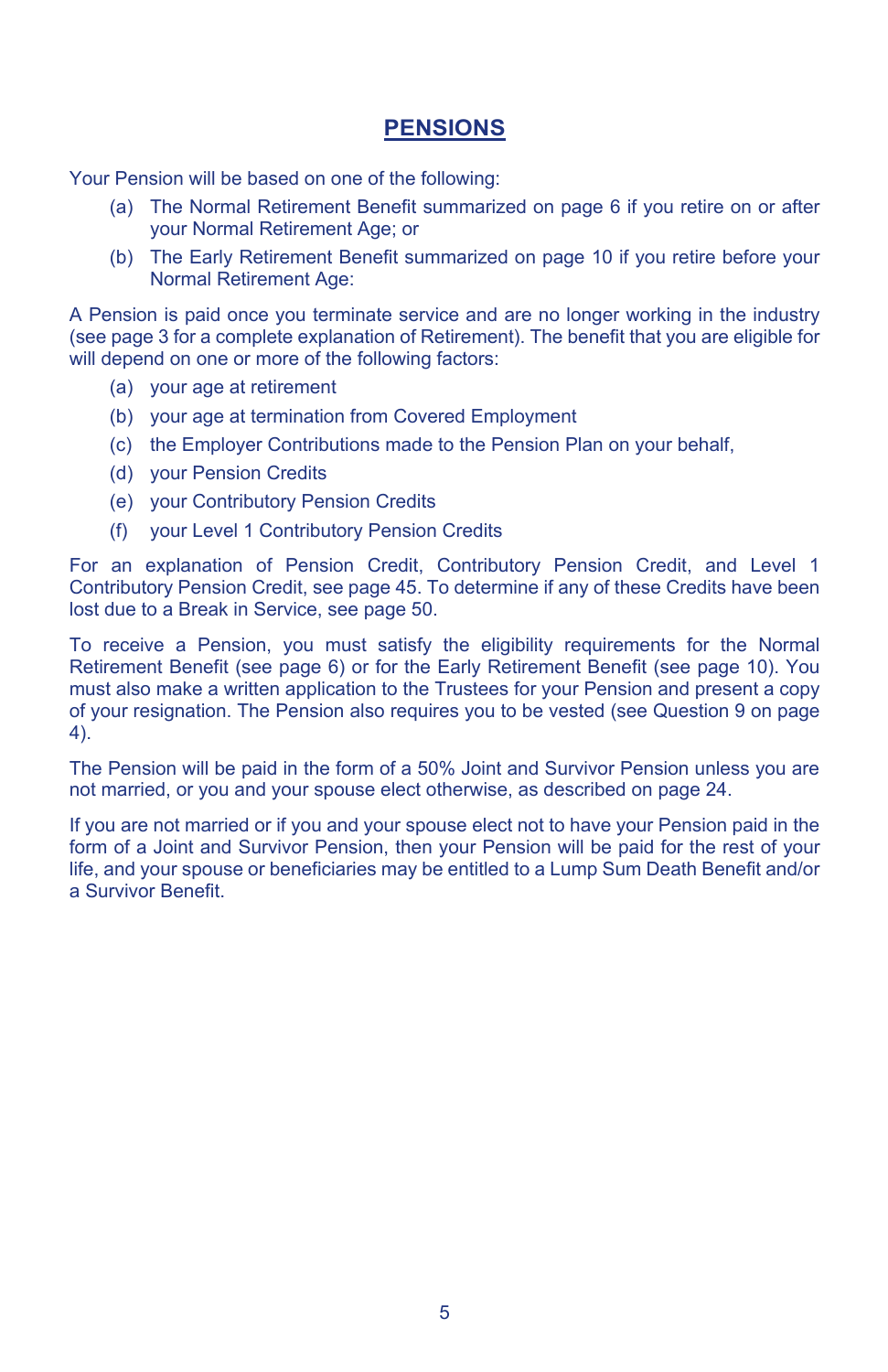#### **NORMAL RETIREMENT BENEFIT**

#### **Eligibility Requirements**

You retire on or after your Normal Retirement Age.

#### **Amount**

A monthly benefit equal to the sum of (a), (b), and (c) as follows:

- (a) Your Contributory Accrued Benefit defined on page 13.
- (b) The greater of the following:
	- (i) Your Level 1 Accrued Benefit defined on page 14; or
	- (ii) Your Level 1 Legacy Pension defined on page 18.
- (c) Your Level 2 Accrued Benefit defined on page 16.

However, the sum of the amounts in (b) and (c) above cannot be greater than the benefit that would have been payable to you if your Pension Credits earned under both Level 1 and Level 2 had all been earned under Level 1 (referred to as the Level 2 "Cap").

Also, the sum of the amounts in (a) and (b) above cannot be less than the amount that would have been payable to you if the sum of the your Pension Credits earned under Level 1 prior to January 1, 2020 and your Pension Credits earned on and after January 1, 2020 had all been earned under Level 1 (referred to as the Contributory Benefit "Floor"), provided both of the following requirements are satisfied:

- (i) You earned at least some Level 1 Pension Credit for work you performed prior to January 1, 2020 and
- (ii) All the Pension Credit you earned for work performed on or after January 1, 2020 was earned working under collective bargaining agreements which required a contribution rate of at least \$401.00 per week.

If you are married, this amount will be subject to adjustment due to a Joint and Survivor Pension described on page 24.

#### *Example for a Participant who is not eligible for a Level 1 Legacy Pension*

*Assume you retire with the following (all Pension Credits are Contributory):*

| <b>Retirement Date</b>                | January 1, 2022       |  |
|---------------------------------------|-----------------------|--|
| Age at Retirement Date                | 65 years and 0 months |  |
| <b>Level 1 Pension Credits</b>        | 12.60                 |  |
| <b>Level 2 Pension Credits</b>        | 8.60                  |  |
| Pension Credits After January 1, 2020 | 2.00                  |  |
| <b>Total Pension Credits</b>          | 23.20                 |  |
| <b>Contributory Accrued Benefit</b>   | \$50.11               |  |
| <b>Level 1 Accrued Benefit</b>        | \$1,436.40            |  |
| <b>Level 1 Legacy Pension Amount</b>  | <b>Not Eligible</b>   |  |
| <b>Level 2 Accrued Benefit</b>        | \$130.60              |  |

*Your Normal Retirement Benefit is \$1,617.11 (\$50.11 + \$1,436.40 + \$130.60), which is the sum of (a), (b), and (c) described above calculated as follows:*

(a) *Because you are retiring at your Normal Retirement Age (age 65 or, if later, your age on the fifth anniversary of your participation), your Contributory Accrued Benefit is not subject to an early retirement reduction. Therefore, the portion of your Normal Retirement Benefit from this section is \$50.11.*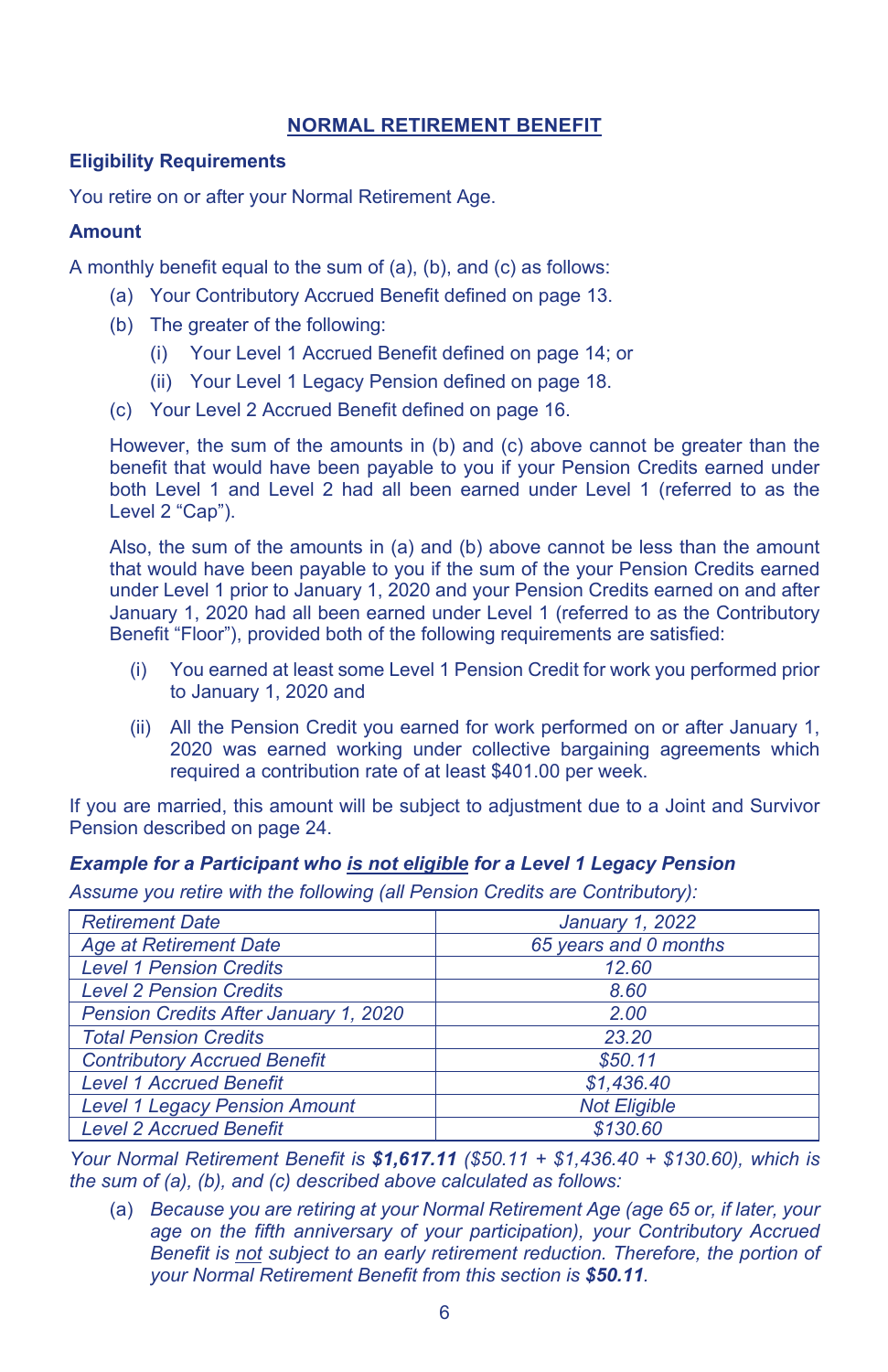- (b) *Since you are not eligible for a Level 1 Legacy Pension, this section is based only on your Level 1 Accrued Benefit. Because you are retiring at your Normal Retirement Age (age 65 or, if later, your age on the fifth anniversary of your participation), your Level 1 Accrued Benefit is not subject to an early retirement reduction. Therefore, the portion of your Normal Retirement Benefit from this section is \$1,436.40.*
- (c) *Because you are retiring after age 62, your Level 2 Accrued Benefit is not subject to an early retirement reduction. Therefore, the portion of your Normal Retirement Benefit from this section is \$130.60.*

#### *Example for a Participant who is eligible for a Level 1 Legacy Pension*

*Assume you retire with the following (all Pension Credits are Contributory):*

| <b>Retirement Date</b>                | January 1, 2022       |  |
|---------------------------------------|-----------------------|--|
| Age at Retirement Date                | 65 years and 0 months |  |
| <b>Level 1 Pension Credits</b>        | 17.60                 |  |
| <b>Level 2 Pension Credits</b>        | 8.60                  |  |
| Pension Credits After January 1, 2020 | 2.00                  |  |
| <b>Total Pension Credits</b>          | 28.20                 |  |
| <b>Contributory Accrued Benefit</b>   | \$50.11               |  |
| <b>Level 1 Accrued Benefit</b>        | \$2,006.40            |  |
| <b>Level 1 Legacy Pension Amount</b>  | \$2,200.10            |  |
| <b>Level 2 Accrued Benefit</b>        | \$130.60              |  |

*Your Normal Retirement Benefit is \$2,380.81 (\$50.11 + \$2,200.10 + \$130.60), which is the sum of (a), (b), and (c) described above calculated as follows:*

- (a) *Because you are retiring at your Normal Retirement Age (age 65 or, if later, your age on the fifth anniversary of your participation), your Contributory Accrued Benefit is not subject to an early retirement reduction. Therefore, the portion of your Normal Retirement Benefit from this section is \$50.11.*
- (b) *Your Level 1 Legacy Pension amount is \$2,200.10.*

*Because you are retiring at your Normal Retirement Age (age 65 or, if later, your age on the fifth anniversary of your participation), your Level 1 Accrued Benefit is not subject to an early retirement reduction. Therefore, your Level 1 Accrued Benefit amount of \$2,006.40 remains unchanged.*

*Therefore, the portion of your Normal Retirement Benefit from this section is \$2,200.10 (the greater of your Level 1 Legacy Pension amount [\$2,200.10] and your Level 1 Accrued Benefit amount [\$2,006.40]).*

(c) *Because you are retiring after age 62, your Level 2 Accrued Benefit is not subject to an early retirement reduction. Therefore, the portion of your Normal Retirement Benefit from this section is \$130.60.*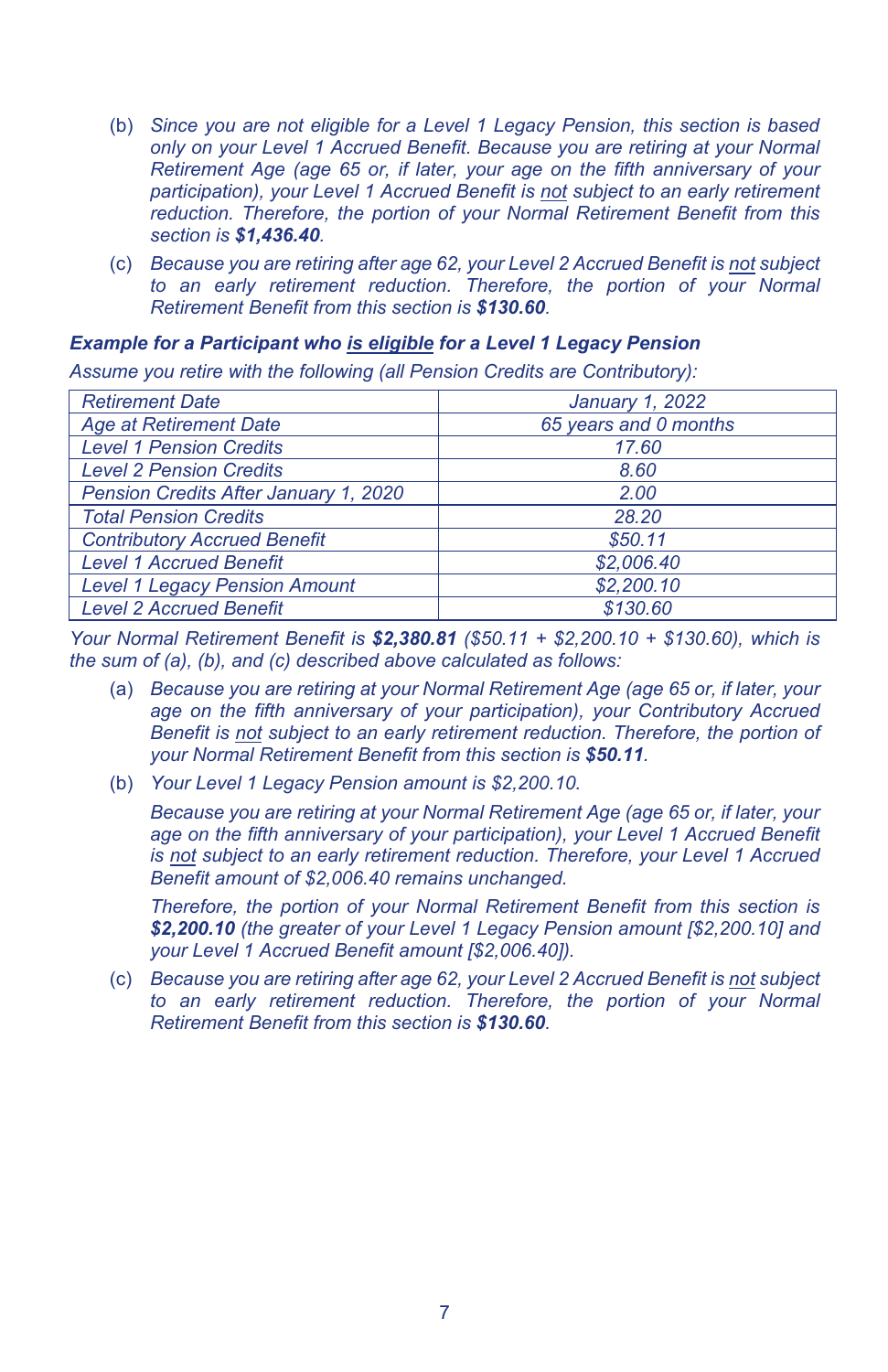#### *Example for a Participant impacted by the Level 2 "Cap"*

*Assume you retire with the following (all Pension Credits are Contributory):*

| <b>Retirement Date</b>                                                              | May 1, 2020           |
|-------------------------------------------------------------------------------------|-----------------------|
| <b>Age at Retirement Date</b>                                                       | 65 years and 0 months |
| <b>Level 1 Pension Credits</b>                                                      | 24.60                 |
| <b>Level 2 Pension Credits</b>                                                      | 0.90                  |
| Pension Credits After January 1, 2020                                               | 0.40                  |
| <b>Total Pension Credits</b>                                                        | 25.90                 |
| <b>Contribution Rate during Contributory</b><br>and Level 2 Accrued Benefit Periods | \$375.00              |
| <b>Contributory Accrued Benefit</b>                                                 | \$41.25               |
| <b>Level 1 Accrued Benefit</b>                                                      | \$2,684.40            |
| <b>Level 1 Legacy Pension Amount</b>                                                | \$3,148.80            |
| <b>Level 2 Accrued Benefit</b>                                                      | \$89.10               |

*Your Normal Retirement Benefit is \$3,241.25 (\$41.25 + \$3,148.80 + \$51.20), which is the sum of (a), (b), and (c) described above calculated as follows:*

- (a) *Because you are retiring at your Normal Retirement Age (age 65 or, if later, your age on the fifth anniversary of your participation), your Contributory Accrued Benefit is not subject to an early retirement reduction. Therefore, the portion of your Normal Retirement Benefit from this section is \$41.25.*
- (b) *Your Level 1 Legacy Pension amount is \$3,148.80.*

*Because you are retiring at your Normal Retirement Age (age 65 or, if later, your age on the fifth anniversary of your participation), your Level 1 Accrued Benefit is not subject to an early retirement reduction. Therefore, your Level 1 Accrued Benefit amount of \$2,684.40 remains unchanged.*

*Therefore, the portion of your Normal Retirement Benefit from this section is \$3,148.80 (the greater of your Level 1 Legacy Pension amount [\$3,148.80] and your Level 1 Accrued Benefit amount [\$2,684.40]).*

(c) *Because you are retiring after age 62, your Level 2 Accrued Benefit is not subject to an early retirement reduction. However, when the amount calculated under section (b) above [\$3,148.80] is added to your Level 2 Accrued Benefit [\$89.10], the total is \$3,237.90. If all of your Level 1 and Level 2 Pension Credits had been earned under Level 1, the benefit payable would be \$3,200.00. This is based on the amount from the Level 1 25-Year Pension Rate Table for a participant terminating after age 50 with 25-25.99 Level 1 Pension Credits: \$3,200. Because \$3,237.90 is greater than \$3,200, the portion of your Normal Retirement Benefit*  from this section must be reduced so that when it is added to the amount *calculated in section (b) above, the total does not exceed \$3,200.00.*

*Therefore, the portion of your Normal Retirement Benefit from this section is \$51.20 [\$3,200.00 - \$3,148.80].*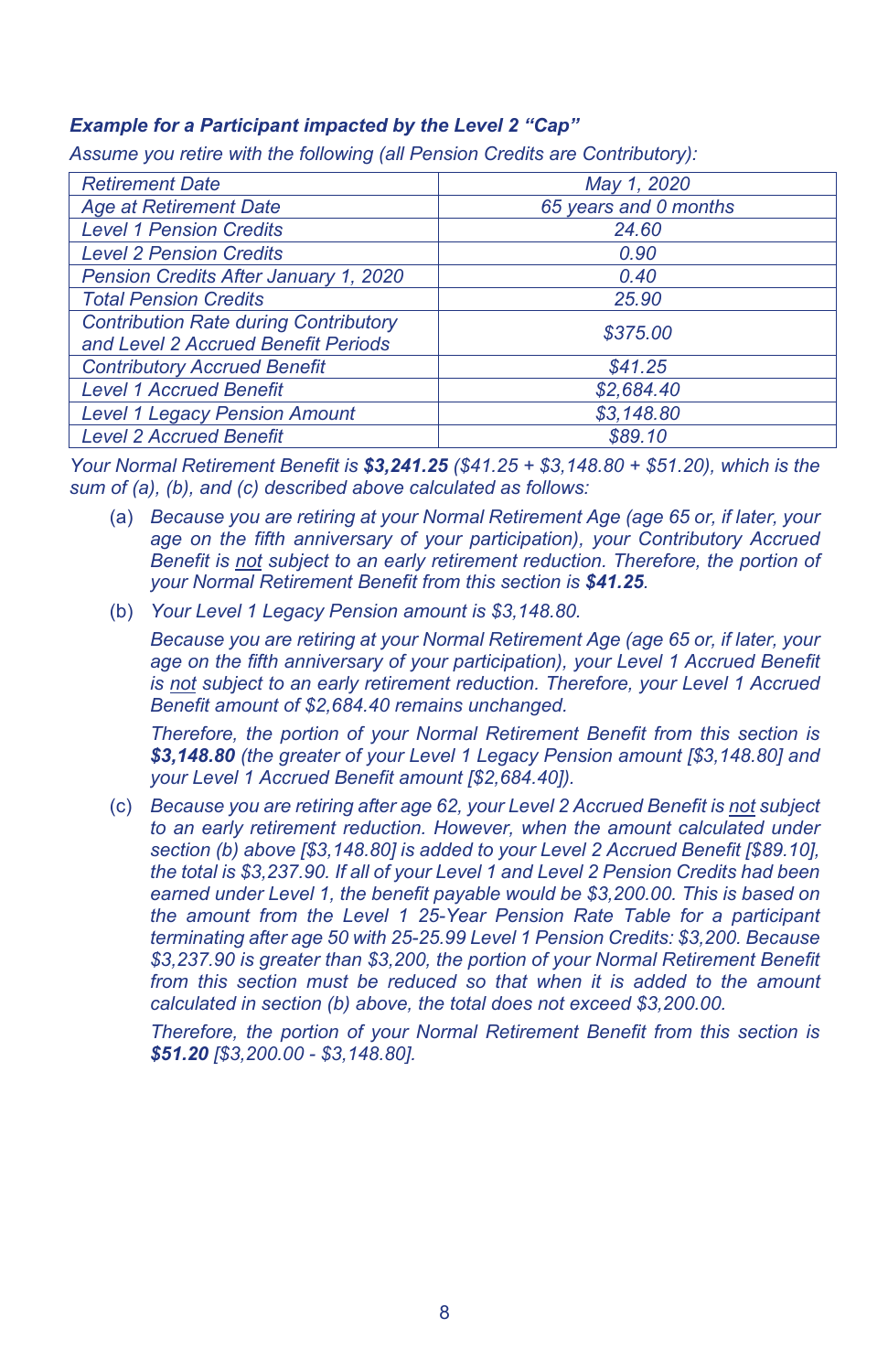#### *Example for a Participant impacted by the Contributory Benefit "Floor"*

| <b>Retirement Date</b>                                                        | May 1, 2020           |
|-------------------------------------------------------------------------------|-----------------------|
| Age at Retirement Date                                                        | 65 years and 0 months |
| <b>Level 1 Pension Credits</b>                                                | 24.60                 |
| <b>Level 2 Pension Credits</b>                                                | <b>None</b>           |
| Pension Credits After January 1, 2020                                         | 0.40                  |
| <b>Total Pension Credits</b>                                                  | 25.00                 |
| <b>Contribution Rate during Contributory</b><br><b>Accrued Benefit Period</b> | \$407.00              |
| <b>Contributory Accrued Benefit</b>                                           | \$44.77               |
| <b>Level 1 Accrued Benefit</b>                                                | \$2,723.40            |
| <b>Level 1 Legacy Pension Amount</b>                                          | \$3.148.80            |
| <b>Level 2 Accrued Benefit</b>                                                | <b>None</b>           |

*Assume you retire with the following (all Pension Credits are Contributory):*

*Your Normal Retirement Benefit is \$3,200.00 (\$51.20 + \$3,148.80 + \$0.00), which is the sum of (a), (b), and (c) described above calculated as follows:*

(a) *Because you are retiring at your Normal Retirement Age (age 65 or, if later, your age on the fifth anniversary of your participation), your Contributory Accrued Benefit is not subject to an early retirement reduction. However, when the amount calculated under section (b) below [\$3,148.80] is added to your Contributory Accrued Benefit [\$44.77], the total is \$3,193.57. If your Level 1 Pension Credits and your Pension Credits earned after January 1, 2020 had all been earned under Level 1, the benefit payable would be \$3,200.00. This is based on the amount from the Level 1 25-Year Pension Rate Table for a participant terminating after age 50 with 25-25.99 Level 1 Pension Credits: \$3,200. Because \$3,193.57 is less than \$3,200, the portion of your Normal Retirement Benefit from this section must be increased so that when it is added to the amount calculated in section (b) below, the total is not less than \$3,200.00.*

*Therefore, the portion of your Normal Retirement Benefit from this section is \$51.20 [\$3,200.00 - \$3,148.80].*

(b) *Your Level 1 Legacy Pension amount is \$3,148.80.* 

*Because you are retiring at your Normal Retirement Age (age 65 or, if later, your age on the fifth anniversary of your participation), your Level 1 Accrued Benefit is not subject to an early retirement reduction. Therefore, your Level 1 Accrued Benefit amount of \$2,723.40 remains unchanged.*

*Therefore, the portion of your Normal Retirement Benefit from this section is \$3,148.80 (the greater of your Level 1 Legacy Pension amount [\$3,148.80] and your Level 1 Accrued Benefit amount [\$2,723.40]).*

(c) *You did not earn any Level 2 Accrued Benefit. Therefore, the portion of your Normal Retirement Benefit from this section is \$0.00.*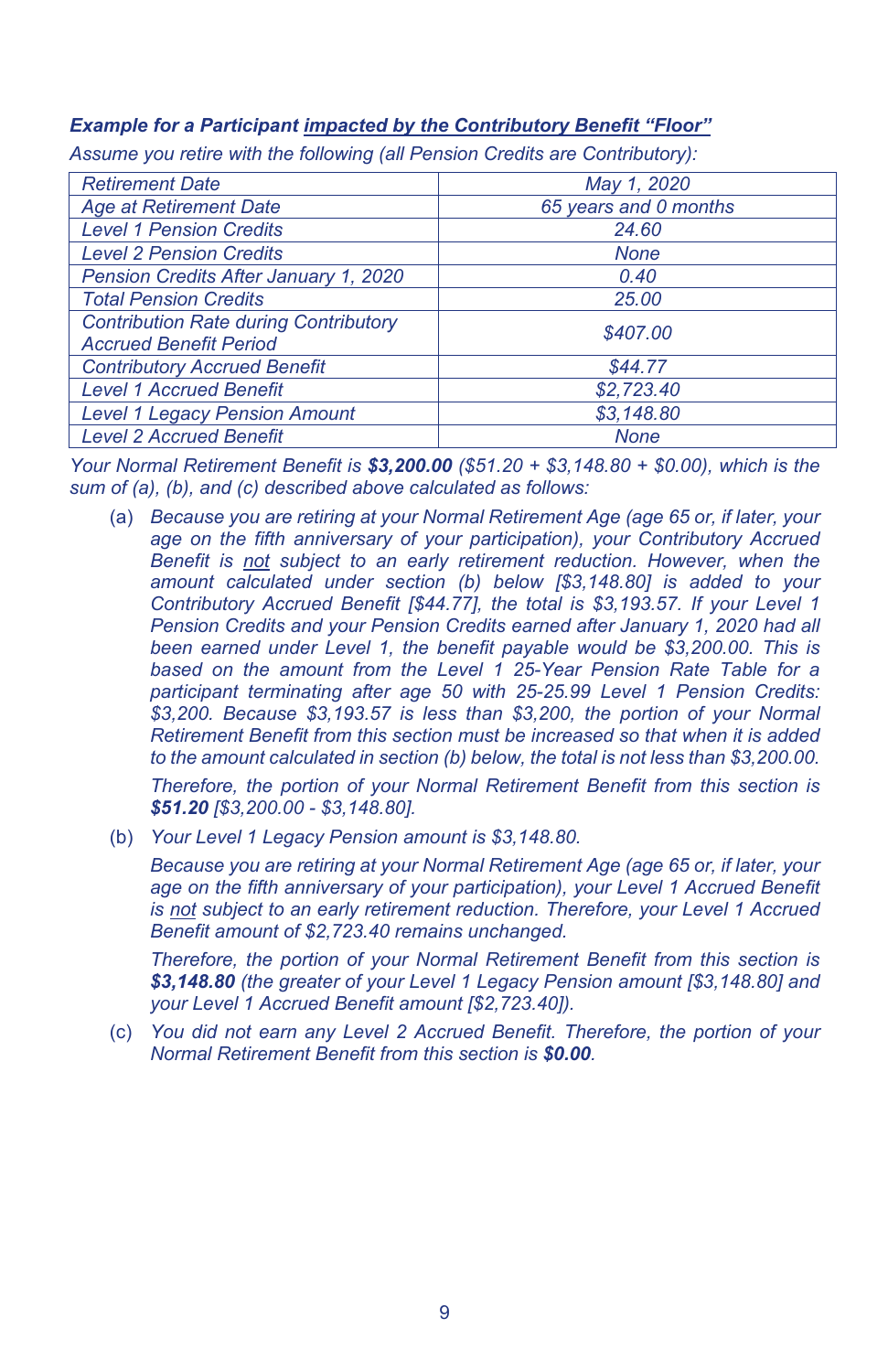#### **EARLY RETIREMENT BENEFIT**

#### **Eligibility Requirements**

You can elect to receive an Early Retirement Benefit instead of a Normal Retirement if you retire before your Normal Retirement Age and you satisfy one of the following requirements:

- (a) You have 25 or more Contributory Pension Credits; or
- (b) You are age 50 or older and have 20 or more Pension Credits; or
- (c) You are eligible to immediately receive a Level 1 Legacy Pension defined on page 18.

#### **Amount**

A monthly benefit equal to the sum of (a), (b), and (c) as follows:

- (a) Your Contributory Accrued Benefit defined on page 13, reduced by ⅔ of 1% for each of the first 60 months that you are less than age 65, plus ⅓ of 1% for each for each of the first 60 months that you are less than age 60, plus  $\frac{1}{6}$  of 1% for each month that you are less than age 55. However, if you have 25 or more Contributory Pension Credits, this early retirement reduction will not be applied to your Contributory Accrued Benefit.
- (b) The greater of the following:
	- (i) Your Level 1 Accrued Benefit defined on page 14, reduced by ⅔ of 1% for each of the first 60 months that you are less than age 65, plus ⅓ of 1% for each for each of the first 60 months that you are less than age 60, plus  $\frac{1}{6}$ of 1% for each month that you are less than age 55.; or
	- (ii) Your Level 1 Legacy Pension defined on page 18.
- (c) Your Level 2 Accrued Benefit defined on page 16, reduced by ½ of 1% for each of the first 60 months that you are less than age 62 plus ⅓ of 1% for each month that you are less than age 57.

However, the sum of the amounts in (b) and (c) above cannot be greater than the benefit that would have been payable to you if your Pension Credits earned under both Level 1 and Level 2 had all been earned under Level 1,

Also, the sum of the amounts in (a) and (b) above cannot be less than the amount that would have been payable to you if the sum of the your Pension Credits earned under Level 1 prior to January 1, 2020 and your Pension Credits earned on and after January 1, 2020 had all been earned under Level 1, provided both of the following requirements are satisfied:

- (i) You earned at least some Level 1 Pension Credit for work you performed prior to January 1, 2020 and
- (ii) All the Pension Credit you earned for work performed on or after January 1, 2020 was earned working under collective bargaining agreements which required a contribution rate of at least \$401.00 per week.

If you are married, this amount will be subject to adjustment due to a Joint and Survivor Pension described on page 24.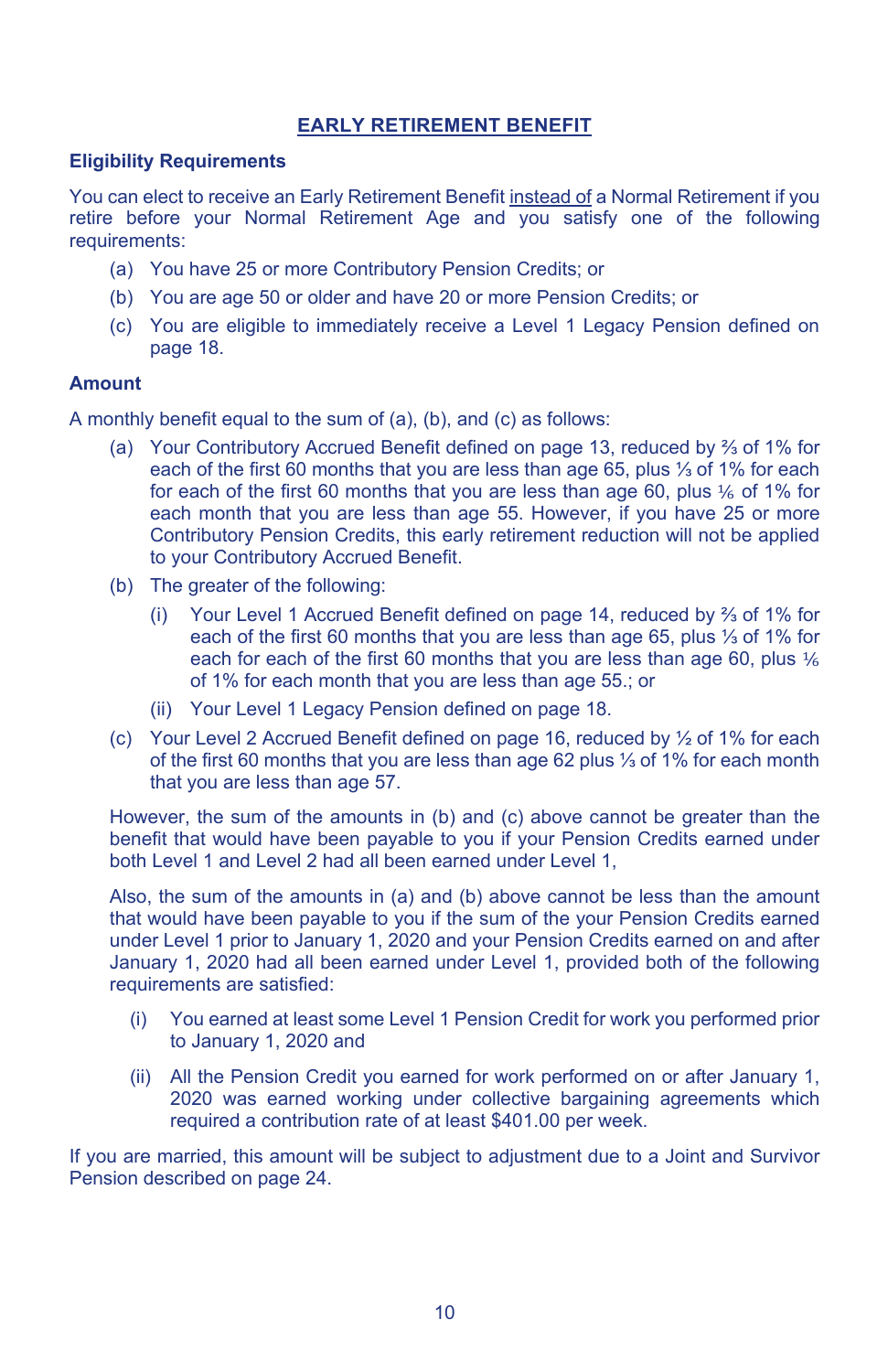#### *Example for a Participant who is not eligible for a Level 1 Legacy Pension*

| <b>Retirement Date</b>                | January 1, 2022       |  |  |
|---------------------------------------|-----------------------|--|--|
| Age at Retirement Date                | 53 years and 0 months |  |  |
| <b>Level 1 Pension Credits</b>        | 12.60                 |  |  |
| <b>Level 2 Pension Credits</b>        | 8.60                  |  |  |
| Pension Credits After January 1, 2020 | 2.00                  |  |  |
| <b>Total Pension Credits</b>          | 23.20                 |  |  |
| <b>Contributory Accrued Benefit</b>   | \$50.11               |  |  |
| <b>Level 1 Accrued Benefit</b>        | \$1,436.40            |  |  |
| <b>Level 1 Legacy Pension Amount</b>  | <b>Not Eligible</b>   |  |  |
| <b>Level 2 Accrued Benefit</b>        | \$130.60              |  |  |

*Assume you retire with the following (all Pension Credits are Contributory):*

*Your Early Retirement Benefit is \$605.66 (\$18.04 + \$517.10 + \$70.52), which is the sum of (a), (b), and (c) described above calculated as follows:*

(a) *Because you do not have at least 25 Pension Credits, your Contributory Accrued Benefit of \$50.11 is reduced to reflect the fact that your Pension is beginning 144 months before you reach age 65. The reduction is calculated as follows:*

| $\frac{2}{3}\% \times 60$ months = | 40%        |
|------------------------------------|------------|
| $\frac{1}{3}\% \times 60$ months = | <b>20%</b> |
| $\frac{1}{6}\%$ x 24 months =      | 4%         |
| <b>Total Reduction</b>             | 64%        |

*Therefore, the amount of reduction is \$30.07 (64% of \$50.11), making the portion of your Early Retirement Benefit from this section \$18.04 (\$50.11 - \$30.07).*

(b) *Since you are not eligible for a Level 1 Legacy Pension, this section is based only on your Level 1 Accrued Benefit. Your Level 1 Accrued Benefit of \$1,436.40 is reduced to reflect the fact that your Pension is beginning 144 months before you reach age 65. The reduction is calculated as follows:*

| $\frac{2}{3}\% \times 60$ months = | 40%        |
|------------------------------------|------------|
| $\frac{1}{3}\% \times 60$ months = | <b>20%</b> |
| $\frac{1}{6}\%$ x 24 months =      | 4%         |
| <b>Total Reduction</b>             | 64%        |

*Therefore, the amount of reduction is \$919.30 (64% of \$1,436.40), making the portion of your Early Retirement Benefit from this section \$517.10 (\$1,436.40 - \$919.30).*

(c) *Your Level 2 Accrued Benefit of \$130.60 is reduced to reflect the fact that your Pension is beginning 108 months before you reach age 62. The reduction is calculated as follows:*

| 1⁄2% x 60 months =            | 30% |
|-------------------------------|-----|
| $\frac{1}{3}\%$ x 48 months = | 16% |
| <b>Total Reduction</b>        | 46% |

*Therefore, the amount of reduction is \$60.08 (46% of \$130.60), making the portion of your Early Retirement Benefit from this section \$70.52 (\$130.60 - \$60.08).*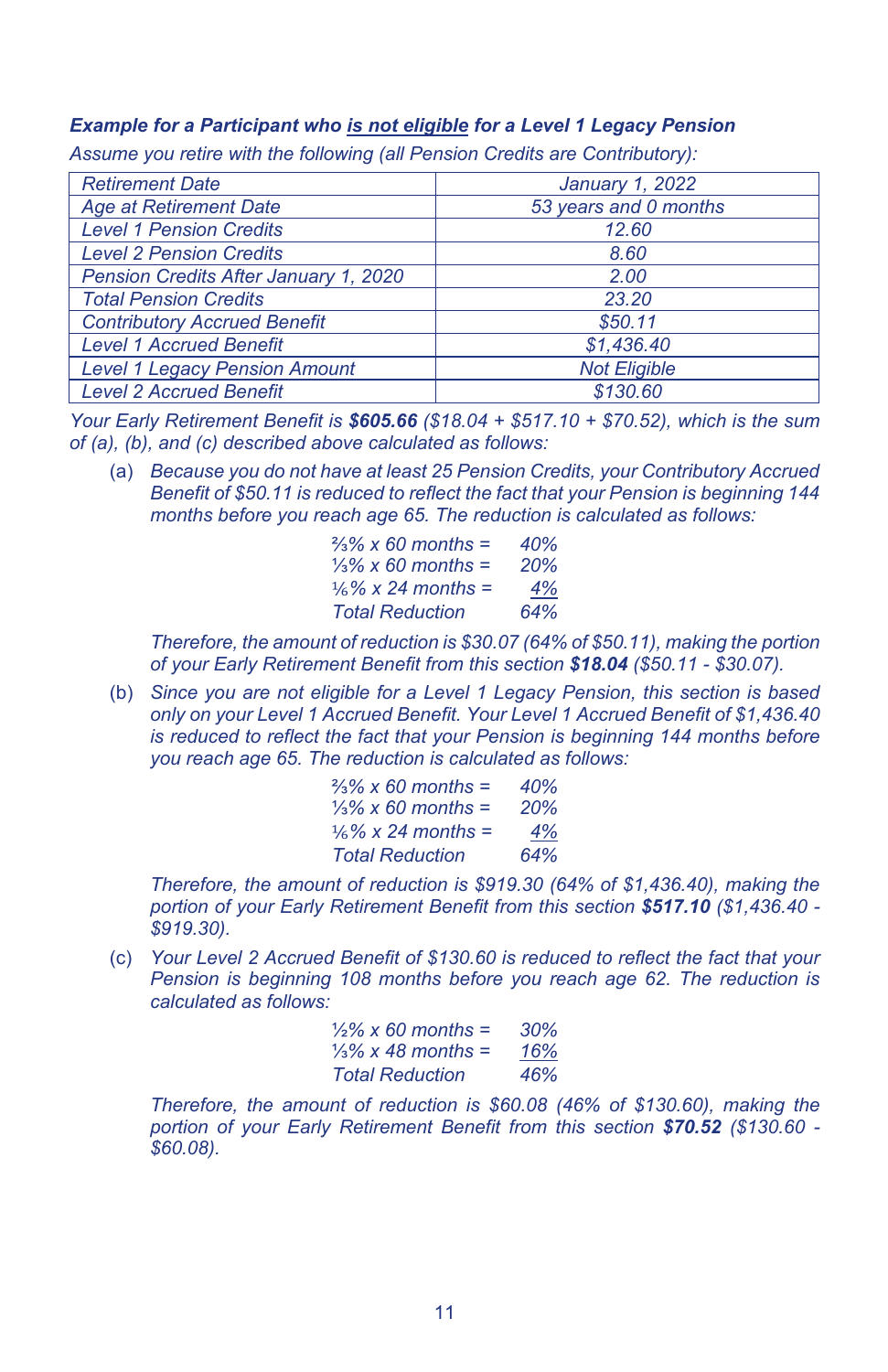#### *Example for a Participant who is eligible for a Level 1 Legacy Pension*

*Assume you retire with the following (all Pension Credits are Contributory):*

| <b>Retirement Date</b>                | January 1, 2022       |
|---------------------------------------|-----------------------|
| Age at Retirement Date                | 53 years and 0 months |
| <b>Level 1 Pension Credits</b>        | 17.60                 |
| <b>Level 2 Pension Credits</b>        | 8.60                  |
| Pension Credits After January 1, 2020 | 2.00                  |
| <b>Total Pension Credits</b>          | 28.20                 |
| <b>Contributory Accrued Benefit</b>   | \$50.11               |
| <b>Level 1 Accrued Benefit</b>        | \$2,006.40            |
| <b>Level 1 Legacy Pension Amount</b>  | \$2,200,10            |
| <b>Level 2 Accrued Benefit</b>        | \$130.60              |

*Your Early Retirement Benefit is \$2,320.73 (\$50.11 + \$2,200.10 + \$70.52), which is the sum of (a), (b), and (c) described above calculated as follows:*

- (a) *Because you have at least 25 Pension Credits, your Contributory Accrued Benefit of \$50.11 is not reduced to reflect the fact that your Pension is beginning 144 months before you reach age 65. Therefore, the portion of your Early Retirement Benefit from this section is \$50.11.*
- (b) *Your Level 1 Legacy Pension amount is \$2,200.10. Your Level 1 Accrued Benefit of \$2,006.40 is reduced to reflect the fact that your Pension is beginning 144 months before you reach age 65. The reduction is calculated as follows:*

| $\frac{2}{3}\% \times 60$ months = | 40%        |
|------------------------------------|------------|
| $\frac{1}{3}\% \times 60$ months = | <b>20%</b> |
| $\frac{1}{6}\%$ x 24 months =      | 4%         |
| <b>Total Reduction</b>             | 64%        |

*The amount of reduction to your Level 1 Accrued Benefit is \$1,284.10 (64% of \$2,006.40), making your payable Level 1 Accrued Benefit amount \$722.30 (\$2,006.40 - \$1,284.10).*

*Therefore, the portion of your Early Retirement Benefit from this section is \$2,200.10 (the greater of your Level 1 Legacy Pension amount [\$2,200.10] and your Level 1 Accrued Benefit amount [\$722.30]).*

(c) *Your Level 2 Accrued Benefit of \$130.60 is reduced to reflect the fact that your Pension is beginning 108 months before you reach age 62. The reduction is calculated as follows:*

½*% x 60 months = 30%* ⅓*% x 48 months = 16% Total Reduction 46%*

*Therefore, the amount of reduction is \$60.08 (46% of \$130.60), making the portion of your Early Retirement Benefit from this section \$70.52 (\$130.60 - \$60.08).*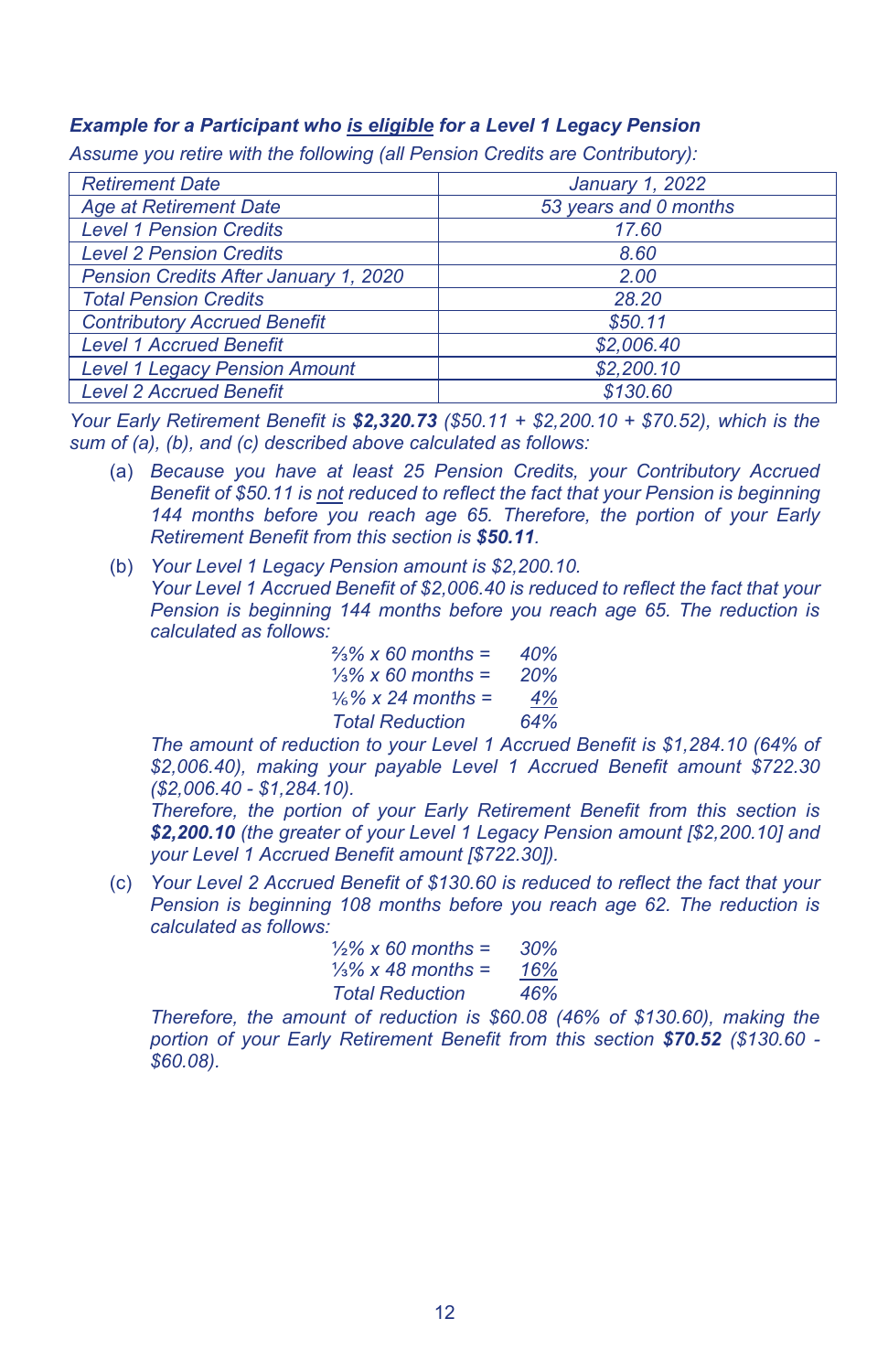# **PENSION COMPONENTS**

## **CONTRIBUTORY ACCRUED BENEFIT**

Your Contributory Accrued Benefit equals the following:

- (a) 0.0055 multiplied by
- (b) the sum of all Employer Contributions for work you perform on and after January 1, 2020 during Calendar Years you earn Contributory Pension Credit. The requirements for earning Contributory Pension Credit during a Calendar Year are defined on page 45.

#### *Example*

*Assume you have the following service history:*

|                                                                                                                                                                        | <b>Weeks</b><br><b>Worked</b> | Pension<br>Credit | Employer<br><b>Contributions</b> |
|------------------------------------------------------------------------------------------------------------------------------------------------------------------------|-------------------------------|-------------------|----------------------------------|
| January 1, 2020 - December 31, 2031                                                                                                                                    | 52 every year                 | 12.00             | \$343,200                        |
| January 1, 2032 - December 31, 2032                                                                                                                                    | 15                            | 0.00              | \$8,250                          |
| January 1, 2033 - December 31, 2033                                                                                                                                    | 52                            | 1.00              | \$28,600                         |
| January 1, 2034 - December 31, 2034                                                                                                                                    | 20                            | 0.40              | \$11,000                         |
| January 1, 2035 - December 31, 2045                                                                                                                                    | 52 every year                 | 11.00             | \$314,600                        |
| <b>Total</b>                                                                                                                                                           |                               | 24.40             | \$705,650                        |
| <b>Total Employer Contributions in years Pension Credit was earned</b><br>(excludes the \$8,250 contributed in 2032 because no Pension Credit<br>was earned that year) |                               |                   | \$697.400                        |

*Your Contributory Accrued Benefit is \$3,835.70 (\$697,400 x 0.0055).*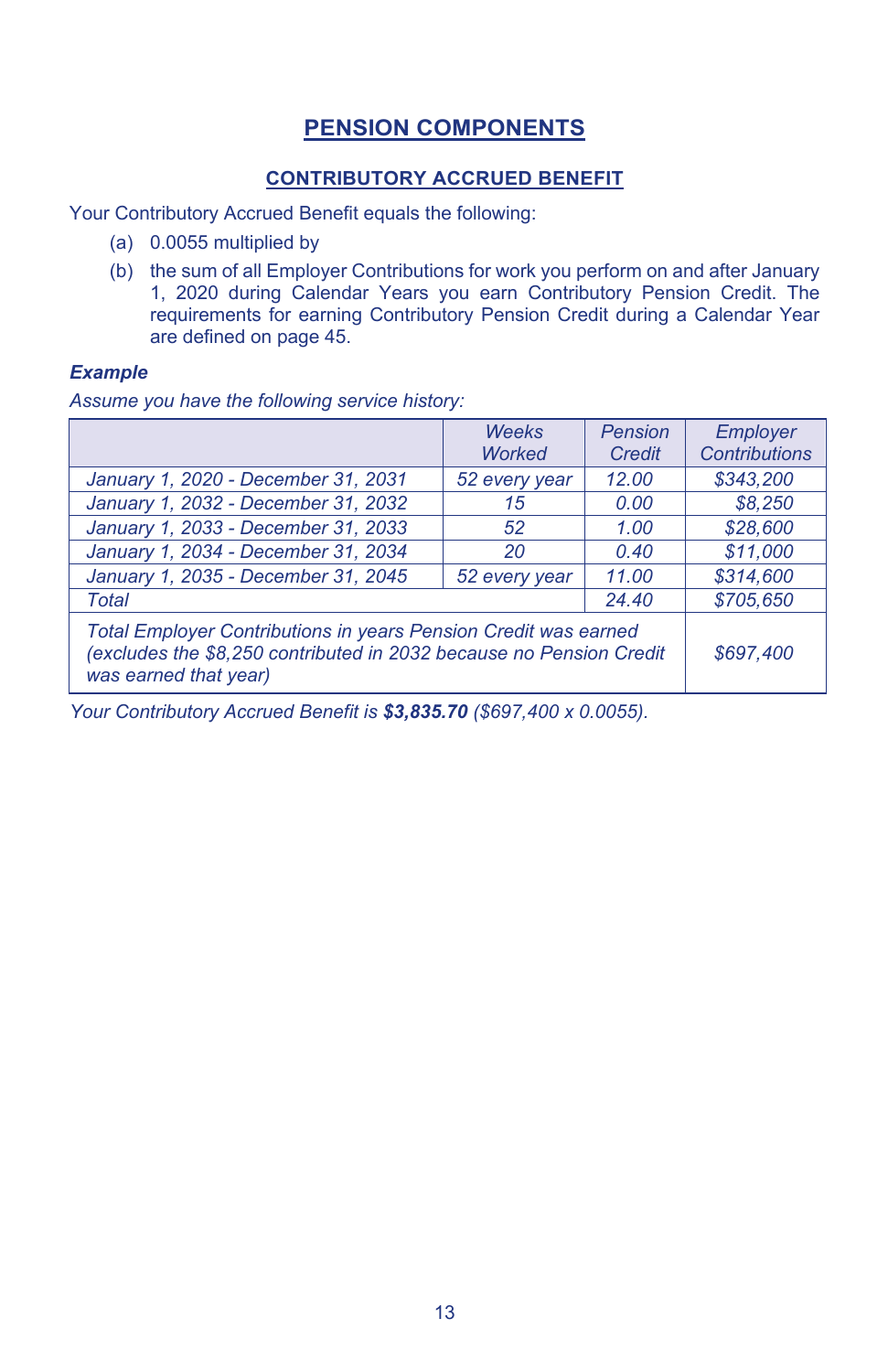#### **LEVEL 1 ACCRUED BENEFIT**

#### **United Parcel Service Participants**

If you are a United Parcel Service Participant, your Level 1 Accrued Benefit equals the following:

\$19.50 **X** Pension Credit earned prior to January 1, 1976

#### **PLUS**

58.5¢ **X** Pension Credit earned prior to January 1, 1976 **X** Pension Credit earned January 1, 1976 through December 31, 1986

#### **PLUS**

\$39.00 **X** Pension Credit earned January 1, 1976 through December 31, 1986 **PLUS**

\$60.00 **X** Pension Credit earned January 1, 1987 through December 31, 1989 **PLUS**

\$75.00 **X** Pension Credit earned January 1, 1990 through December 31, 1992 **PLUS**

\$93.00 **X** Pension Credit earned January 1, 1993 through December 31, 1997 **PLUS**

\$108.00 **X** Pension Credit earned January 1, 1998 through December 31, 1998 **PLUS**

\$111.00 **X** Pension Credit earned January 1, 1999 through December 31, 1999 **PLUS**

\$114.00 **X** Pension Credit earned January 1, 2000 through December 31, 2019

#### **All Other Participants**

If you are not a United Parcel Service Participant, your Level 1 Accrued Benefit equals the following:

\$15.00 **X** Pension Credit earned prior to January 1, 1976

#### **PLUS**

45¢ **X** Pension Credit earned prior to January 1, 1976 **X** Pension Credit earned January 1, 1976 through December 31, 1986

#### **PLUS**

\$30.00 **X** Pension Credit earned January 1, 1976 through December 31, 1986 **PLUS**

\$45.00 **X** Pension Credit earned January 1, 1987 through December 31, 1987 **PLUS**

# \$60.00 **X** Pension Credit earned January 1, 1988 through December 31, 1990 **PLUS**

\$75.00 **X** Pension Credit earned January 1, 1991 through December 31, 1994 **PLUS**

\$84.00 **X** Pension Credit earned January 1, 1995 through December 31, 1995

#### **PLUS**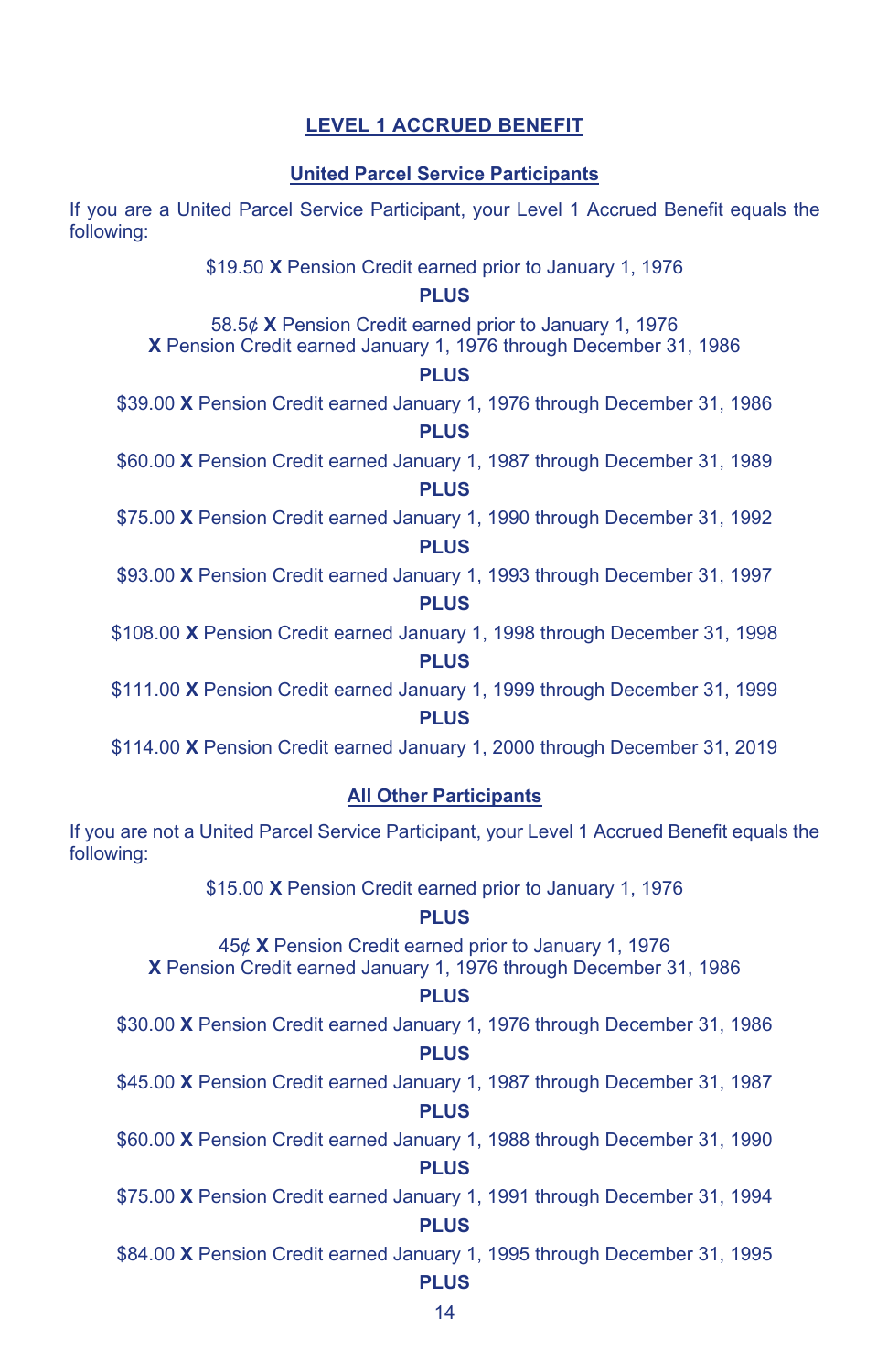\$93.00 **X** Pension Credit earned January 1, 1996 through December 31, 1997

#### **PLUS**

\$108.00 **X** Pension Credit earned January 1, 1998 through December 31, 1998 **PLUS**

\$111.00 **X** Pension Credit earned January 1, 1999 through December 31, 1999 **PLUS**

\$114.00 **X** Pension Credit earned January 1, 2000 through December 31, 2010

#### **PLUS**

\$114.00 **X** Pension Credit earned January 1, 2011 through December 31, 2011 under a Collective Bargaining Agreement with a Contribution Rate of at least \$349 per week

#### **PLUS**

\$114.00 **X** Pension Credit earned January 1, 2012 through December 31, 2012 under a Collective Bargaining Agreement with a Contribution Rate of at least \$375 per week

#### **PLUS**

\$114.00 **X** Pension Credit earned January 1, 2013 through December 31, 2019 under a Collective Bargaining Agreement with a Contribution Rate of at least \$401 per week

#### *Example*

*Assume you have the following service history:*

|                                     | <b>Pension Credit</b> | <b>Contribution Rate</b> |  |
|-------------------------------------|-----------------------|--------------------------|--|
| January 1, 1996 - December 31, 1997 | 2.00                  | Any                      |  |
| January 1, 1998 - December 31, 1998 | 1.00                  | Anv                      |  |
| January 1, 1999 - December 31, 1999 | 1.00                  | Any                      |  |
| January 1, 2000 - December 31, 2010 | 11.00                 | Any                      |  |
| January 1, 2011 - December 31, 2011 | 1.00                  | \$349.00/week            |  |
| January 1, 2012 - December 31, 2012 | 1.00                  | \$375.00/week            |  |
| January 1, 2013 - December 31, 2019 | 7.00                  | \$401.00/week            |  |

*Your Level 1 Accrued Benefit is \$2,685.00 calculated as follows:*

*\$93.00 x 2.00 = \$186.00 PLUS \$108.00 x 1.00 = \$108.00 PLUS \$111.00 x 1.00 = \$111.00 PLUS \$114.00 x 11.00 = \$1,254.00 PLUS \$114.00 x 1.00 = \$114.00 PLUS \$114.00 x 1.00 = \$114.00 PLUS \$114.00 x 7.00 = \$798.00*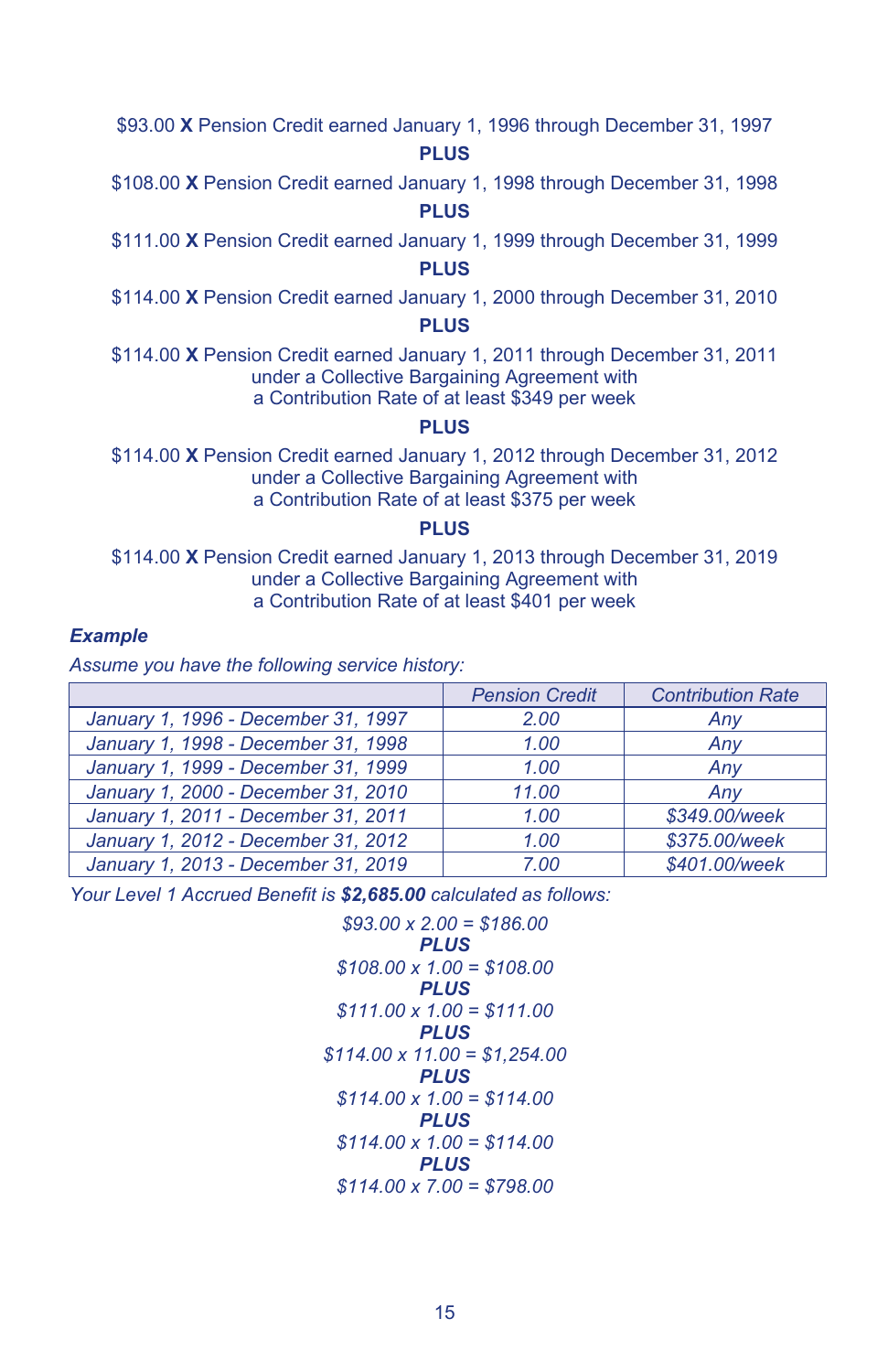#### **LEVEL 2 ACCRUED BENEFIT**

#### **Level 2 Benefit Rate Table**

| <b>Calendar Year</b> | <b>Weekly Contribution Rate</b> | <b>Benefit Rate</b> |
|----------------------|---------------------------------|---------------------|
|                      | Less than \$66.00               | \$0.00              |
|                      | $$66.00 - $104.99$              | \$21.00             |
|                      | \$105.00 - \$130.99             | \$33.00             |
|                      | \$131.00 - \$156.99             | \$41.00             |
| 2011                 | \$157.00 - \$208.99             | \$50.00             |
|                      | \$209.00 - \$261.99             | \$66.00             |
|                      | \$262.00 - \$313.99             | \$83.00             |
|                      | \$314.00 - \$348.99             | \$99.00             |
|                      | \$349,00 or more                | \$0.00              |
|                      | Less than \$71.00               | \$0.00              |
|                      | \$71.00 - \$112.99              | \$21.00             |
|                      | \$113.00 - \$140.99             | \$33.00             |
|                      | \$141.00 - \$168.99             | \$41.00             |
| 2012                 | \$169.00 - \$224.99             | \$50.00             |
|                      | \$225.00 - \$280.99             | \$66.00             |
|                      | \$281.00 - \$337.99             | \$83.00             |
|                      | \$338.00 - \$374.99             | \$99.00             |
|                      | \$375,00 or more                | \$0.00              |
|                      | Less than \$40.00               | \$0.00              |
|                      | $$40.00 - $75.99$               | \$11.00             |
|                      | \$76.00 - \$119.99              | \$21.00             |
|                      | \$120.00 - \$149.99             | \$33.00             |
| 2013-2019            | \$150.00 - \$179.99             | \$41.00             |
|                      | \$180.00 - \$239.99             | \$50.00             |
|                      | $\overline{$}240.00 - $299.99$  | \$66.00             |
|                      | \$300.00 - \$360.99             | \$83.00             |
|                      | \$361.00 - \$400.99             | \$99.00             |
|                      | \$401.00 or more                | \$0.00              |

Your Level 2 Accrued Benefit equals the following:

Pension Credit earned January 1, 2011 through December 31, 2011 **X** the 2011 Calendar Year Benefit Rate from the rate table above for the 2011 Contribution Rate under your Collective Bargaining Agreement

#### **PLUS**

Pension Credit earned January 1, 2012 through December 31, 2012 **X** the 2012 Calendar Year Benefit Rate from the rate table above for the 2012 Contribution Rate under your Collective Bargaining Agreement

#### **PLUS**

Pension Credit earned January 1, 2013 through December 31, 2013 **X** the 2013-2019 Calendar Year Benefit Rate from the rate table above for the 2013 Contribution Rate under your Collective Bargaining Agreement

#### **PLUS**

Pension Credit earned January 1, 2014 through December 31, 2014 **X** the 2013-2019 Calendar Year Benefit Rate from the rate table above for the 2014 Contribution Rate under your Collective Bargaining Agreement

#### **PLUS**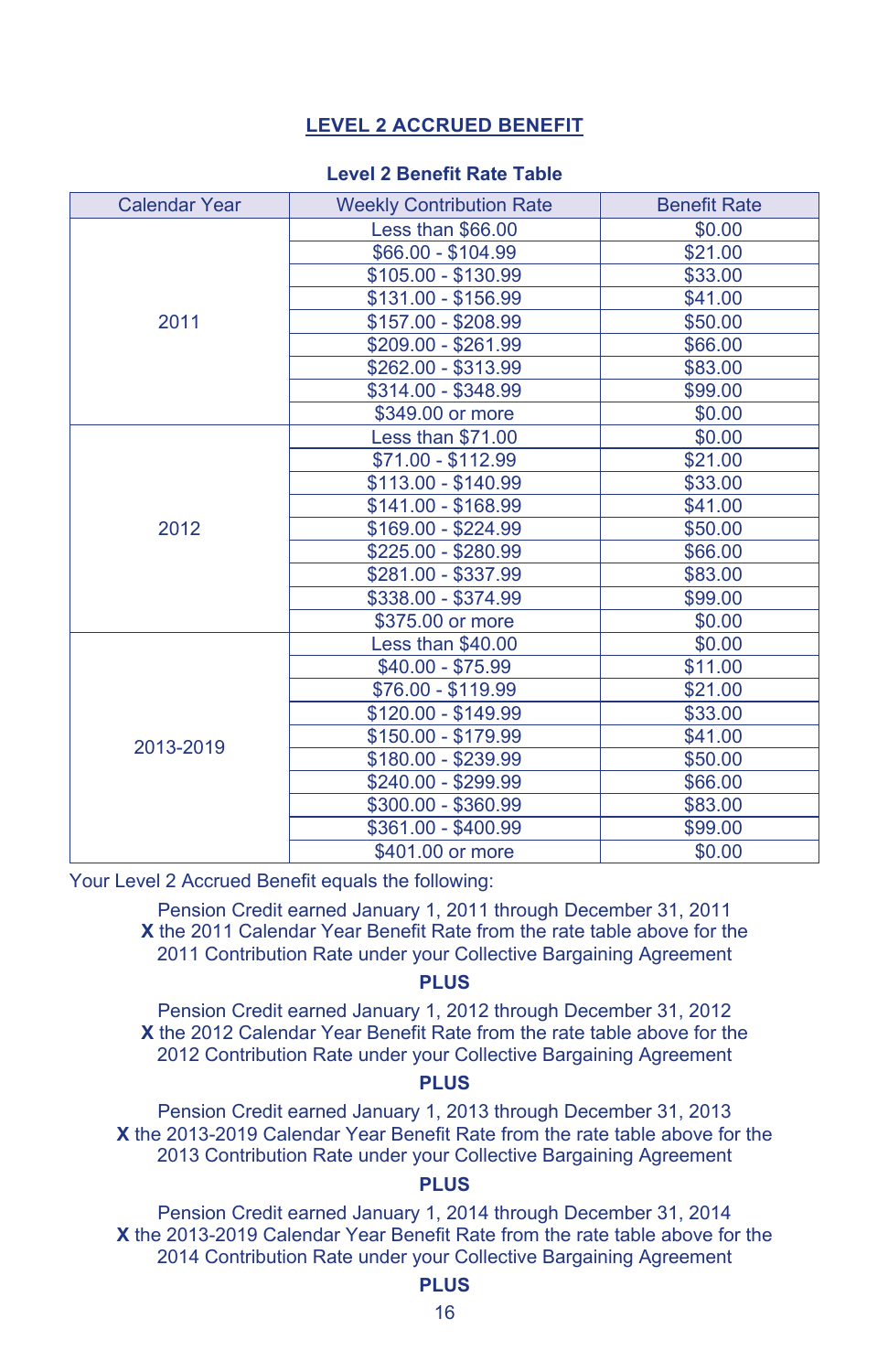Pension Credit earned January 1, 2015 through December 31, 2015 **X** the 2013-2019 Calendar Year Benefit Rate from the rate table above for the 2015 Contribution Rate under your Collective Bargaining Agreement

#### **PLUS**

Pension Credit earned January 1, 2016 through December 31, 2016 **X** the 2013-2019 Calendar Year Benefit Rate from the rate table above for the 2016 Contribution Rate under your Collective Bargaining Agreement

#### **PLUS**

Pension Credit earned January 1, 2017 through December 31, 2017 **X** the 2013-2019 Calendar Year Benefit Rate from the rate table above for the 2017 Contribution Rate under your Collective Bargaining Agreement

#### **PLUS**

Pension Credit earned January 1, 2018 through December 31, 2018 **X** the 2013-2019 Calendar Year Benefit Rate from the rate table above for the 2018 Contribution Rate under your Collective Bargaining Agreement

#### **PLUS**

Pension Credit earned January 1, 2019 through December 31, 2019 **X** the 2013-2019 Calendar Year Benefit Rate from the rate table above for the 2019 Contribution Rate under your Collective Bargaining Agreement

#### *Example*

*Assume you have the following service history:*

|                                     | <b>Pension Credit</b> | <b>Contribution Rate</b> |
|-------------------------------------|-----------------------|--------------------------|
| January 1, 2011 - December 31, 2011 | 0.60                  | \$72.00/week             |
| January 1, 2012 - December 31, 2012 | 1.00                  | \$72.00/week             |
| January 1, 2013 - December 31, 2017 | 5.00                  | \$72.00/week             |
| January 1, 2018 - December 31, 2018 | 1.00                  | \$80.00/week             |
| January 1, 2019 - December 31, 2019 | 1.00                  | \$87.60/week             |

*Your Level 2 Accrued Benefit is \$130.60 calculated as follows:*

*\$21.00 x 0.60 = \$12.60 PLUS \$21.00 x 1.00 = \$21.00 PLUS \$11.00 x 5.00 = \$55.00 PLUS \$21.00 x 1.00 = \$21.00 PLUS \$21.00 x 1.00 = \$21.00*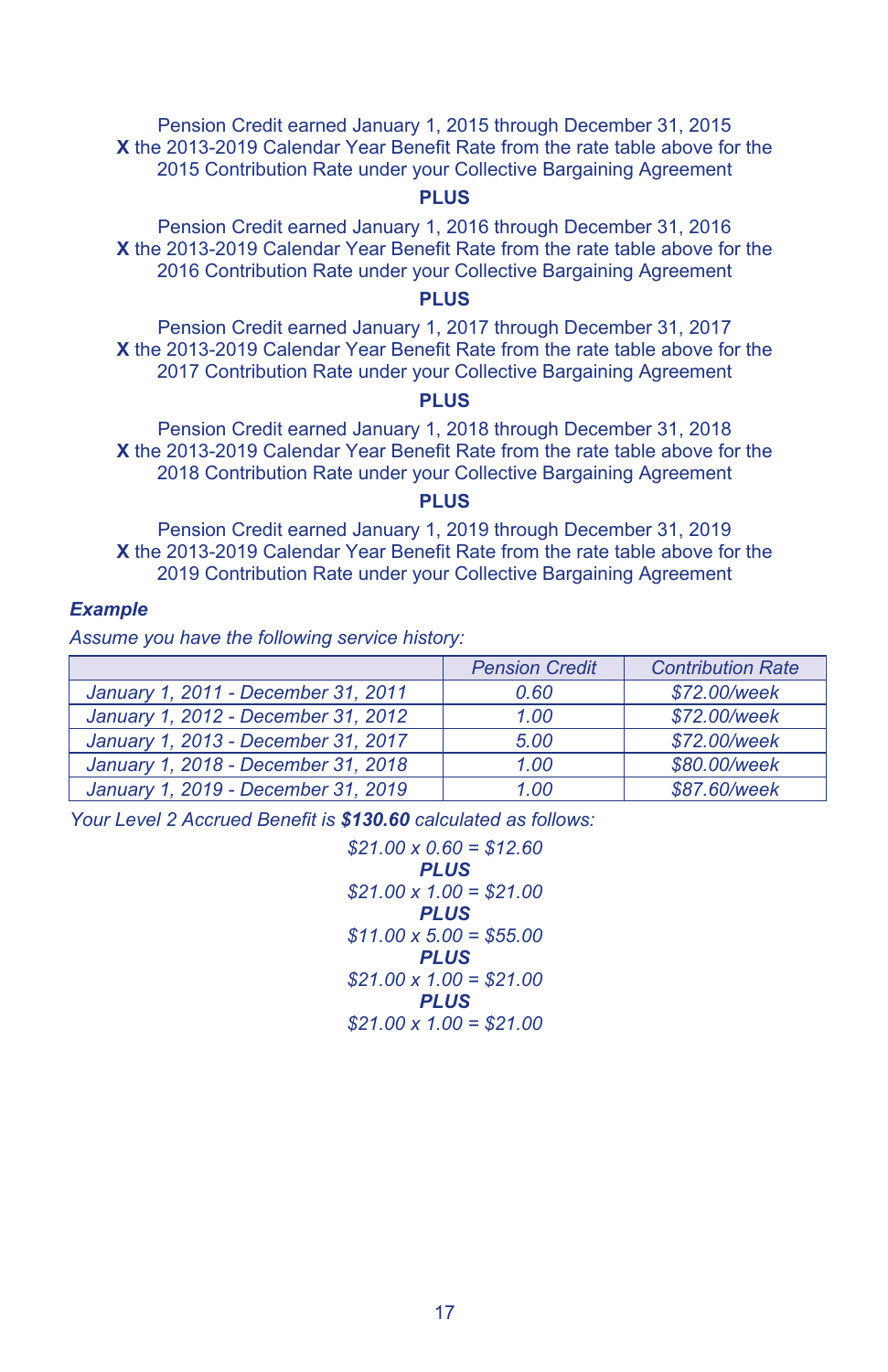#### **LEVEL 1 LEGACY PENSIONS**

Equals the greatest benefit amount you are eligible for, if any, from among the following:

- (a) Level 1 Normal Pension defined on page 18;
- (b) Level 1 Regular Pension defined on page 19;
- (c) Level 1 20-Year Pension defined on page 21;
- (d) Level 1 25-Year Pension defined on page 22;

#### **Level 1 Normal Pension**

#### **Eligibility Requirements**

You are eligible for a Level 1 Normal Pension if you satisfy all of the following requirements:

- (a) You retire on or after your Normal Retirement Age;
- (b) You have 25 or more Pension Credits;
- (c) None of your weeks of Covered Employment were separated by a period of time in which you were out of Covered Employment for more than 156 consecutive calendar weeks. If for each instance you were out of Covered Employment for more than 156 consecutive calendar weeks, you returned to Covered Employment for the same number of weeks you were out, this requirement will be deemed to have been satisfied. Also, if you return to Covered Employment for at least 260 weeks, all prior instances will be deemed to have been satisfied;
- (d) At least 2 of your Pension Credits were earned under a Collective Bargaining Agreement; and
- (e) You performed at least 80 weeks of work for which Employer Contributions were made to the Pension Plan on your behalf.

#### **Amount**

If you have 25 or more Level 1 Contributory Pension Credits (see page 46), your Level 1 Normal Pension is a monthly benefit of \$1,300.

If you have less than 25 Level 1 Contributory Pension Credits, your Level 1 Normal Pension is a monthly benefit equal to the following:

- (a) \$1,300.00 multiplied by
- (b) a factor equal to your Level 1 Contributory Pension Credits divided by 25.

#### *Example*

*Assume you retire with the following (all Pension Credits are Contributory):*

| <b>Retirement Date</b>                | January 1, 2022       |
|---------------------------------------|-----------------------|
| <b>Age at Retirement Date</b>         | 65 years and 0 months |
| <b>Level 1 Pension Credits</b>        | 17.60                 |
| <b>Level 2 Pension Credits</b>        | 8.60                  |
| Pension Credits After January 1, 2020 | 2.00                  |
| <b>Total Pension Credits</b>          | 28.20                 |

*Your Level 1 Normal Pension is \$915.20. This is based on the amount of Level 1 Normal Pension for a participant retiring at Normal Retirement Age with 25 or more Pension Credits: \$1,300. This amount is then multiplied by a fraction (0.7040) equal to your Level 1 Pension Credits (17.60) divided by 25.*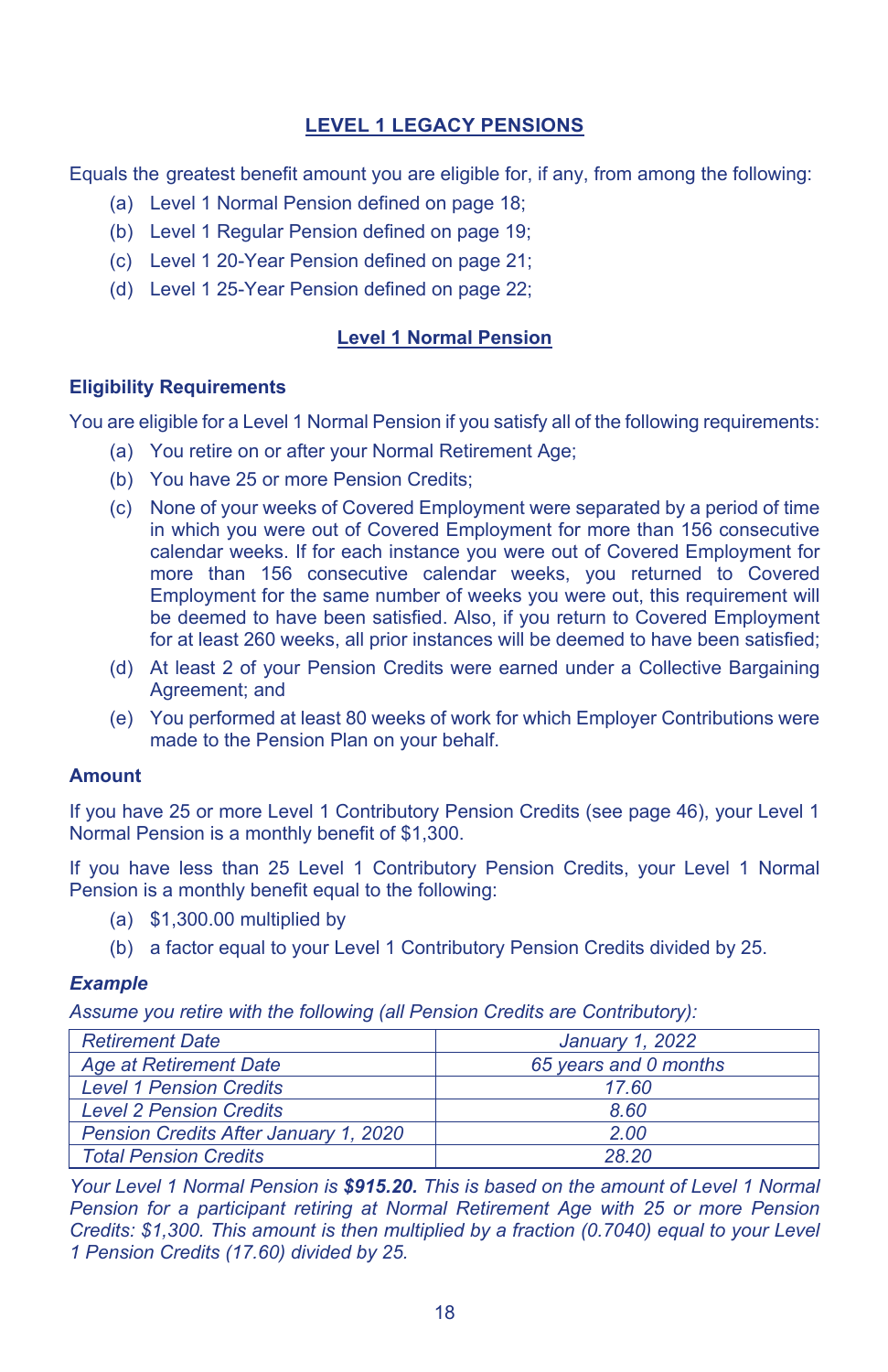#### **Level 1 Regular Pension**

#### **Eligibility Requirements**

You are eligible for a Level 1 Regular Pension if you satisfy all of the following requirements:

- (a) You retire on or after age 57 from Covered Employment or at age 57 within 156 weeks of your termination from Covered Employment;
- (b) You have 20 or more Pension Credits;
- (c) None of your weeks of Covered Employment were separated by a period of time in which you were out of Covered Employment for more than 156 consecutive calendar weeks. If for each instance you were out of Covered Employment for more than 156 consecutive calendar weeks, you returned to Covered Employment for the same number of weeks you were out, this requirement will be deemed to have been satisfied. Also, if you return to Covered Employment for at least 260 weeks, all prior instances will be deemed to have been satisfied;
- (d) At least 2 of your Pension Credits were earned under a Collective Bargaining Agreement; and
- (e) You performed at least 80 weeks of work for which Employer Contributions were made to the Pension Plan on your behalf.

| Age at Termination<br>from Covered Employment | <b>Benefit Rate</b> |
|-----------------------------------------------|---------------------|
| 57-57.99*                                     | \$850.00            |
| 58-58.99                                      | \$900.00            |
| 59-59.99                                      | \$950.00            |
| 60-60.99                                      | \$1,050,00          |
| 61-61.99                                      | \$1,100.00          |
| 62-62.99                                      | \$1,200.00          |
| 63-63.99                                      | \$1,300.00          |
| 64-64.99                                      | \$1,400.00          |
| 65 or Older                                   | \$1,500.00          |

# **Amount**

#### **Level 1 Regular Pension Rate Table**

\* Includes Participants who attain age 57 within 156 weeks of termination from Covered Employment

If you have 20 or more Level 1 Contributory Pension Credits (see page 46), your Level 1 Regular Pension is a monthly benefit equal to the Benefit Rate from the table above based on your age at termination from Covered Employment.

If you have less than 20 Level 1 Contributory Pension Credits, your Level 1 Regular Pension is a monthly benefit equal to the following:

- (a) The Benefit Rate from the table above based on your age at termination from Covered Employment, multiplied by
- (b) a factor equal to your Level 1 Contributory Pension Credits divided by 20.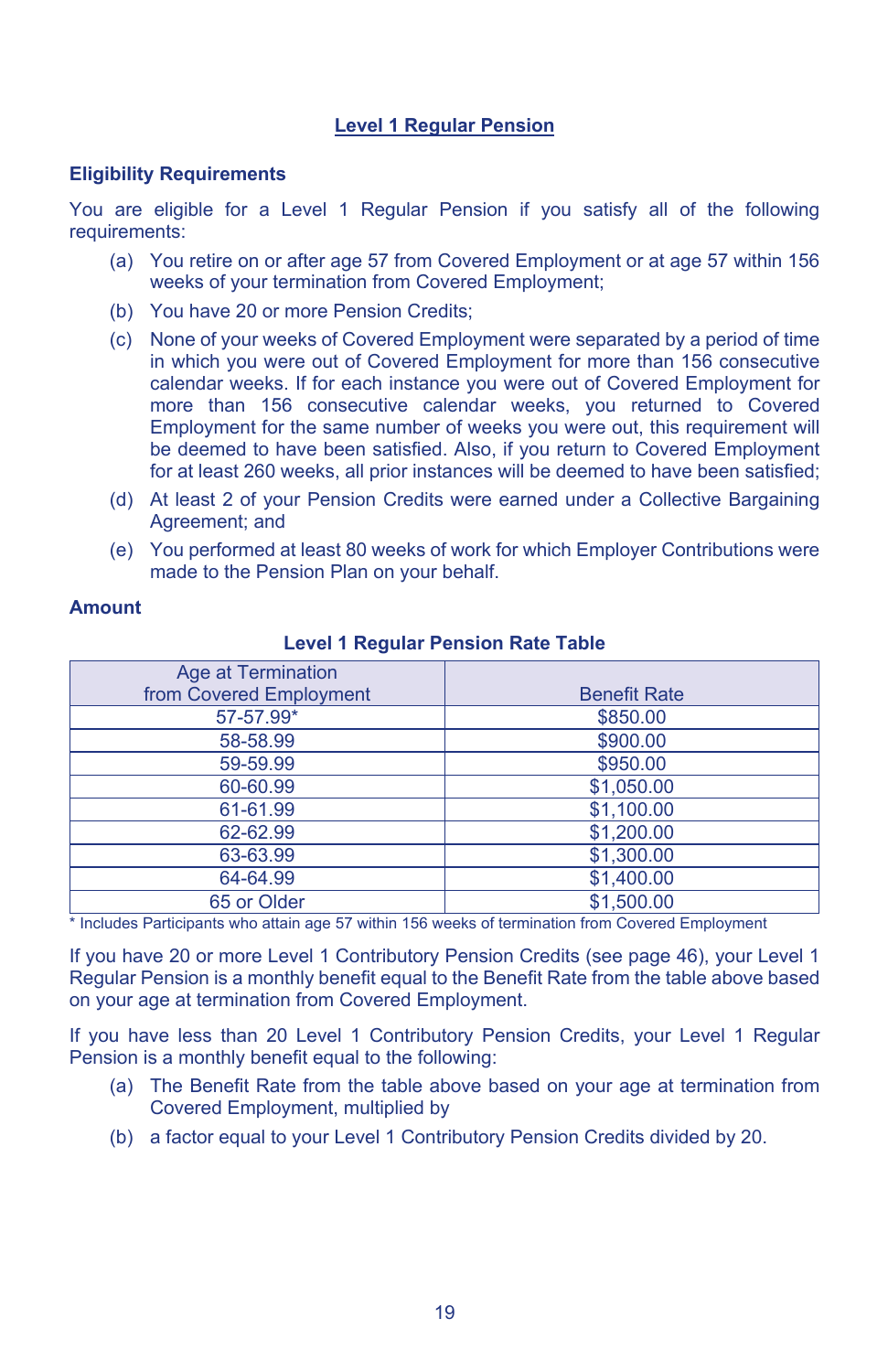## *Example*

*Assume you retire with the following (all Pension Credits are Contributory):*

| <b>Termination Date</b>               | January 1, 2022       |
|---------------------------------------|-----------------------|
| Age at Termination Date               | 60 years and 0 months |
| <b>Level 1 Pension Credits</b>        | 12.60                 |
| <b>Level 2 Pension Credits</b>        | 8.60                  |
| Pension Credits After January 1, 2020 | 2.00                  |
| <b>Total Pension Credits</b>          | 23.20                 |

*Your Level 1 Regular Pension is \$661.50. This is based on the amount from the Level 1 Regular Pension Rate Table for a participant terminating at age 60-60.99 with 20 or more Pension Credits: \$1,050. This amount is then multiplied by a fraction (0.6300) equal to your Level 1 Pension Credits (12.60) divided by 20.*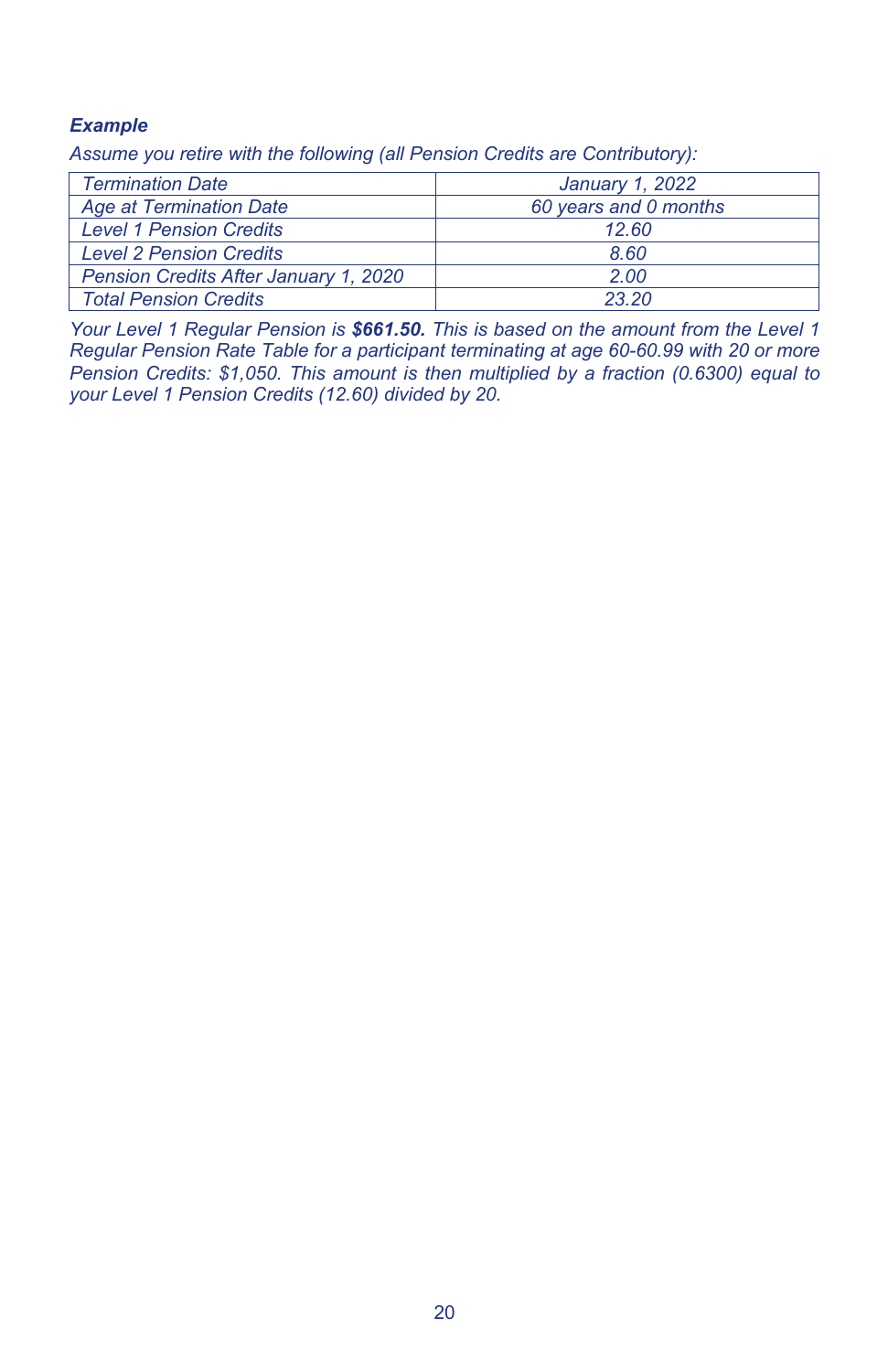#### **Level 1 20-Year Pension**

#### **Eligibility Requirements**

You are eligible for a Level 1 20-Year Pension if you satisfy all of the following requirements:

- (a) You retire on or after age 57 from Covered Employment or at age 57 within 156 weeks of your termination from Covered Employment;
- (b) You have 20 or more, but less than 25, Contributory Pension Credits; and
- (c) None of your weeks of Covered Employment were separated by a period of time in which you were out of Covered Employment for more than 156 consecutive calendar weeks. If for each instance you were out of Covered Employment for more than 156 consecutive calendar weeks, you returned to Covered Employment for the same number of weeks you were out, this requirement will be deemed to have been satisfied. Also, if you return to Covered Employment for at least 260 weeks, all prior instances will be deemed to have been satisfied.

#### **Amount**

# **Level 1 20-Year Pension Rate Table**

| Age at Termination      |                     |
|-------------------------|---------------------|
| from Covered Employment | <b>Benefit Rate</b> |
| 57-57.99*               | \$1,050.00          |
| 58-58.99                | \$1,125.00          |
| 59-59.99                | \$1,250.00          |
| 60-60.99                | \$1,375.00          |
| 61-61.99                | \$1,500.00          |
| 62-62.99                | \$1,625.00          |
| 63-63.99                | \$1,750.00          |
| 64-64.99                | \$1,875.00          |
| 65 or Older             | \$2,000.00          |

\* Includes Participants who attain age 57 within 156 weeks of termination from Covered Employment

If you have 20 or more Level 1 Contributory Pension Credits (see page 46), your Level 1 20-Year Pension is a monthly benefit equal to the Benefit Rate from the table above based on your age at termination from Covered Employment.

If you have less than 20 Level 1 Contributory Pension Credits, your Level 1 20-Year Pension is a monthly benefit equal to the following:

- (a) The Benefit Rate from the table above based on your age at termination from Covered Employment, multiplied by
- (b) a factor equal to your Level 1 Contributory Pension Credits divided by 20.

#### *Example*

*Assume you retire with the following (all Pension Credits are Contributory):*

| <b>Termination Date</b>               | January 1, 2022       |
|---------------------------------------|-----------------------|
| <b>Age at Termination Date</b>        | 60 years and 0 months |
| <b>Level 1 Pension Credits</b>        | 12.60                 |
| <b>Level 2 Pension Credits</b>        | 8.60                  |
| Pension Credits After January 1, 2020 | 2.00                  |
| <b>Total Pension Credits</b>          | 23.20                 |

*Your Level 1 20-Year Pension is \$866.25. This is based on the amount from the Level 1 20-Year Pension Rate Table for a participant terminating at age 60-60.99 with 20-24.99 Pension Credits: \$1,375. This amount is then multiplied by a fraction (0.6300) equal to your Level 1 Pension Credits (12.60) divided by 20.*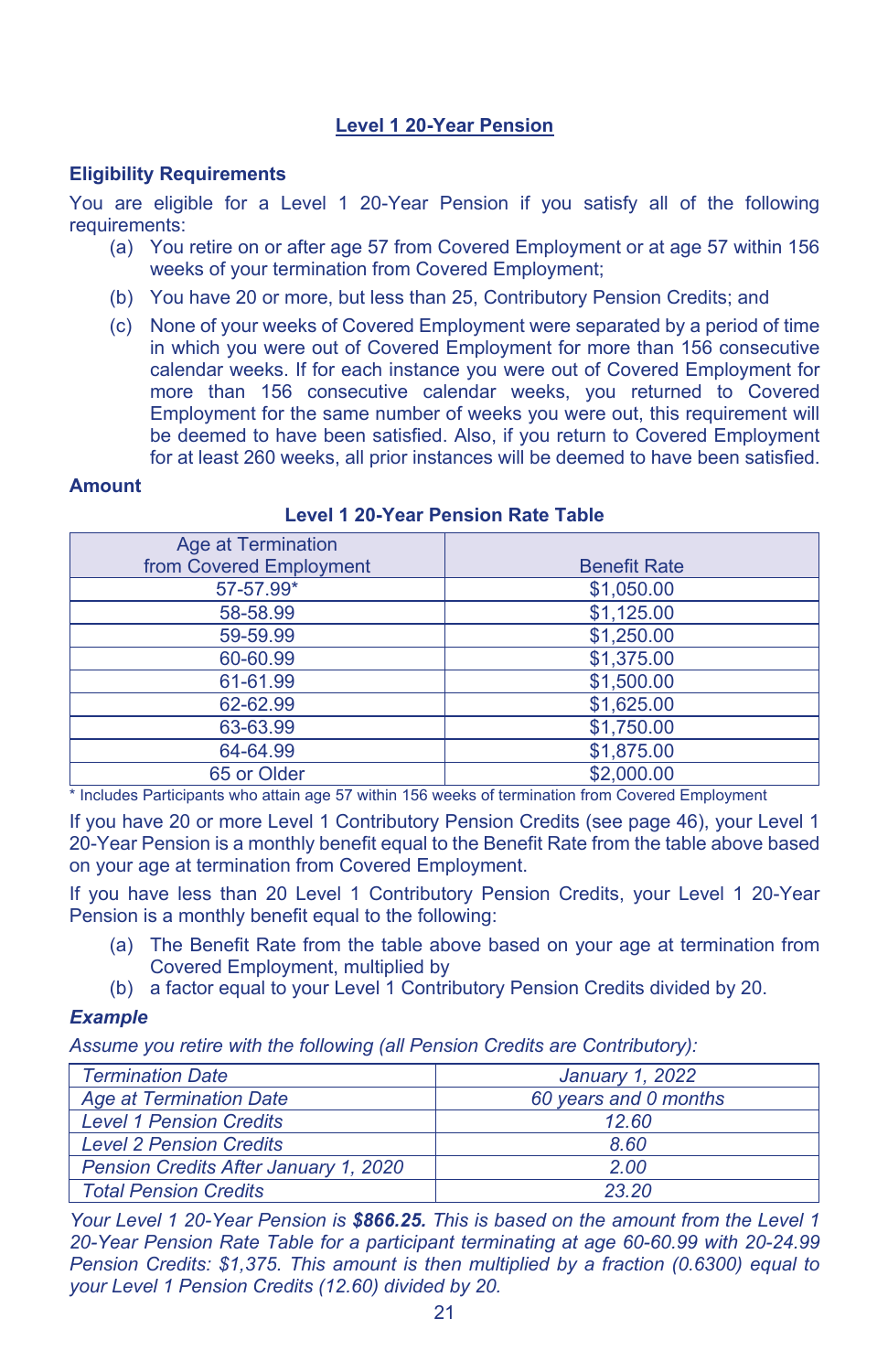#### **Level 1 25-Year Pension**

#### **Eligibility Requirements**

You are eligible for a Level 1 25-Year Pension if you satisfy all of the following requirements:

- (a) You have 25 or more Contributory Pension Credits; and
- (b) None of your weeks of Covered Employment were separated by a period of time in which you were out of Covered Employment for more than 156 consecutive calendar weeks. If for each instance you were out of Covered Employment for more than 156 consecutive calendar weeks, you returned to Covered Employment for the same number of weeks you were out, this requirement will be deemed to have been satisfied. Also, if you return to Covered Employment for at least 260 weeks, all prior instances will be deemed to have been satisfied.

#### **Amount**

| Age at Termination from   | Contributory           |                     |
|---------------------------|------------------------|---------------------|
| <b>Covered Employment</b> | <b>Pension Credits</b> | <b>Benefit Rate</b> |
|                           | 25-25.99               | \$2,500.00          |
|                           | 26-26.99               | \$2,600.00          |
|                           | 27-27.99               | \$2.700.00          |
| Under 50                  | 28-28.99               | \$2,800.00          |
|                           | 29-29.99               | \$2,900.00          |
|                           | 30-30.99               | \$3,000.00          |
|                           | 31 or More             | \$3,100.00          |
|                           | 25-25.99               | \$3,200,00          |
|                           | 26-26.99               | \$3,300.00          |
|                           | 27-27.99               | \$3,400.00          |
|                           | 28-28.99               | \$3,500,00          |
|                           | 29-29.99               | \$3,600.00          |
| 50 or Older               | 30-30.99               | \$3.700.00          |
|                           | 31-31.99               | \$3,800.00          |
|                           | 32-32.99               | \$3,900.00          |
|                           | 33-33.99               | \$4,000.00          |
|                           | 34-34.99               | \$4,100.00          |
|                           | 35 or More             | \$4.200.00          |

#### **Level 1 25-Year Pension Rate Table**

If you have 25 or more Level 1 Contributory Pension Credits (see page 46), your Level 1 25-Year Pension is a monthly benefit equal to the Benefit Rate from the table above based on your age at termination from Covered Employment and your Level 1 Contributory Pension Credits.

If you have less than 25 Level 1 Contributory Pension Credits, your Level 1 25-Year Pension is a monthly benefit equal to the following:

- (a) The Benefit Rate from the table above based on your age at termination from Covered Employment and your Contributory Pension Credits, multiplied by
- (b) a factor equal to your Level 1 Contributory Pension Credits divided by the smallest of the following:
	- (i) your Contributory Pension Credits, rounded down to a whole number;
	- (ii) 31 if your age at termination from Covered Employment is under 50; or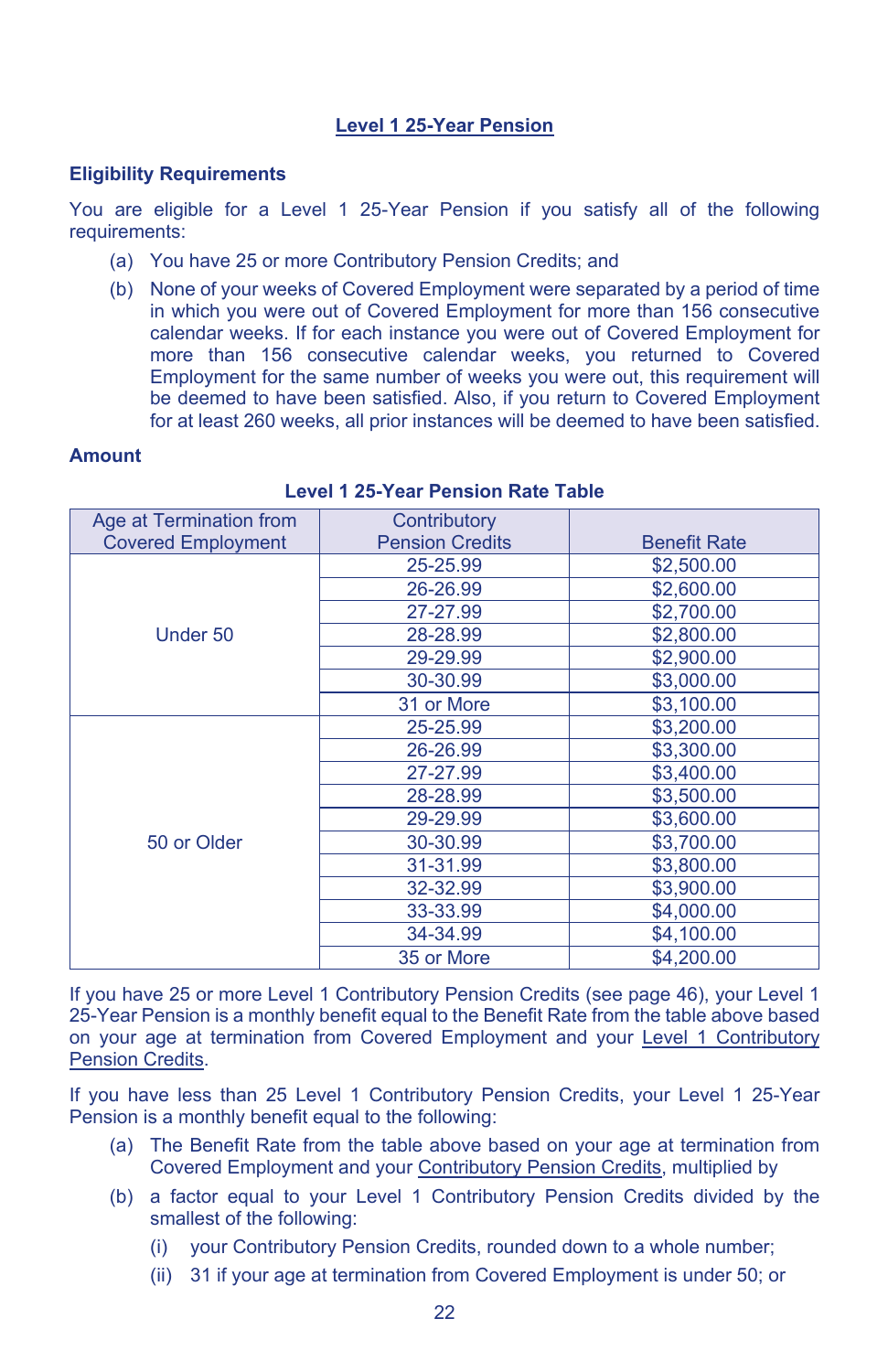(iii) 35 if your age at termination from Covered Employment is 50 or older.

If the amount determined above would have been greater if you had terminated Covered Employment and retired at the end of any prior calendar year, your Level 1 25-Year Pension will be equal to that greater amount.

#### *Example*

*Assume you retire with the following (all Pension Credits are Contributory):*

| <b>Termination Date</b>               | January 1, 2022       |
|---------------------------------------|-----------------------|
| <b>Age at Termination Date</b>        | 53 years and 0 months |
| <b>Level 1 Pension Credits</b>        | 17.60                 |
| <b>Level 2 Pension Credits</b>        | 8.60                  |
| Pension Credits After January 1, 2020 | 2.00                  |
| <b>Total Pension Credits</b>          | 28.20                 |

*Your Level 1 25-Year Pension is \$2,200.10. This is based on the amount from the Level 1 25-Year Pension Rate Table for a participant terminating after age 50 with 28-28.99 Pension Credits: \$3,500. This amount is then multiplied by a fraction (0.6286) equal to your Level 1 Pension Credits (17.60) divided by your Total Pension Credits rounded down to a whole number (28.00).*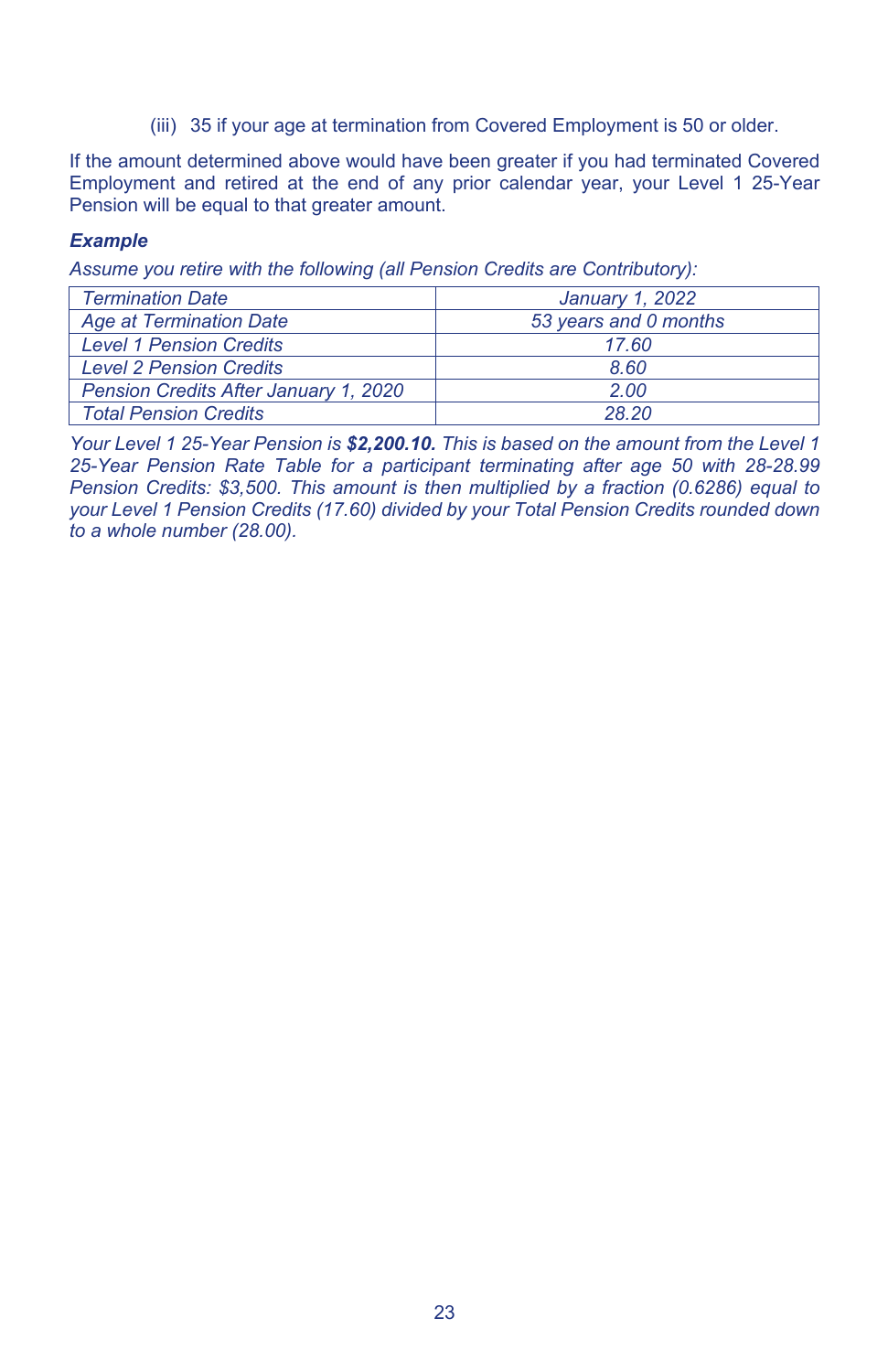# **SPECIAL PENSION ITEMS**

#### **JOINT AND SURVIVOR PENSION**

#### **1. What is a Joint and Survivor Pension?**

A Joint and Survivor Pension is a Pension that pays both the Participant and the Participant's eligible spouse a monthly Pension for life. In order to do this, the Participant's initial Pension is reduced depending upon both spouse and Participant's nearest ages at retirement. This reduced amount is then paid to the Participant until death. If the Participant predeceases his spouse, then the Participant's spouse will begin to receive payment equal to 50% of the Participant's reduced Pension in the month following the Participant's death. These payments will continue for the spouse's lifetime.

#### **You may elect to have a larger reduction so that your spouse will receive either 75% or 100% of the benefit that you were receiving at death.**

If, during the course of your retirement, your spouse dies before you and you are in receipt of a reduced Joint and Survivor Pension, your Pension amount will be restored to the original amount. Upon divorce of a spouse after receiving a Joint and Survivor Pension, the Joint and Survivor Pension will not be increased.

#### **2. By how much will my Pension be reduced?**

The factors in the following tables will determine the amount of reduced Pension paid to you as a Joint and Survivor Pension. The following factors are based on your age and your spouse's age at retirement.

| Spouse's Age         | <b>Your Age</b> |        |        |        |        |        |
|----------------------|-----------------|--------|--------|--------|--------|--------|
| Compared             |                 | 50-54  |        | 55-59  |        |        |
| to Your Age          | 50%             | 75%    | 100%   | 50%    | 75%    | 100%   |
| 6 - 10 years younger | 0.9286          | 0.8966 | 0.8668 | 0.9069 | 0.8666 | 0.8296 |
| 1 - 5 years younger  | 0.9401          | 0.9128 | 0.8870 | 0.9225 | 0.8881 | 0.8562 |
| 0 - 4 years older    | 0.9521          | 0.9298 | 0.9085 | 0.9387 | 0.9108 | 0.8845 |
| 5 - 9 years older    | 0.9636          | 0.9463 | 0.9297 | 0.9541 | 0.9328 | 0.9123 |
| 10 - 14 years older  | 0.9738          | 0.9612 | 0.9489 | 0.9676 | 0.9522 | 0.9373 |

| Spouse's Age         | Your Age |        |        |        |        |        |
|----------------------|----------|--------|--------|--------|--------|--------|
| Compared             | 60-64    |        |        | 65-69  |        |        |
| to Your Age          | 50%      | 75%    | 100%   | 50%    | 75%    | 100%   |
| 6 - 10 years younger | 0.8798   | 0.8299 | 0.7854 | 0.8614 | 0.8055 | 0.7565 |
| 1 - 5 years younger  | 0.9009   | 0.8584 | 0.8197 | 0.8900 | 0.8389 | 0.7961 |
| 0 - 4 years older    | 0.9226   | 0.8883 | 0.8564 | 0.9200 | 0.8736 | 0.8383 |
| 5 - 9 years older    | 0.9430   | 0.9169 | 0.8922 | 0.9500 | 0.9071 | 0.8799 |
| 10 - 14 years older  | 0.9607   | 0.9422 | 0.9245 | 0.9700 | 0.9365 | 0.9171 |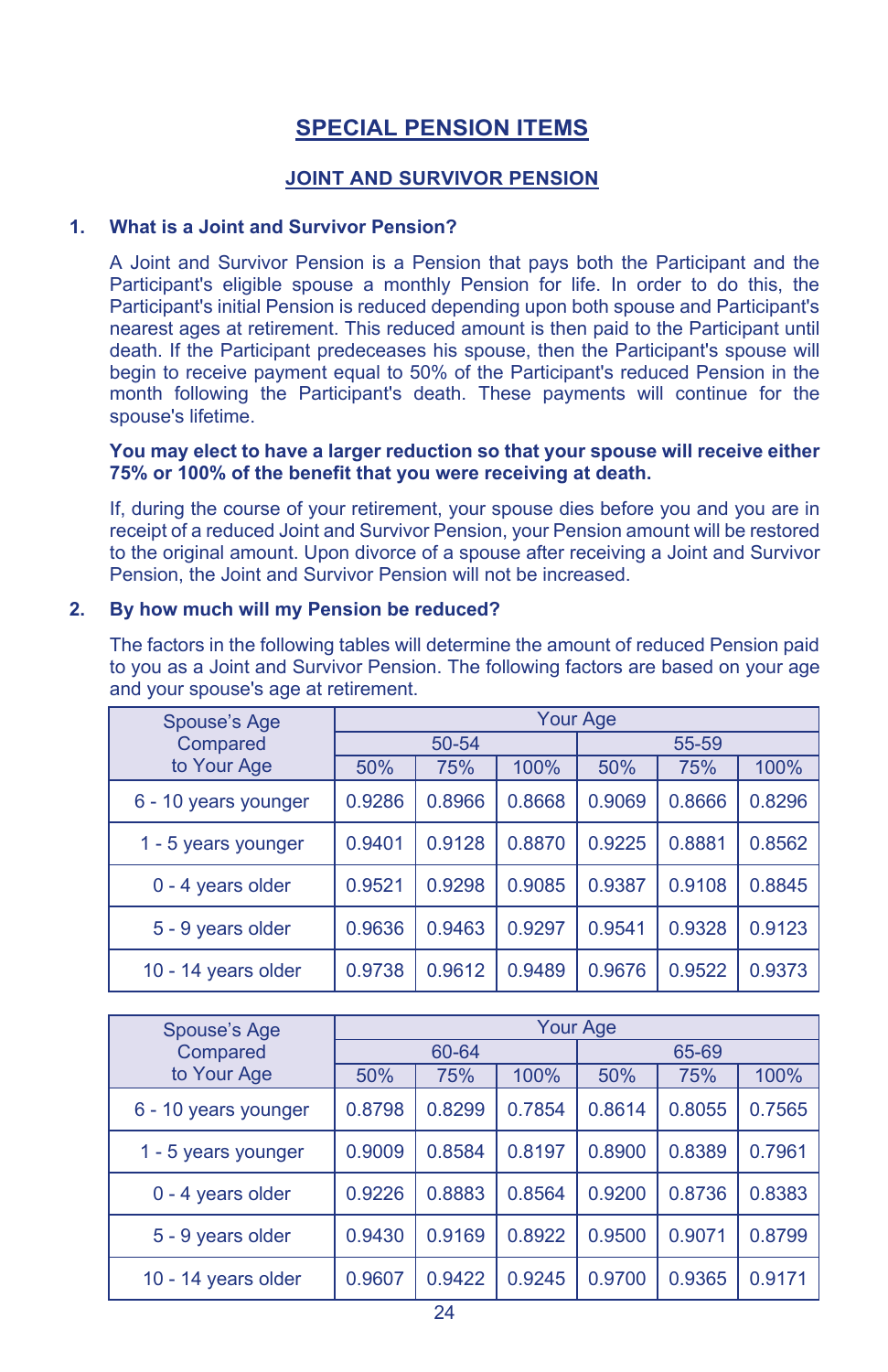#### *Example*

*Suppose you are 60 and you retire as of November 1, 2025 with a Pension of \$1,375.00 a month. Your spouse is age 53.*

*Unless you and your spouse elect otherwise, your Pension will be paid as a 50% Joint and Survivor Pension calculated as follows:*

$$
$1,375.00 \times .8798 = $1,209.73
$$

*Upon your death your spouse will receive \$604.87 (\$1,209.73 x 50%) per month for life. Notice that your reduction factor is 87.98% for a Participant that is 7 years (60 - 53) older than their spouse as indicated in the table on page 24. If your spouse dies after your retirement, but before you die, your Pension amount will be restored to \$1,375.00, increasing to the original amount before the 50% Joint and Survivor Pension factor was applied.*

*You and your spouse may also elect to have a larger reduction to have your Pension paid as a 75% Joint and Survivor Pension. Your reduced amount will be calculated as follows:*

#### *\$1,375.00 x .8299 = \$1,141.11*

*Upon your death your spouse will receive \$855.83 (\$1,141.11 x 75%) per month for life. If your spouse dies after your retirement, but before you die, your Pension amount will be restored to \$1,375.00.*

*You and your spouse may also elect to have a larger reduction to have your Pension paid as a 100% Joint and Survivor Pension. Your reduced amount will be calculated as follows:*

#### *\$1,375.00 x .7854 = \$1,079.93*

*Upon your death your spouse will receive \$1,079.93 (\$1,079.93 x 100%) per month for life. If your spouse dies after your retirement, but before you die, your Pension amount will be restored to \$1,375.00.*

#### **3. What if I do not want a Joint and Survivor Pension?**

If you do not want a 50%, 75%, or 100% Joint and Survivor Pension, then both you and your spouse must complete and sign a rejection form which must be witnessed by a Notary Public.

If you and your spouse reject a 50%, 75%, or 100% Joint and Survivor Pension you will get your full unreduced Pension for your lifetime only. Your spouse may be eligible for Survivor Benefits if you die within 60 months of your retirement. See page 31 for the description of Survivor Benefits.

#### **4. When am I not eligible for a Joint and Survivor Pension?**

A Joint and Survivor Pension will not be paid if any of the following situations occur:

- (a) You and your spouse were not married to each other when your Pension began.
- (b) You and your spouse were married for less than one year prior to the date of your death.
- (c) Your spouse dies before your Pension starts.
- (d) You and your spouse are divorced from each other before your Pension starts. However, a Joint and Survivor Pension with your ex-spouse will be paid if required under a qualified domestic relations order.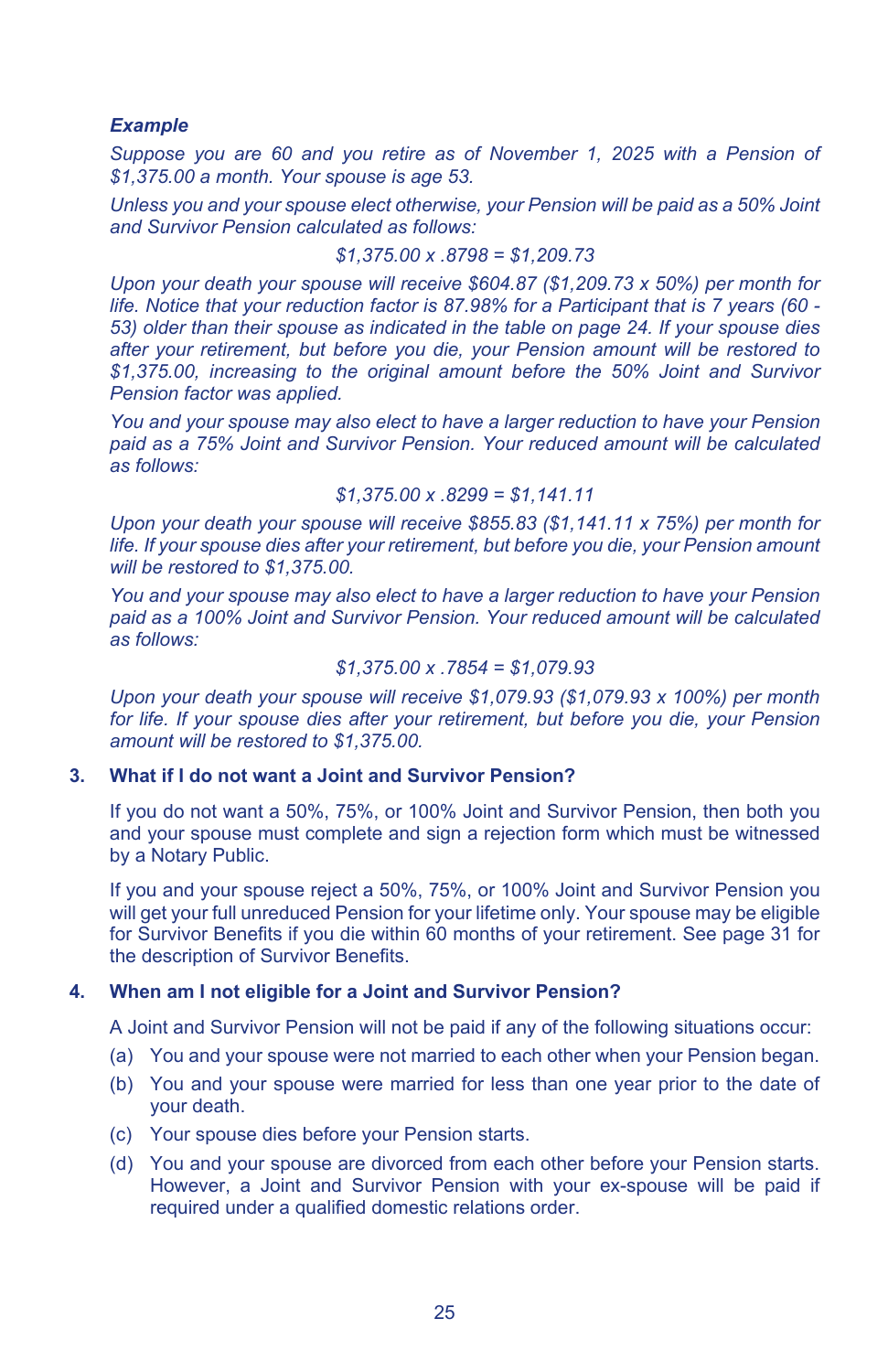#### **RECIPROCAL PENSION**

#### **1. What is a Reciprocal or Partial Pension?**

A Reciprocal or Partial Pension is a Pension benefit designed to provide a Pension from the Pension Plan for Participants that lack sufficient Pension Credit or Vesting Credit to be eligible for a Pension because their years of employment were divided between different pension plans.

The Trustees have executed reciprocal agreements with many Related Plans in order to combine all Pension Credits and Vesting Credits to determine a Participant's most favorable benefit. While Related Service Credits and Related Vesting Credits earned under Related Plans will be considered in determining benefit eligibility and amount, at no time will an Employee receive more than one year of Combined Service Credit or Combined Vesting Credit in any calendar year.

#### **2. What are the requirements for eligibility for a Reciprocal Pension?**

You are eligible for a Reciprocal Pension if you meet all of the following requirements:

- (a) Your total combined Service Credits and Vesting Credits from all Related Plans makes you eligible for a Pension provided by the Pension Plan;
- (b) You have earned at least 2 years of Pension Credits under the Pension Plan;
- (c) You are eligible for a Reciprocal Pension from a Related Plan and you are also eligible for a Partial Pension from the last plan for which contributions were made in your behalf. This last plan, referred to as the terminal plan, is that plan associated with the Union that you were a member of immediately prior to your Retirement. If you were not a member of any Union immediately prior to your retirement, then the terminal plan for these purposes will be the plan for which the most contributions were paid on your behalf in the three-year period immediately prior to your retirement; and
- (d) The only pension you qualify for from a Related Plan is a Reciprocal Pension. If you are eligible for a Pension other than a Reciprocal Pension from the Pension Plan or any Related Plan, you may elect to take whichever pension you desire.

#### **3. Does a Reciprocal Pension affect or change any rules or calculation methods used in determining my benefits?**

A Reciprocal Pension will affect four areas of your Pension Plan benefits, as follows:

(a) Break in Service

No Break in Service will occur assuming weeks of Covered Employment with a Related Plan for which contributions were required to be made. For purposes of determining a Break in Service for Reciprocal Pensions, the following periods shall be considered to be a period of employment:

- (i) Periods of time you have earned Related Service Credit, and
- (ii) Periods of time in the military service of the United States so long as you would have re-employment rights with your former employer.
- (b) Eligibility for a Normal Retirement Benefit or an Early Retirement Benefit Shall be determined taking into account your total combined Service Credits and Vesting Credits from all Related Plans.
- (c) Level 1 Legacy Pension Amount

Shall be determined as a proportion of the amount of Level 1 Legacy Pension that you would be entitled to from the Pension Plan if your total combined Service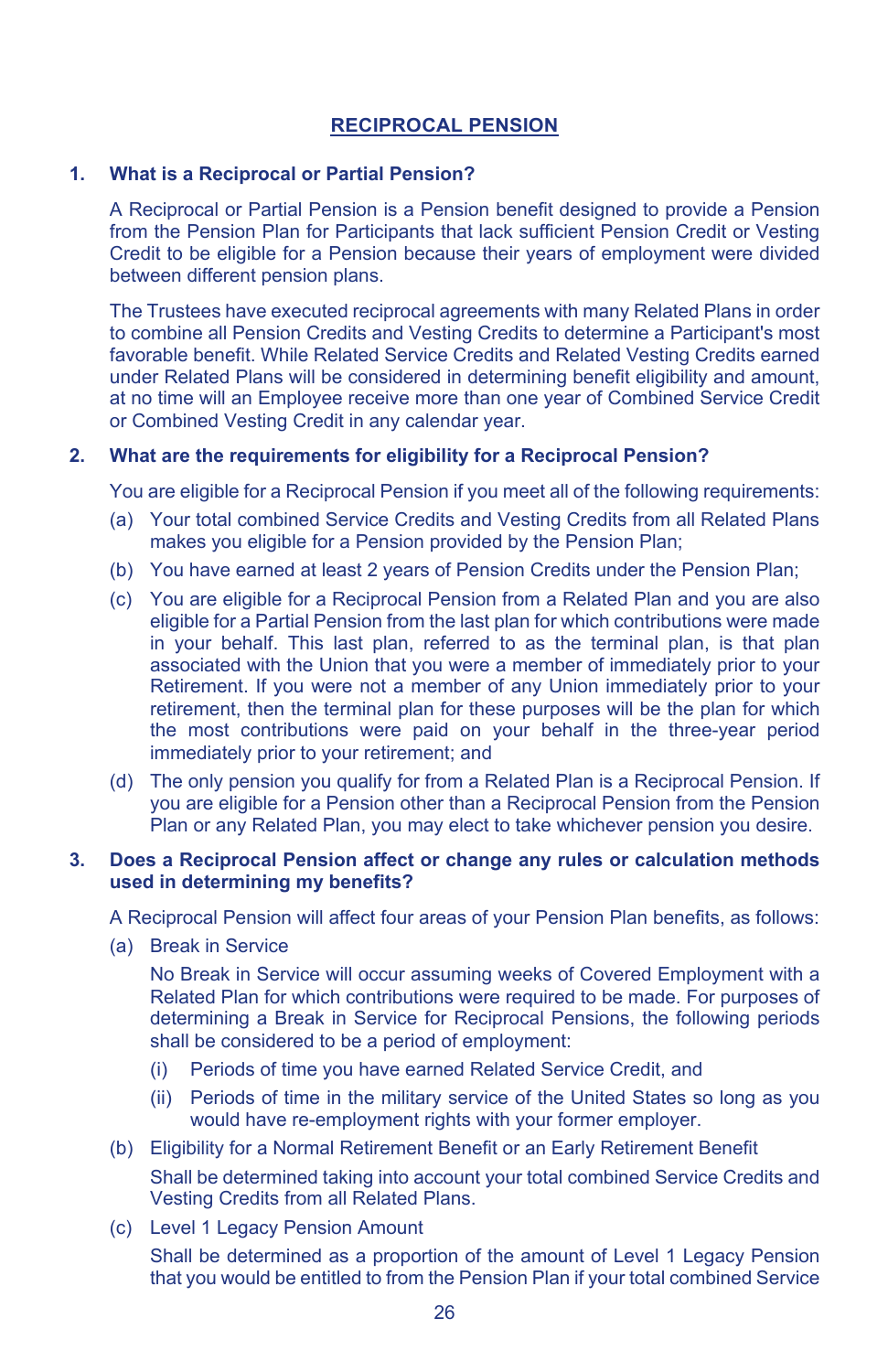Credits and Vesting Credits from all Related Plans were taken into account.

#### (d) Beneficiaries

Shall be eligible for a proportionate Death Benefit in the event of your death within five years of your retirement.

#### **4. How is my Reciprocal Pension calculated?**

Any Level 1 Legacy Pension portion of your Reciprocal Pension will be determined following the calculation methods defined for each Level 1 Legacy Pension (see page 18) as if your total combined Service Credits and Vesting Credits from all Related Plans were considered to be part of your total Contributory Pension Credits, but not part of your Level 1 Contributory Pension Credits.

Your Contributory Accrued Benefit, Level 1 Accrued Benefit, and Level 2 Accrued Benefit used for calculating your Reciprocal Pension will be based only on Pension Credits earned under the Pension Plan and/or Employer Contributions made to the Pension Plan.

If you have a spouse at the time of your retirement on a Reciprocal Pension, the amount of your Reciprocal Pension will be paid in the form of a Joint and Survivor Pension unless you and your spouse elect otherwise (see Joint and Survivor Pensions, page 24).

#### **5. What pension plans are considered Related Pension Plans for purposes of determining eligibility and calculating a Reciprocal Pension?**

As a result of agreements between the Trustees and the Trustees of the plans listed below, you may be entitled to Reciprocal Pensions from the Pension Plan and any one of the following plans.

Central States, Southeast, Southwest Areas Pension Plan

Locals No. 5, 7, 17, 19, 20, 22, 24, 26, 28, 34, 40, 41, 43, 47, 50, 51, 52, 54, 56, 61, 81, 67, 71, 75, 79, 86, 89, 90, 92, 95, 97, 100, 104, 105, 113, 114, 116, 120, 122, 123, 129, 133, 135, 142, 144, 147, 159, 160, 164, 171, 175, 179, 190, 193, 200, 207, 214, 215, 217, 218, 221, 222, 229, 236, 238, 243, 244, 245, 247, 251, 261, 270, 279, 283, 284, 285, 289, 293, 294, 295, 298, 299, 301, 307, 312, 320, 325, 327, 328, 332, 335, 336, 337, 339, 344, 346, 347, 348, 355, 359, 361, 364, 365, 367, 371, 372, 373, 376, 377, 385, 387, 388, 390, 391, 392, 402, 406, 407, 413, 414, 415, 416, 421, 422, 423, 428, 430, 435, 436, 444, 445, 449, 455, 460, 462, 469, 470, 471, 473, 480, 483, 486, 487, 492, 493, 497, 498, 503, 504, 505, 507, 509, 510, 512, 515, 516, 519, 523, 525, 528, 534, 541, 543, 544, 549, 552, 554, 560, 563, 568, 571, 574, 575, 577, 579, 580, 581, 600, 603, 604, 610, 612, 614, 617, 618, 627, 637, 638, 641, 650, 651, 654, 657, 661, 662, 667, 673, 677, 682, 688, 693, 695, 696, 697, 701, 703, 706, 714, 716, 722, 723, 725, 726, 727, 728, 738, 743, 744, 745, 747, 749, 754, 767, 769, 773, 776, 777, 778, 781, 783, 792, 795, 810, 822, 823, 828, 833, 836, 838, 841, 844, 851, 864, 866, 878, 886, 891, 892, 901, 908, 916, 917, 919, 920, 941, 955, 957, 961, 964, 968, 969, 970, 974, 975, 984, 988, 991, 992, 997, 1038, 1110, 1111, 1145, 1196, 1717, 2747.

Joint Council No. 25 Reciprocal Agreement

Locals No. 142, 179, 301, 325, 330, 423, 673, 703, 705, 706, 710, 714, 726, 727, 731, 734, 738, 743, 744, 754, 777, 781, and 786.

Western Conference of Teamsters Pension Plan

Locals No. 12, 14, 36, 38, 44, 58, 70, 78, 83, 87, 88, 93, 94, 96, 104, 109, 117, 130, 137, 148, 150, 154, 165, 166, 174, 186, 196, 203, 208, 209, 216, 224, 226,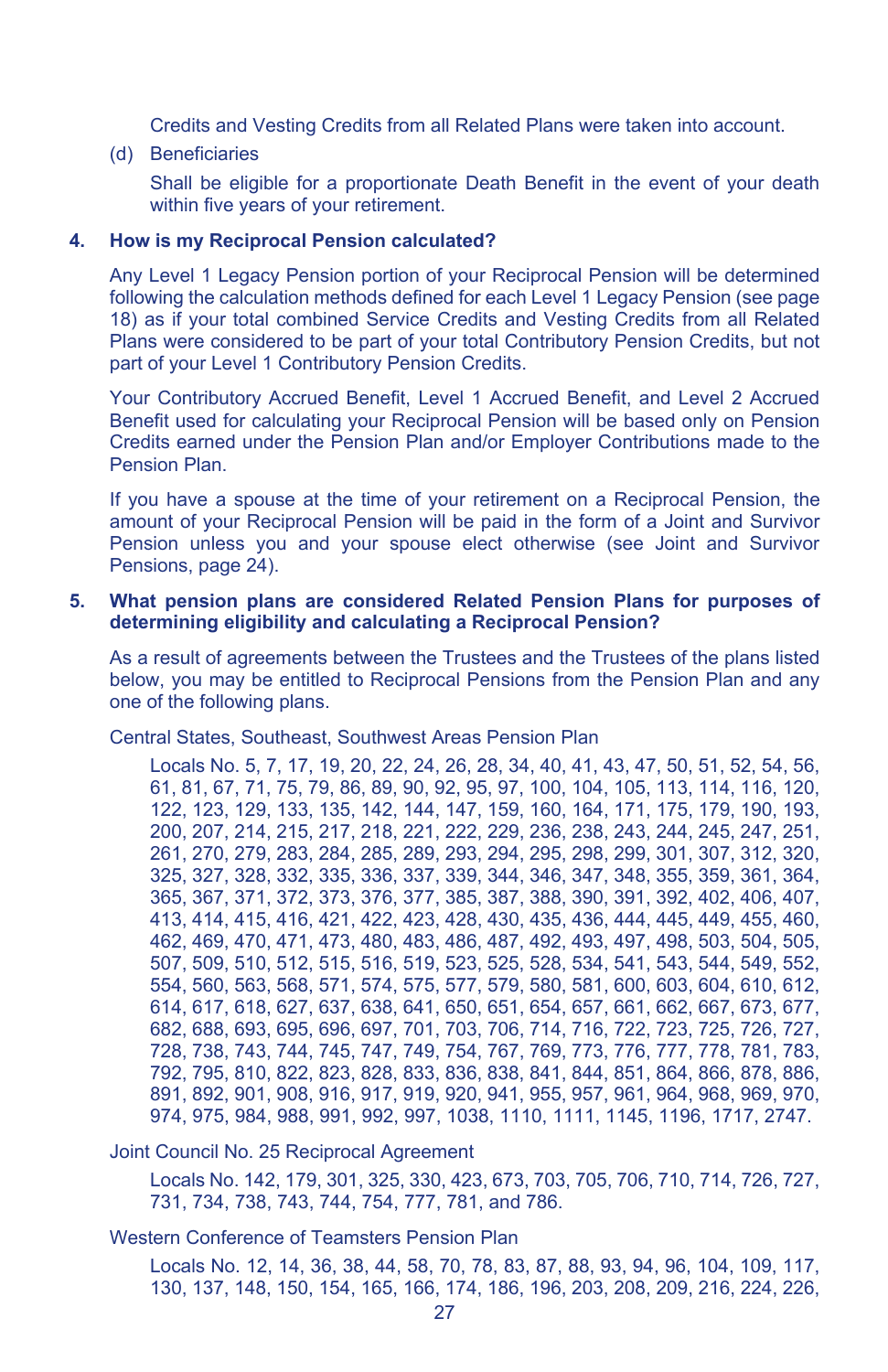227, 231, 235, 241, 252, 256, 262, 265, 274, 276, 278, 280, 287, 291, 296, 302, 304, 306, 309, 313, 315, 334, 342, 350, 353, 357, 378, 381, 386, 389, 396, 399, 411, 420, 431, 432, 439, 440, 441, 451, 461, 467, 468, 472, 481, 484, 490, 492, 495, 517, 524, 533, 542, 547, 551, 556, 566, 567, 572, 576, 578, 582, 588, 589, 595, 598, 599, 601, 606, 616, 624, 626, 629, 630, 631, 640, 655, 665, 668, 672, 678, 679, 683, 684, 690, 692, 698, 699, 737, 741, 746, 748, 750, 760, 763, 768, 788, 839, 848, 849, 853, 856, 857, 860, 865, 882, 890, 893, 896, 898, 910, 912, 923, 928, 941, 942, 951, 952, 959, 960, 980, 982, 996.

Western Pennsylvania Teamsters and Employers Pension Fund

Locals No. 30, 72, 110, 205, 211, 249, 250, 261, 273, 397, 453, 538, 564, 585, 635, 636, 872, 926, 944, 963.

Local 142 Gary, Indiana-General Drivers, Warehousemen and Helpers Pension Plan

Chicago Area I. B. of T. Pension Plan Local 744, Beer Industry Pension Plan

Chicago Truck Drivers (Independent) Pension Plan

International Brotherhood of Teamsters, Chauffeurs, Warehousemen and Helpers of America

Locals No. 22, 25, 27, 29, 30, 33, 42, 49, 52, 59, 64, 65, 71A, 71, 72, 82, 107, 110, 118, 122, 142, 145, 161, 170, 171, 175, 182, 191, 194, 205, 210, 211, 229, 232, 249, 250, 251, 261, 273, 277, 282, 294, 295, 311, 312, 316, 317, 322, 326, 331, 340, 341, 364, 375, 379, 384, 397, 398, 401, 404, 408, 429, 430, 437, 443, 449, 453, 455, 469, 470, 485, 491, 493, 494, 500, 504, 505, 506, 513, 526, 529, 536, 538, 539, 544, 550, 557, 559, 560, 564, 570, 585, 592, 596, 597, 617, 628, 633, 635, 636, 639, 641, 648, 649, 653, 660, 669, 671, 676, 677, 686, 687, 693, 707, 710, 735, 764, 765, 771, 773, 776, 789, 791, 802, 804, 805, 807, 810, 813, 816, 822, 829, 841, 852, 868, 872, 876, 917, 922, 926, 929, 944, 963, 992, 1034, 1205.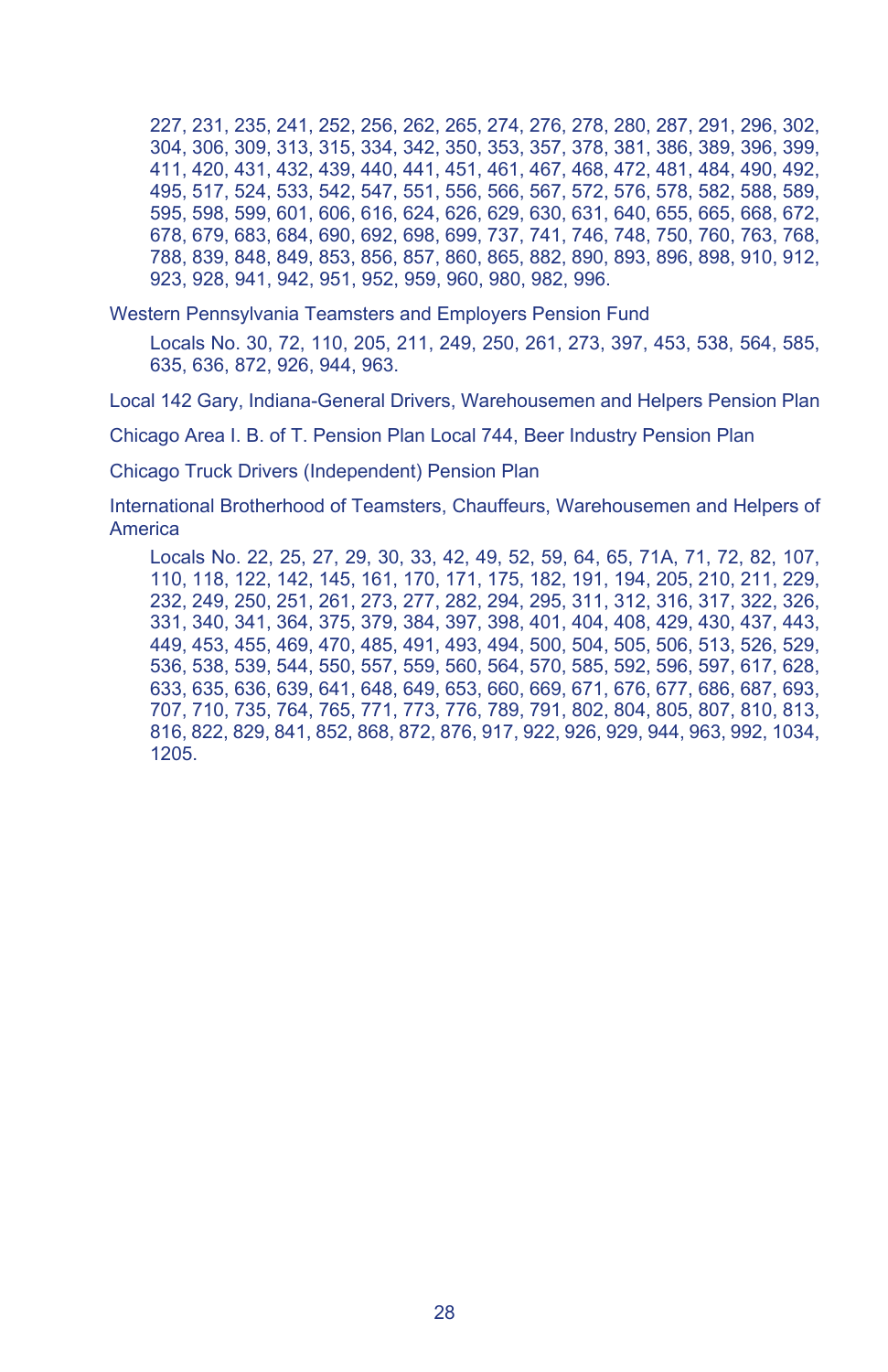# **DISABILITY BENEFIT**

Below are some questions and answers, which will explain the Disability Benefit.

#### **1. What are the requirements for a Disability Benefit?**

You are entitled to a Disability Benefit if you become Totally and Permanently Disabled, as defined in the answer to Question #2 below, while in Covered Employment and you satisfy the following requirements:

- (a) You make a written application to the Trustees for a Disability Benefit;
- (b) You have 15 or more Pension Credits;
- (c) None of your weeks of Covered Employment were separated by a period of time in which you were out of Covered Employment for more than 156 consecutive calendar weeks. If for each instance you were out of Covered Employment for more than 156 consecutive calendar weeks, you returned to Covered Employment for the same number of weeks you were out, this requirement will be deemed to have been satisfied. Also, if you return to Covered Employment for at least 260 weeks, all prior instances will be deemed to have been satisfied;
- (d) At least 2 of your Pension Credits were earned under a Collective Bargaining Agreement: and
- (e) You performed at least 80 weeks of work for which Employer Contributions were made to the Pension Plan on your behalf.

#### **2. How is Totally and Permanently Disabled defined?**

You are considered to be Totally and Permanently Disabled if you are in receipt of a Notice of Award from the Social Security Administration entitling you to disability benefits payable under Title II of the Social Security Act.

If you are unable to secure a Notice of Award from the Social Security Administration as proof that you are Totally and Permanently Disabled because of your age, the Trustees can waive this requirement and approve your application for a Disability Benefit based on medical evidence submitted by an independent licensed physician or surgeon establishing that you are Totally and Permanently Disabled and will be presumably permanently, continuously, and wholly prevented for life from engaging in any occupation or performing any work for wages or profit.

#### **3. When should I apply for a Disability Benefit?**

You should apply for your Disability Benefit and your Social Security disability benefit as soon as possible after you become disabled. Even if you are receiving, or are entitled to receive, Workmen's Compensation, do not delay applying for your Disability Benefit.

#### **4. What is the amount of the Disability Benefit?**

A monthly benefit of \$600.00.

#### **5. When will payment of the Disability Benefit begin?**

The Disability Benefit will begin on the later of the following:

- (a) The effective date that your Social Security disability benefit begins; or
- (b) First day of the month following your application for a Disability Benefit.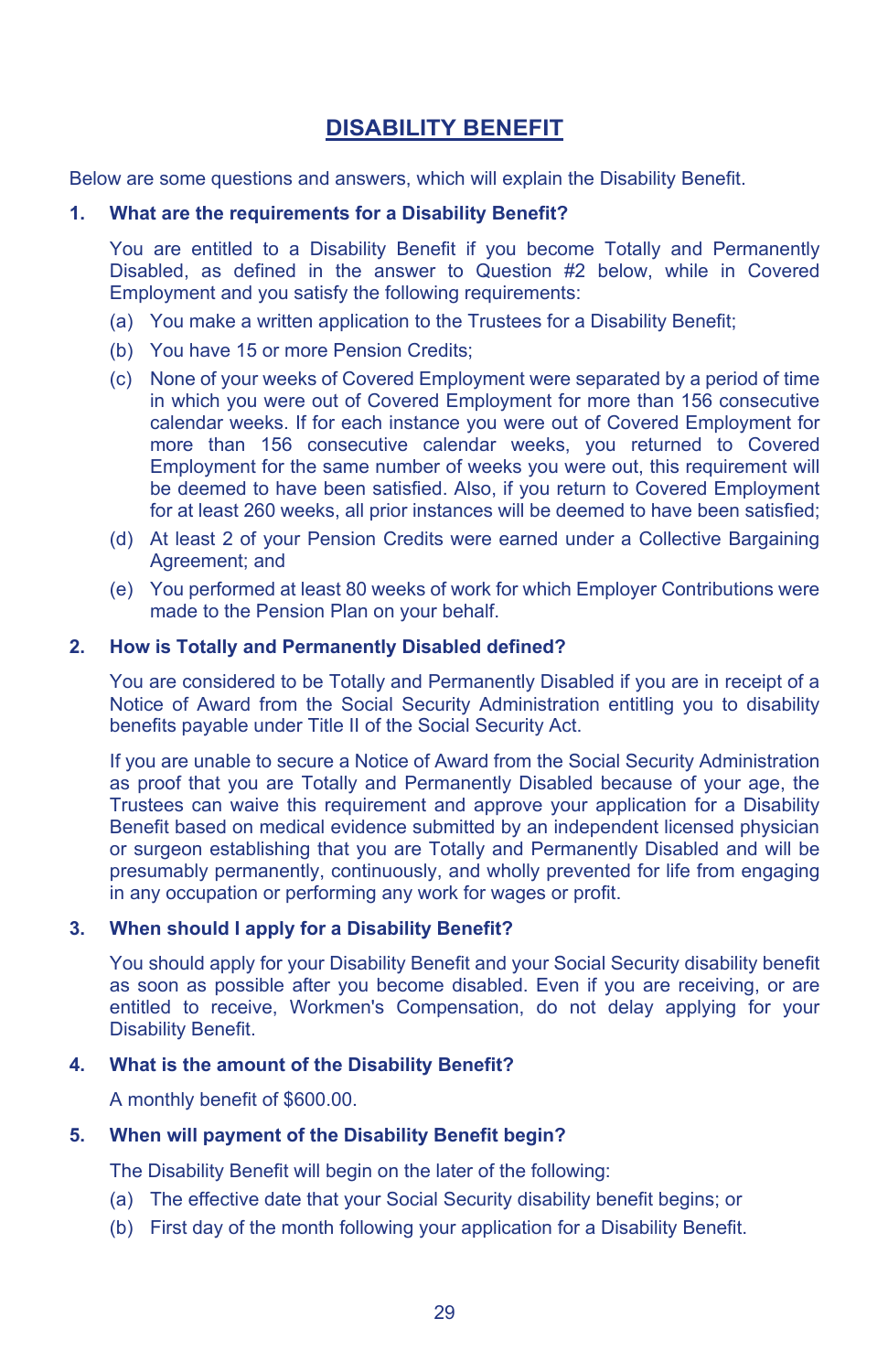#### **6. How long will I receive a Disability Benefit?**

The Disability Benefit is payable until the earliest of the following:

- (a) The date you die;
- (b) The date you cease to be Totally and Permanently Disabled;
- (c) The date you begin receiving an Early Retirement Benefit; or
- (d) The date you reach Normal Retirement Age.

#### **7. What happens after my Disability Benefit ends?**

If your Disability Benefit ends because you die, your spouse or beneficiaries may be entitled to a Lump Sum Death Benefit and/or a Survivor Benefit.

If your Disability Benefit ends because you are no longer Totally and Permanently Disabled, you can:

- (a) Apply for a Normal Retirement Benefit or an Early Retirement Benefit if you are eligible based on your age and Pension Credits; or
- (b) Return to Covered Employment and resume earning Pension Credits.

If your Disability Benefit ends because you have reached Normal Retirement Age, you will begin receiving a Normal Retirement Benefit. The amount will be the greater of \$600 or the Normal Retirement Benefit amount calculated as described on page 6. If you are married, this amount will be subject to adjustment due to a Joint and Survivor Pension described on page 24.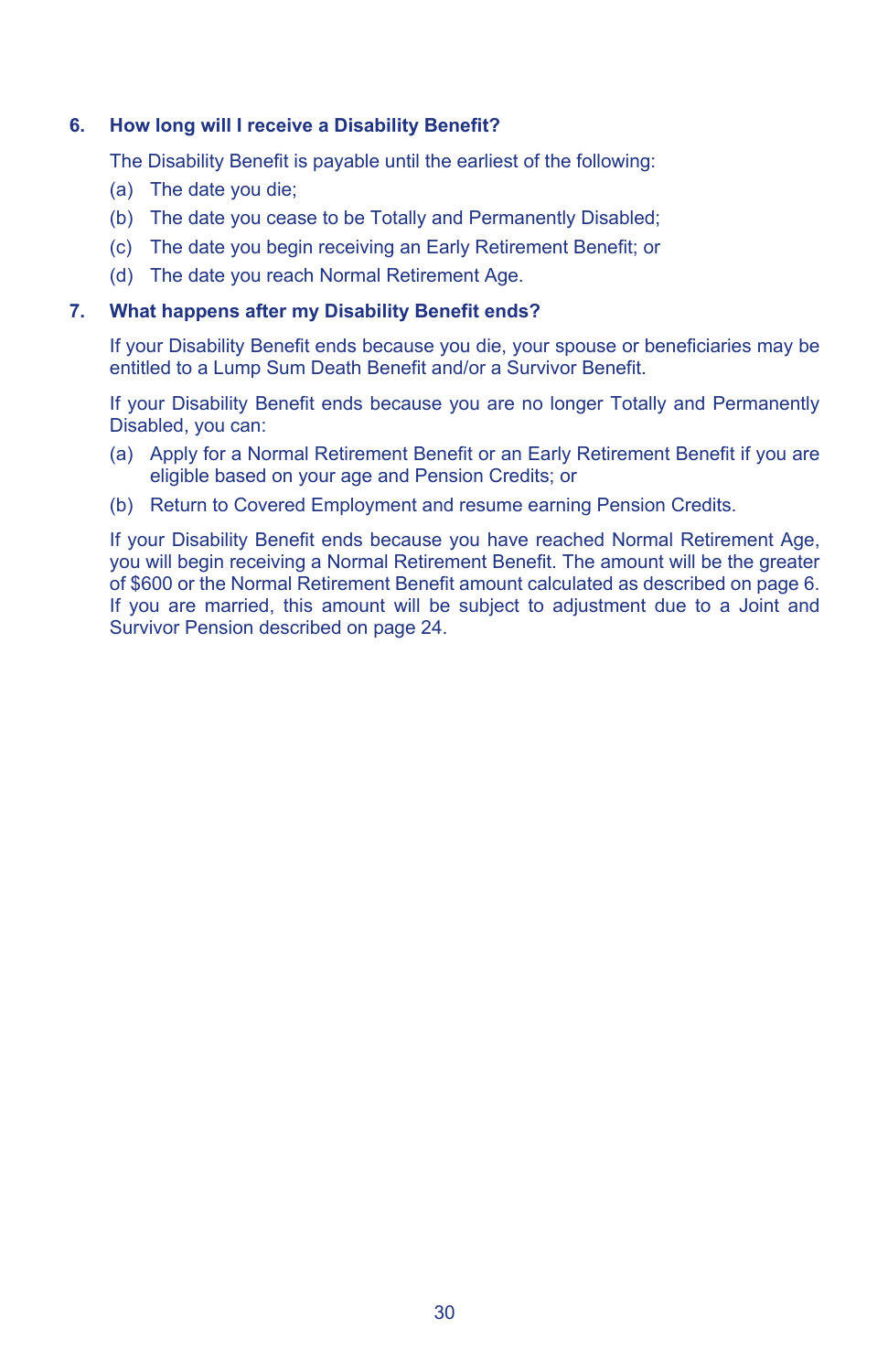# **SURVIVOR BENEFITS**

When you die, a Survivor Benefit will be paid if certain conditions are satisfied, including submission of a written application. **Only one of the following is payable as the Survivor Benefit**:

- (a) Pre-Retirement 50% Survivor Pension defined on page 31. However, if your surviving spouse elects to receive one of the Survivor Benefits in (b) or (c) below, and the value of the Pre-Retirement 50% Survivor Pension is greater than the value of the Survivor Benefit your surviving spouse elects, your surviving spouse will also receive a Pre-Retirement 50% Survivor Pension with payment amounts reduced to reflect the value of the elected Survivor Benefit;
- (b) Survivor Benefit Prior to Retirement Age defined on page 32;
- (c) Survivor Benefit After Retirement Age defined on page 33;
- (d) Post-Retirement Survivor Benefit defined on page 33.

NOTE: If you die while performing qualified military service (which is defined in Section 414(u) of the Internal Revenue Code), your survivors will be entitled to any additional benefits (other than benefit accruals relating to qualified military service) provided under the Pension Plan had you resumed and then terminated Covered Employment on account of death.

#### **PRE-RETIREMENT 50% SURVIVOR PENSION**

#### **Eligibility Requirements**

The Pre-Retirement 50% Survivor Pension is payable to your surviving spouse if you die and all of the following requirements are satisfied:

- (a) You are vested (see Question 9 on page 4);
- (b) You have not yet started receiving a Pension; and
- (c) At the time of your death, you and your spouse have been married to each other for at least one year

#### **Amount**

The Pre-Retirement 50% Survivor Pension is a monthly benefit payable to your surviving spouse during his or her lifetime equal to the following:

(a) If at the time of your death you have already satisfied the eligibility requirements to immediately begin receiving a Pension:

50% of the reduced benefit amount that would have been payable to you if you had retired on the day before you died with a 50% Joint and Survivor Pension. The benefit will begin immediately.

(b) If at the time of your death you have not yet satisfied the eligibility requirements to immediately begin receiving a Pension:

50% of the reduced benefit amount that would have been payable to you if you had ceased Covered Employment on the day before you died, lived until the earliest date you would have been eligible to begin receiving a Pension, retired with a 50% Joint and Survivor Pension, then died. The benefit will begin at the earliest date you would have been eligible to begin receiving a Pension.

Your surviving spouse may elect to delay the beginning date of the Pre-Retirement 50% Survivor Pension, but not to a date later than when you would have reached Normal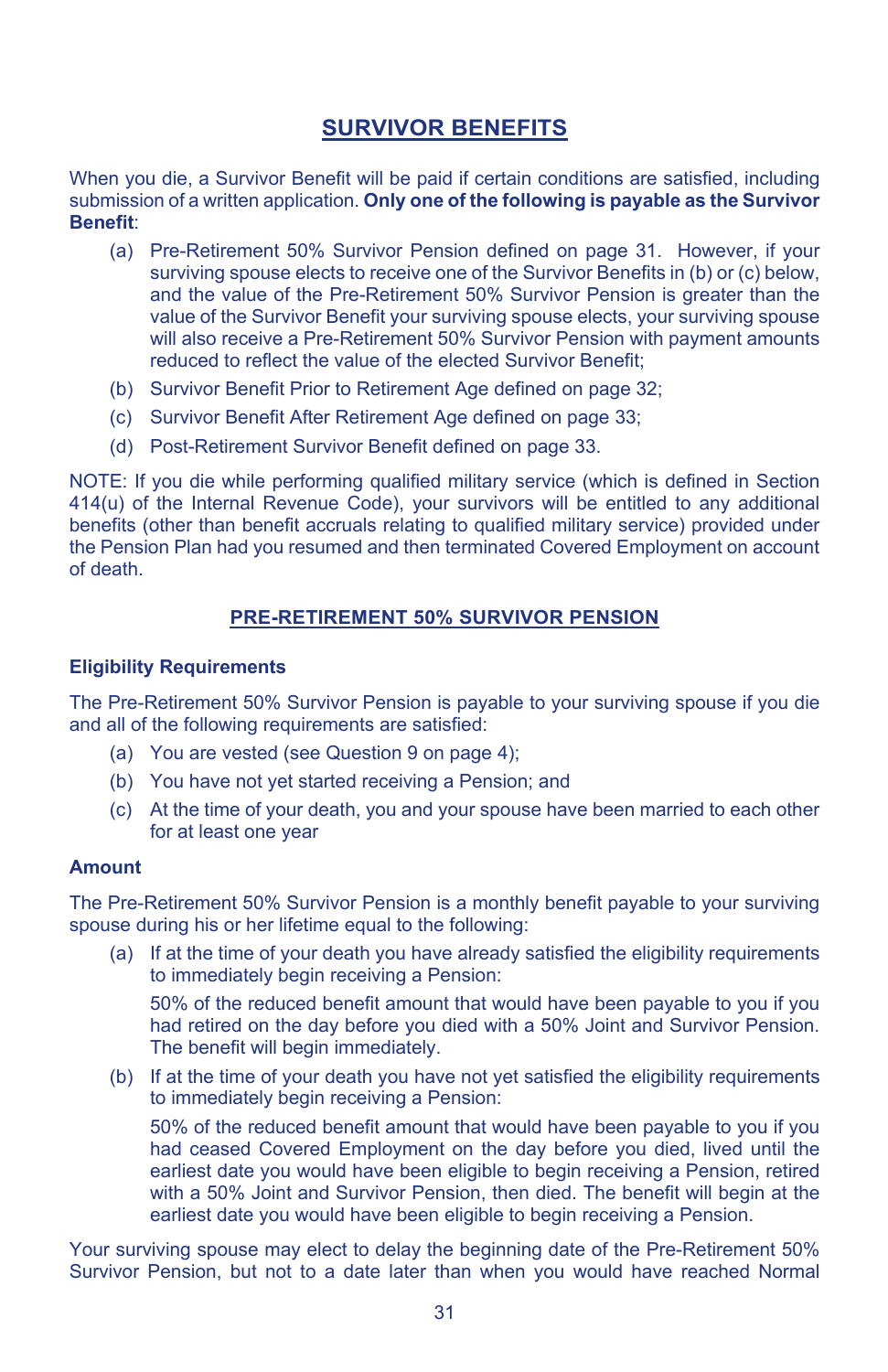Retirement Age. If your surviving spouse elects to delay the beginning date, the amount of the Pre-Retirement 50% Survivor Pension will be calculated as described in (b) above, except that your Pension will be determined as if you had retired at the later beginning date elected by your surviving spouse.

#### *Example*

*Assume you die at age 58 while in Covered Employment at a time when you are eligible for an Early Retirement Benefit of \$2,800.00 a month. Your spouse, age 60, is eligible for the Pre-Retirement 50% Survivor Pension. If you had retired on the day before your death, your Early Retirement Benefit of \$2,800.00 would have been paid in the form of a 50% Joint and Survivor Pension.*

*From the Joint and Survivor Pension reduction factor table on page 24, the reduction factor for a Participant whose nearest age is 58 with a spouse whose nearest age is 2 years older is 93.87%.*

*Therefore, your surviving spouse will receive 50% of the amount you would have received as a 50% Joint and Survivor Pension which is \$1,314.18 (\$2,800.00 x .9387 x 50%).*

*Your surviving spouse would have the option of:*

- (a) *Receiving the Pre-Retirement 50% Survivor Pension of \$1,314.18 a month for life; or*
- (b) *Delaying the beginning date of the Pre-Retirement 50% Survivor Pension, but not to a date later than when you would have reached Normal Retirement Age. If your surviving spouse elects to delay the beginning date, the amount of the Pre-Retirement 50% Survivor Pension will be calculated as described above, except that your Pension will be determined as if you had retired at the later beginning date elected by your surviving spouse*
- (c) *If eligible, receiving the Survivor Benefit After Retirement Age of \$2,800.00 a month for 60 months. If your spouse were to die or remarry before the end of the 60 months then payments would stop, unless there are dependent children under the age of 18 (or 23, if they are attending an accredited school on a full-time basis). However, if the value of the Pre-Retirement 50% Survivor Pension is greater than the value of the Survivor Benefit After Retirement Age, your surviving spouse will also receive a Pre-Retirement 50% Survivor Pension with payment amounts reduced to reflect the value of the elected Survivor Benefit.*

#### **SURVIVOR BENEFIT PRIOR TO RETIREMENT AGE**

#### **Eligibility Requirements**

The Survivor Benefit Prior to Retirement Age is payable if you die while in Covered Employment and all of the following requirements are satisfied:

- (a) You have 15 or more Pension Credits;
- (b) None of your weeks of Covered Employment were separated by a period of time in which you were out of Covered Employment for more than 156 consecutive calendar weeks;
- (c) At least 2 of your Pension Credits were earned under a Collective Bargaining Agreement;
- (d) You performed at least 80 weeks of work for which Employer Contributions were made to the Pension Plan on your behalf; and
- (e) At the time of your death you have not yet satisfied the eligibility requirements to immediately begin receiving a Pension.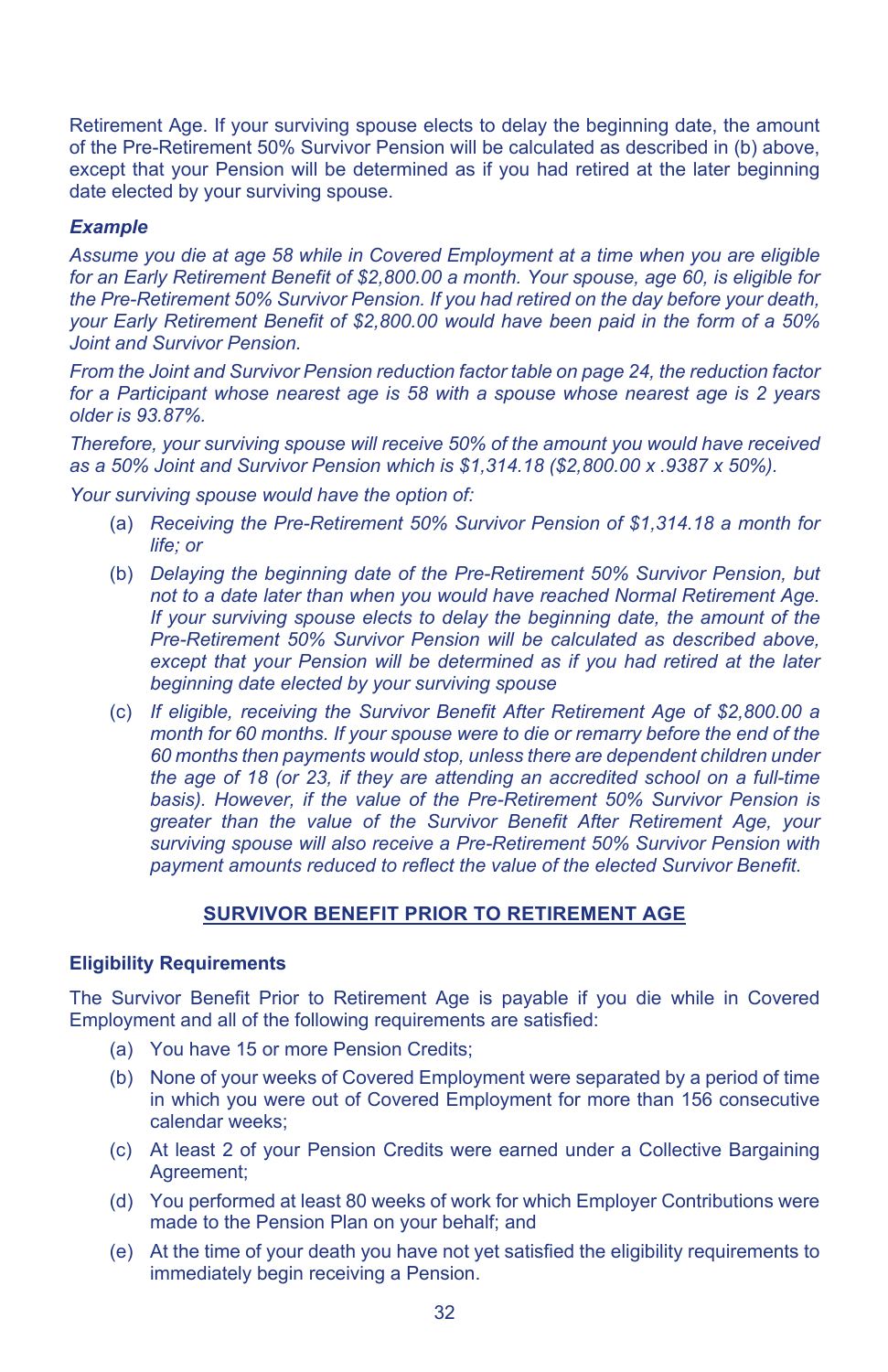#### **Amount**

The Survivor Benefit Prior to Retirement Age is a monthly benefit of \$600 payable for 60 months. The Survivor Benefit Prior to Retirement Age is payable to your surviving spouse. However, if you have no surviving spouse, or if your surviving spouse dies or remarries before all 60 monthly payments are made, the remaining monthly payments will be divided equally among your surviving dependent children under the age of 18 (or under the age of 23 if they are enrolled full-time at an accredited high school, junior college, college, or university) at the time payments begin.

#### **SURVIVOR BENEFIT AFTER RETIREMENT AGE**

#### **Eligibility Requirements**

The Survivor Benefit After Retirement Age is payable if you die while in Covered Employment and at the time of your death you have already satisfied the eligibility requirements to immediately begin receiving a Pension.

#### **Amount**

The Survivor Benefit After Retirement Age is a monthly benefit payable for 60 months equal to the Pension that would have been payable to you if you had retired on the day before you died. The Survivor Benefit After Retirement Age is payable to your surviving spouse. However, if you have no surviving spouse, or if your surviving spouse dies or remarries before all 60 monthly payments are made, the remaining monthly payments will be divided equally among your surviving dependent children under the age of 18 (or under the age of 23 if they are enrolled full-time at an accredited high school, junior college, college, or university) at the time payments begin.

#### **POST-RETIREMENT SURVIVOR BENEFIT**

#### **Eligibility Requirements**

The Post-Retirement Survivor Benefit is payable if you die after you begin receiving a Pension that is not being paid as a Joint and Survivor Pension.

#### **Amount**

The Post-Retirement Survivor Benefit is a monthly benefit payable for 60 months equal to the Pension you were receiving when you died. The Post-Retirement Survivor Benefit is payable to your surviving spouse. However, if you have no surviving spouse, or if your surviving spouse dies or remarries before all 60 monthly payments are made, the remaining monthly payments will be divided equally among your surviving dependent children under the age of 18 (or under the age of 23 if they are enrolled full-time at an accredited high school, junior college, college, or university) at the time payments begin.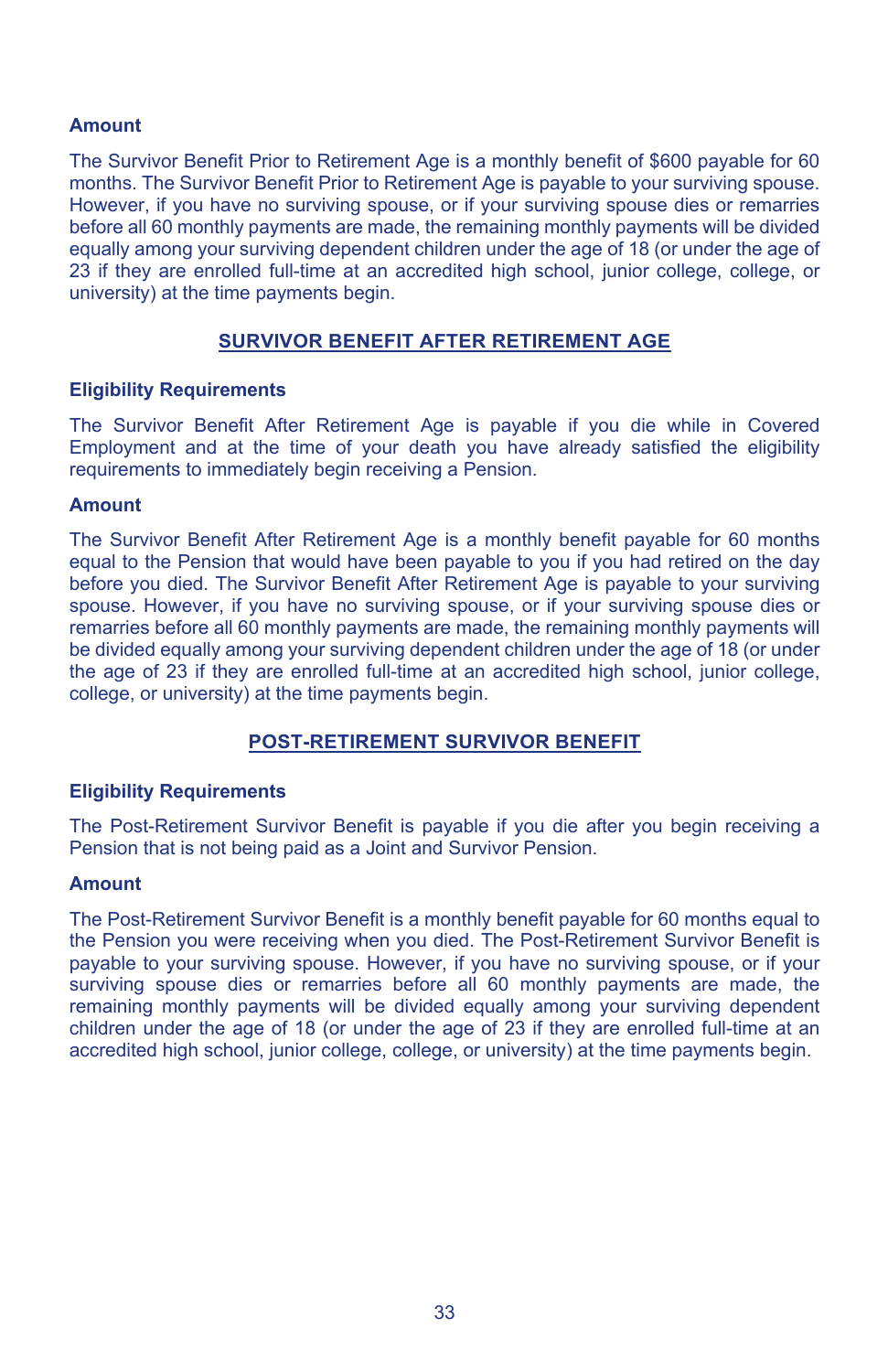# **LUMP SUM DEATH BENEFITS**

When you die, a Lump Sum Death Benefit will be paid if certain conditions are satisfied, including submission of a written application. **Only one of the following is payable as the Lump Sum Death Benefit**:

- (a) Pre-Retirement Lump Sum Death Benefit defined on page 34;
- (b) Death Benefit defined on page 34;
- (c) Death Benefit After Retirement defined on page 35;
- (d) Death Benefit of Pensioners defined on page 35.

NOTE: If you die while performing qualified military service (which is defined in Section 414(u) of the Internal Revenue Code), your survivors will be entitled to any additional benefits (other than benefit accruals relating to qualified military service) provided under the Pension Plan had you resumed and then terminated Covered Employment on account of death.

#### **PRE-RETIREMENT LUMP SUM DEATH BENEFIT**

#### **Eligibility Requirements**

The Pre-Retirement Lump Sum Death Benefit is payable if you die while in Covered Employment with 10 or more Contributory Pension Credits.

#### **Amount**

The Pre-Retirement Lump Sum Death Benefit is a single payment of \$15,000, in the following order:

- (a) To your surviving spouse;
- (b) If you have no surviving spouse, to your surviving children in equal shares;
- (c) If you have no surviving children, to your surviving parents in equal shares;
- (d) If you have no surviving parents, to your surviving siblings in equal shares.

If there are no survivors, the Trustees may use the Pre-Retirement Lump Sum Death Benefit to pay your funeral expenses, with the balance paid to your estate.

#### **DEATH BENEFIT**

#### **Eligibility Requirements**

The Death Benefit is payable if you die while in Covered Employment and all of the following requirements are satisfied:

- (a) You have 10 or more Pension Credits;
- (b) None of your weeks of Covered Employment were separated by a period of time in which you were out of Covered Employment for more than 156 consecutive calendar weeks;
- (c) At least 2 of your Pension Credits were earned under a Collective Bargaining Agreement; and
- (d) You performed at least 40 weeks of work for which Employer Contributions were made to the Pension Plan on your behalf.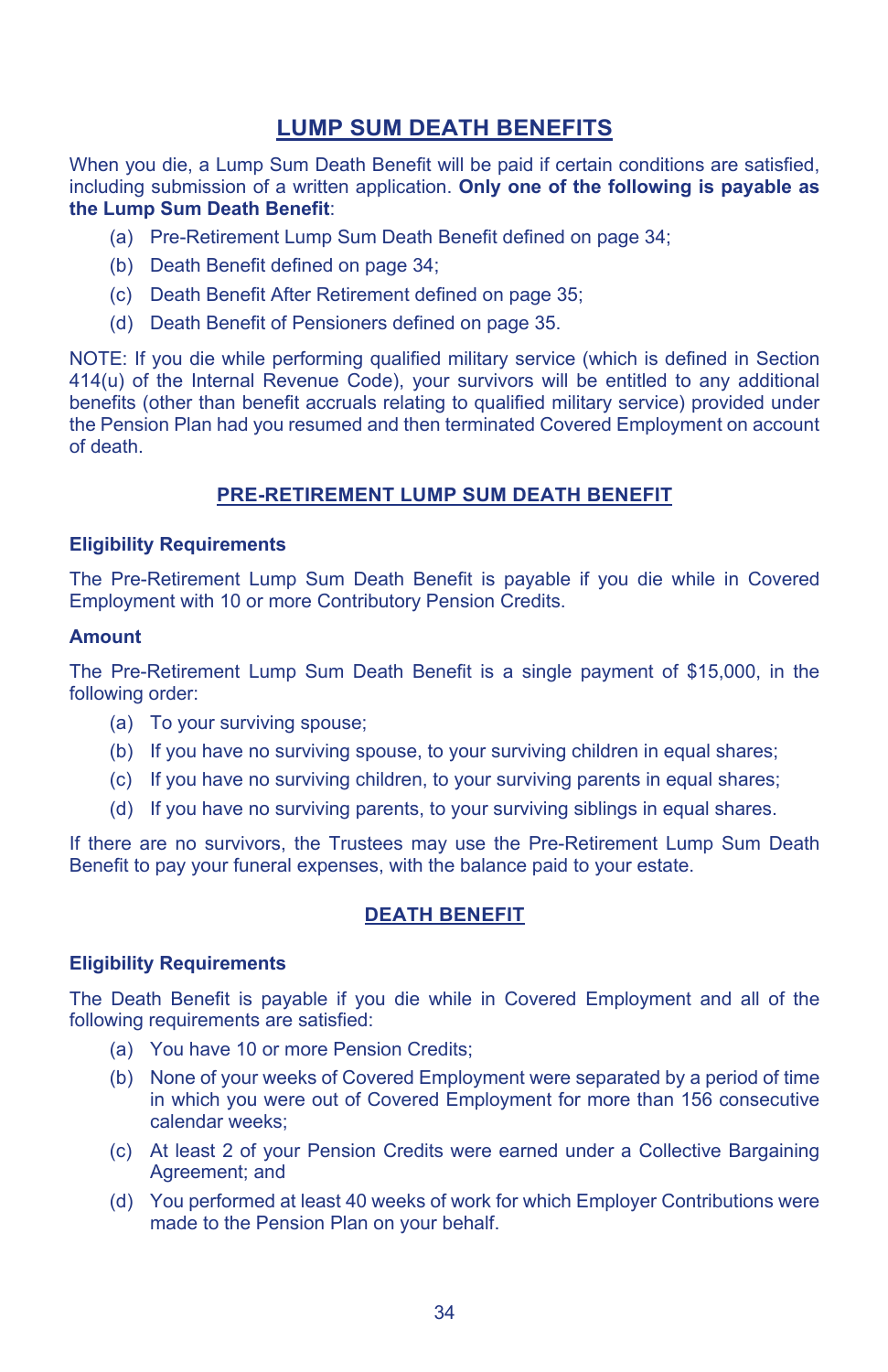#### **Amount**

The Death Benefit is a single payment, not greater than \$2,000, equal to the following:

- (a) \$2.50 multiplied by
- (b) the number of weeks of Employer Contributions made on your behalf. In determining the number of weeks, the Trustees will use the later of your Employer's Effective Date or the date that you last lost Pension Credits.

The Death Benefit is payable in the following order:

- (a) To your surviving spouse;
- (b) If you have no surviving spouse, to your surviving children in equal shares;
- (c) If you have no surviving children, to your surviving parents in equal shares;
- (d) If you have no surviving parents, to your surviving siblings in equal shares.

If there are no survivors, the Trustees may use the Death Benefit to pay your funeral expenses.

#### **DEATH BENEFIT AFTER RETIREMENT**

#### **Eligibility Requirements**

The Death Benefit After Retirement is payable if you die after you begin receiving a Pension and at retirement, you satisfied one of the following requirements:

- (a) You had 25 or more Contributory Pension Credits; or
- (b) You were at least age 57 and had 20 or more Pension Credits.

#### **Amount**

The Death Benefit After Retirement is a single payment of \$3,000, in the following order:

- (a) To your designated beneficiary;
- (b) If you have no designated beneficiary, to your surviving spouse;
- (c) If you have no surviving spouse, to your surviving dependent children in equal shares;
- (d) If you have no surviving dependent children, to your surviving non-dependent children in equal shares
- (e) If you have no surviving non-dependent children, to your surviving parents in equal shares;
- (f) If you have no surviving parents, to your surviving siblings in equal shares.

If there are no survivors, the Death Benefit After Retirement will be paid to your estate.

#### **DEATH BENEFIT OF PENSIONERS**

#### **Eligibility Requirements**

The Death Benefit of Pensioners is payable if you die after you begin receiving a Pension or a Disability Benefit and all of the following requirements are satisfied:

- (a) You die within 5 years following the date your Pension or Disability Benefit began; and
- (b) You have no surviving spouse.

#### **Amount**

The Death Benefit of Pensioners is a single payment of \$1,000 to your designated beneficiary.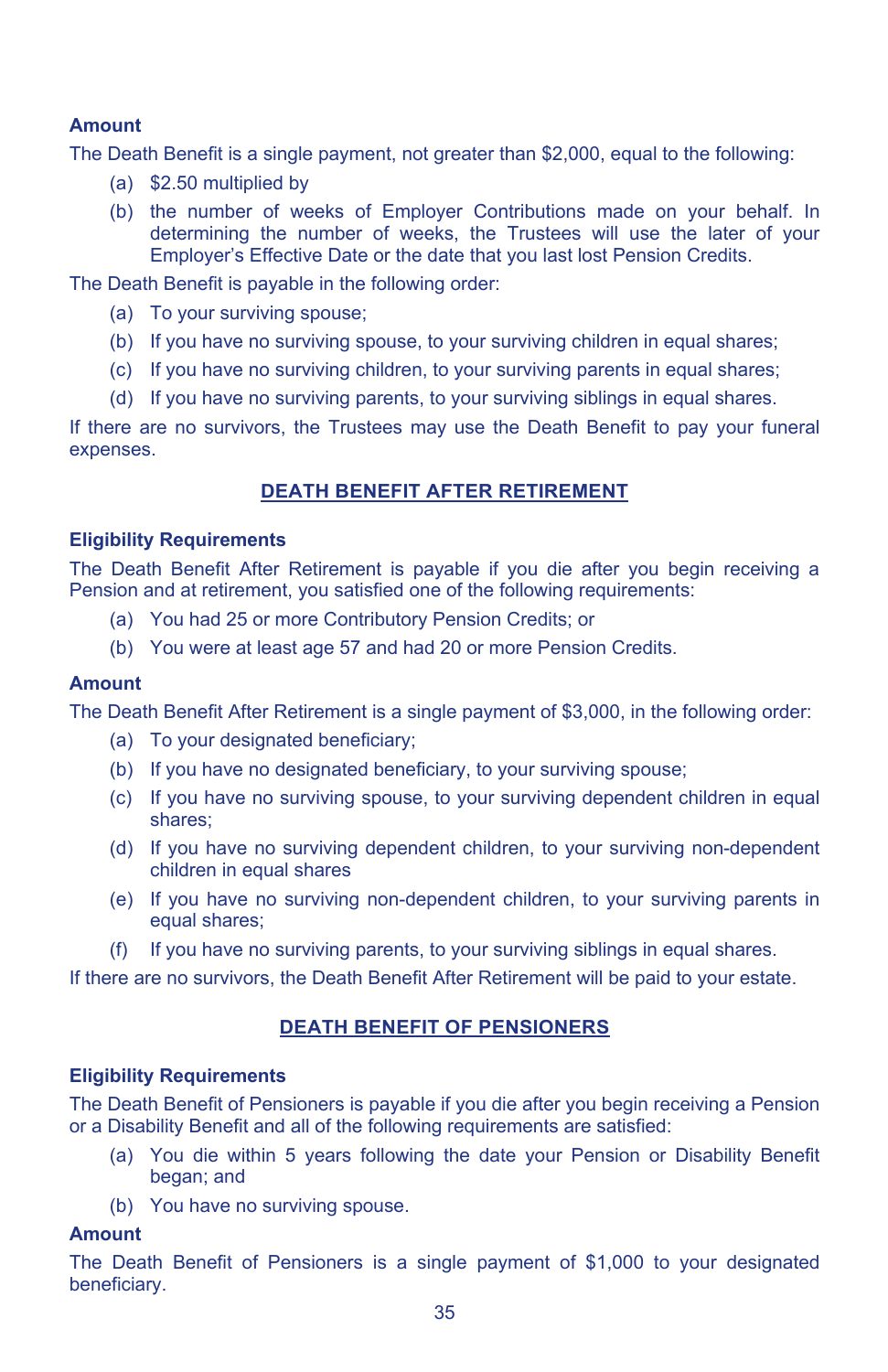# **DEATH BENEFIT OF SPOUSES**

#### **Eligibility Requirements**

The Death Benefit of Spouses is payable if your spouse dies after you begin receiving a Pension or a Disability Benefit and all of the following requirements are satisfied:

- (a) Your spouse dies within 5 years following the date your Pension or Disability Benefit began; and
- (b) Your spouse dies before you die.

#### **Amount**

The Death Benefit of Spouses is a single payment of \$500 to you.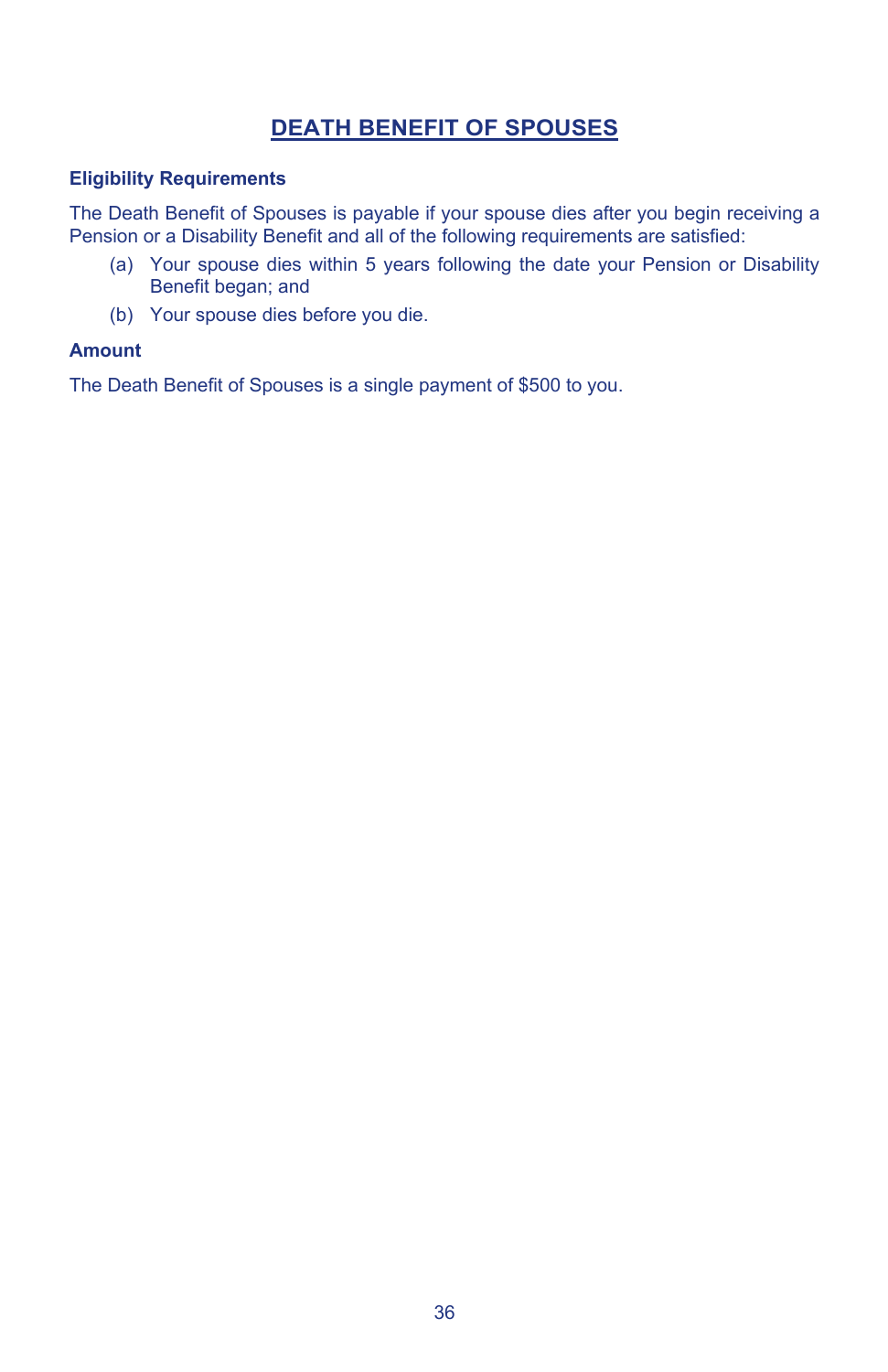# **APPLICATION FOR PENSION AND BENEFITS**

Application forms and instructions may be secured from the Fund Office. You can visit the Fund Office, or you can request application forms by mail. By visiting the Fund Office, you will be able to complete the forms there with the assistance of Fund Office employees and therefore have all of your questions about the forms fully answered.

In order to prove that you are entitled to a Pension, you must submit all information required by the Trustees in advance of the date you wish payments of your Pension to commence.

Pensioners will be required to authorize direct deposit of their benefits. This means instead of mailing your Pension check to you, it will automatically be deposited into your checking or savings account each month. Therefore, you will be required to have a checking or savings account.

#### **1. Will I be required to furnish proof of my age?**

Yes. Proof of age, such as a birth certificate, will be required. Also, you will be required to provide the birth certificate for your spouse and your marriage certificate and if divorced, a copy of your divorce decree. All copies must be certified.

#### **2. Who makes the decisions concerning a Pension application?**

As on all matters, the Board of Trustees makes the final decision concerning all Pension applications.

#### **3. When should I apply for my Pension?**

You should apply for your Pension at least 60 days prior to the month that you want payments to begin. This will allow sufficient time for the Fund Office and the Board of Trustees to process and approve your application and reduce the chances of any delay in your first payment. If you are applying for a Reciprocal Pension, you should apply at least 120 days prior to the month that you want payments to begin, and you must also apply to all other reciprocal plans.

#### **4. When will my Pension payments begin?**

Your Pension payments will begin on the first day of the month following approval of your application by the Board of Trustees.

#### *Example*

*Suppose you expect to retire from Covered Employment on October 15, 2021. You should make application for your Pension by the end of August 2021 so that you can receive your first payment on November 1, 2021.*

Payment of benefits will include the value of Pension payments for any months for which a Pension is due and payable. If you file your application after your Normal Retirement Age, you will be entitled to the value of Pension payments due for any months between the later of

- (a) Your Normal Retirement Date, or
- (b) The date you retire,

and the date your Pension payments actually begin.

The benefit will not be paid retroactively, but the value of any retroactive payment to which you would otherwise be entitled will be added to your Pension through an actuarial increase.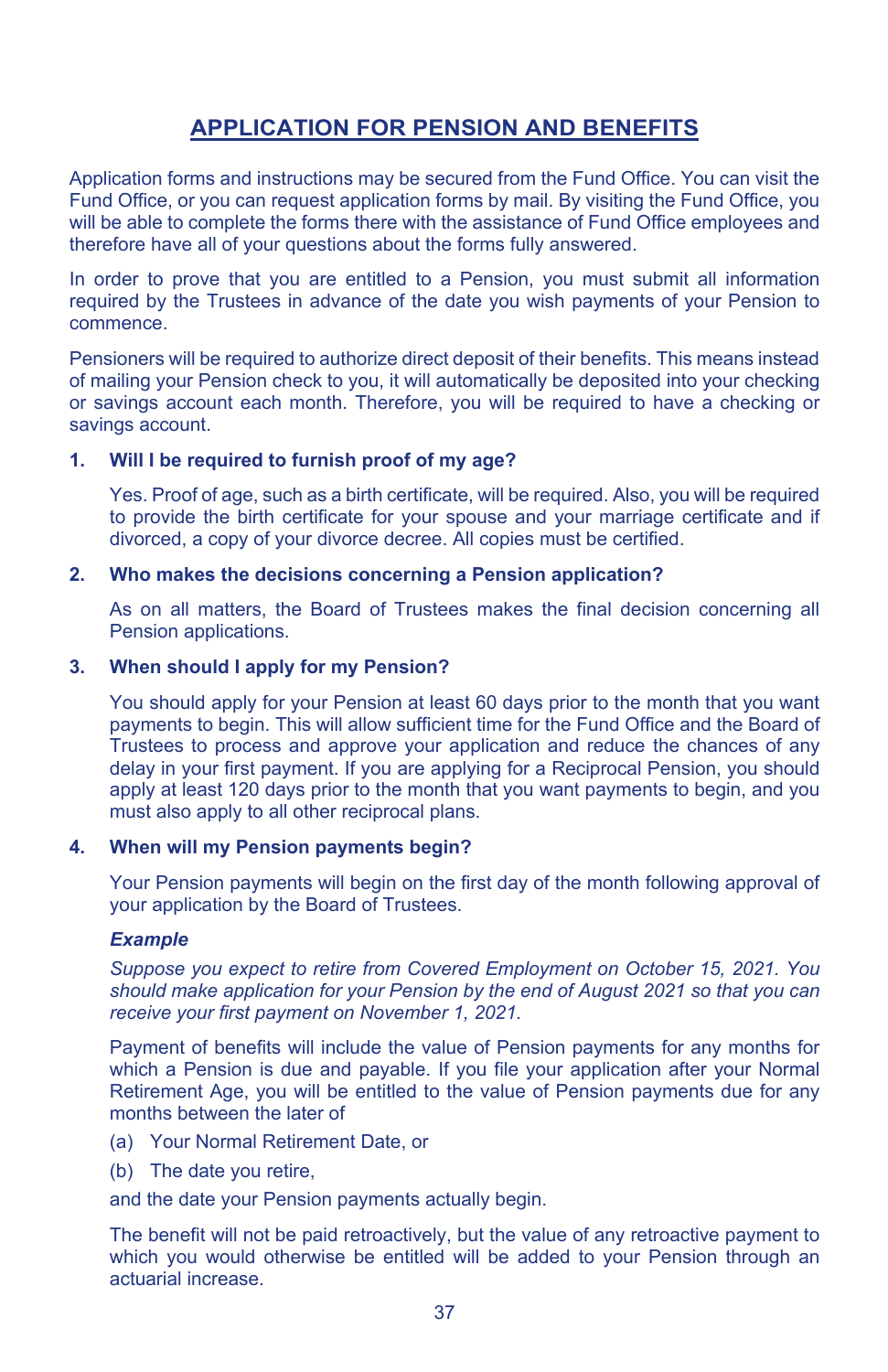#### *Example*

*Suppose you terminated Covered Employment November 30, 2007. At such time, you had accumulated 14 Years of Vesting Service and a right to a Pension of \$1,476 beginning at your Normal Retirement Date. Assuming your date of birth to be September 13, 1960, your Pension should begin the first of the month following your attainment of age 65, October 1, 2025. However, you did not apply for your benefits until October 1, 2027 at age 67. Since you were entitled to receive benefits from age 65, your benefit of \$1,476.00 will be adjusted to \$1,873.24 to represent the value of the payments you missed between October 1, 2025 and October 1, 2027.*

Pension payments must begin no later than April 1 of the Calendar Year following the Calendar Year in which you attain age 70½ regardless of whether you have retired from Covered Employment.

#### **5. When will my Pension payments end?**

Payments end on the first day of the month of your death except if a Joint and Survivor Pension is payable or if a Survivor Benefit is payable.

#### **6. What happens if I give wrong answers or misrepresentations on any Pension application?**

Before you submit your application to the Fund Office, check it over carefully. Any wrong answers or misrepresentations can cause you to lose or be denied your Pension. Any payments made because of wrong information or a misrepresentation can cause your Pension to be canceled or reduced and will permit the Trustees to recover all payments made in error, either directly from you or by reducing your future Pension.

#### **7. What is meant by "Retirement"?**

See page 3.

#### **8. What happens if I do not stay "Retired"?**

Your Pension will be suspended during such periods. You must notify the Board of Trustees in writing within 15 days of your employment or self- employment with the following information:

- (a) Your name and address;
- (b) Name and address of your employer;
- (c) The nature of your employer's business and the area he operates in; and
- (d) The number of hours per week you expect to work and the type of work you will be doing.

If you do not provide this information and the Trustees become aware of your employment for which benefits could be suspended, the Trustees will assume that you are working for at least 40 hours a month and will suspend your benefits.

When you do furnish enough information to establish that you are not working in such employment, any withheld payments will be paid with the next monthly Pension payment.

If your Pension payments are going to be suspended, you will be notified. The notice will contain a description of the specific reasons why your benefits are being suspended, a general description of the plan provisions relating to the suspension of benefits, and a copy of the provision and the applicable Department of Labor Regulations.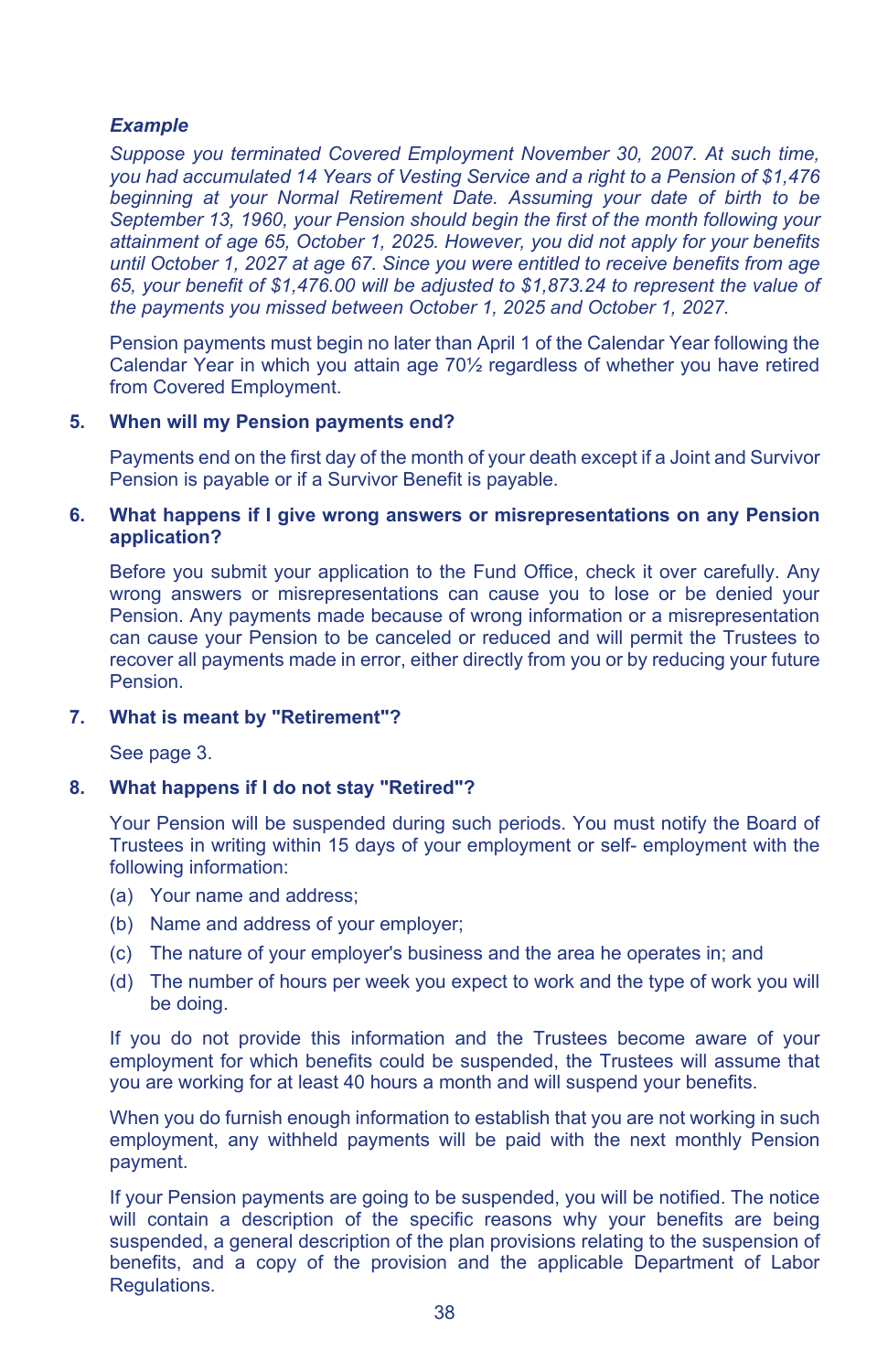#### **9. When will my Pension begin again after it has been suspended?**

If you do return to work and your benefits are suspended, you must file another application for benefits when you retire again. When you again retire (and have filed an application), payments will begin no later than 3 months after the month you retire or, if you continue to work, the month in which you work less than 40 hours per month. You may be entitled to increases in your Pension if you reentered Covered Employment. (See page 40 for explanation.)

Any benefits that were paid which should not have been paid because you were working will be recovered by making deductions from your future benefit payments. These deductions will be as follows:

- (a) If you have not reached your Normal Retirement Age (i.e., 65), up to 100% of each month's Pension payment will be deducted until the overpayments have been recovered.
- (b) If you have reached your Normal Retirement Age, up to 100% of the first Pension payment and up to 25% thereafter will be deducted until the overpayments have been recovered.

If you die before these overpayments have been collected, these deductions will continue to be made from any benefits that remain to be paid to your spouse or beneficiary.

#### **10. How will the Fund Office know where to send my correspondence, after retirement, if I move?**

It is important that any change in address that occurs be immediately reported to the Fund Office. Your current address is needed to send income tax information and other important correspondence concerning your benefits from the Pension Plan.

It is also important to keep the Fund Office informed of your current address because annually, upon request of the Trustees, a sworn statement of your existence and that you have not obtained employment in the industry must be submitted. If, within 60 days of the request, you do not submit such statement, all future Pension payments will be suspended. Any delayed payments will be paid to the Pensioner upon submittal and approval of the statement by the Trustees. Delayed payments will not include any interest.

#### **11. Can I pledge, assign or borrow against my Pension?**

No. Unless the Trustees decided that you are unable to care for your own affairs because of incapacity, or illness, or accident, all Pension payments must be made directly to you.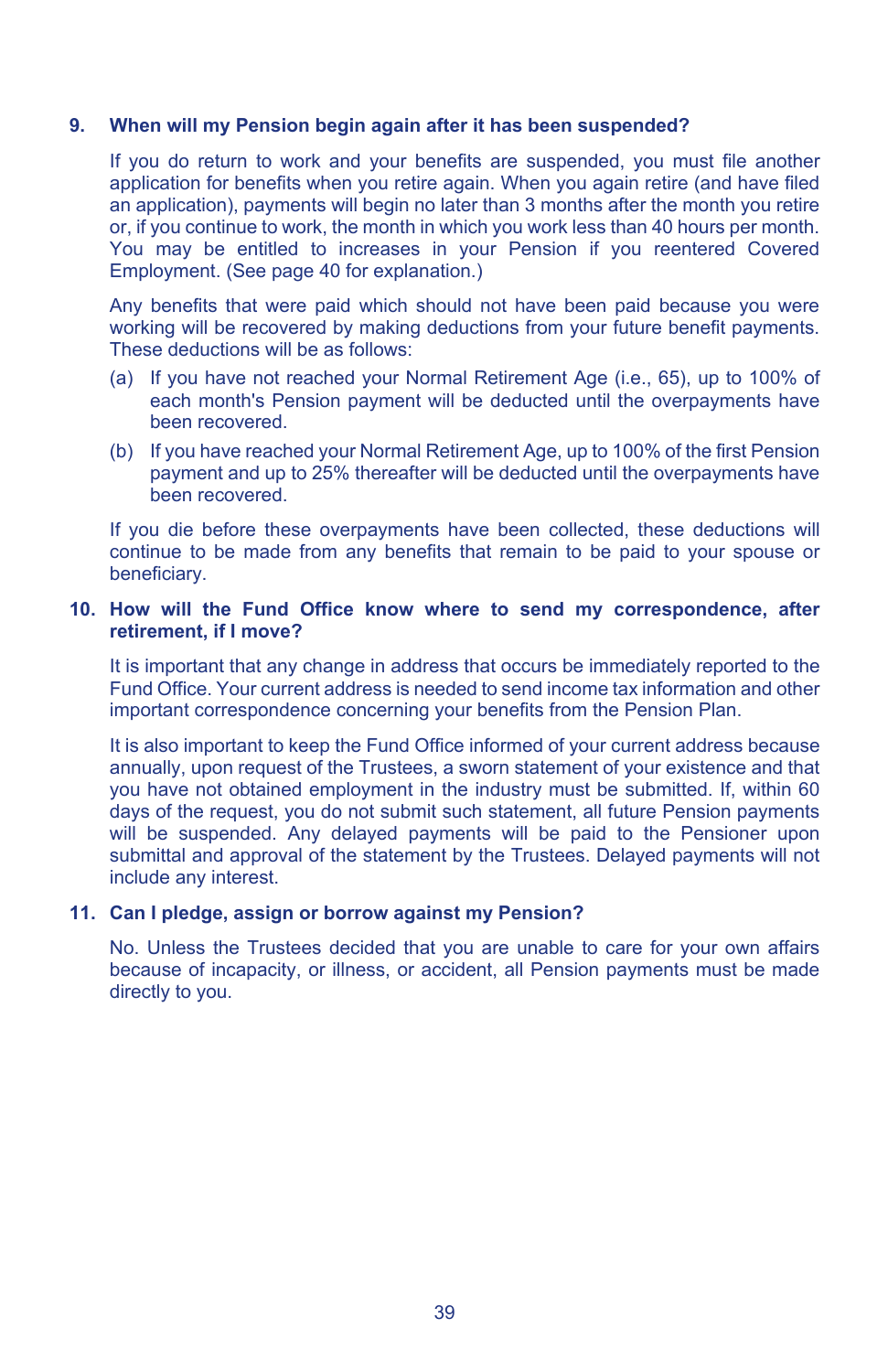# **RETURNING TO COVERED EMPLOYMENT**

#### **PRIOR TO RECEIVING ANY PENSION PAYMENTS**

If you leave Covered Employment after becoming entitled to a Pension and return to Covered Employment prior to receiving any Pension payments (except Disability Benefit payments), your Contributory Accrued Benefit (see page 13) will increase by the amount of additional Contributory Accrued Benefit you earn after returning to Covered Employment.

Any benefit requiring the participant to not have had a separation from Covered Employment of more than 156 consecutive calendar weeks (Level 1 Legacy Pensions, the Disability Benefit, and certain Death and Survivor Benefits) will be determined in one of the following ways depending on how many weeks you were out of Covered Employment and how many weeks you return to Covered Employment as follows:

(a) Return within 156 weeks of termination or upon return, work for as many weeks as you were out.

If you return within 156 consecutive calendar weeks of your termination, or if you are out for more than 156 weeks, but you return and work at least as many weeks as you were out, then these benefits will be based on your Combined Pension Credits. Your Combined Pension Credits are the sum of the Pension Credits you earned before your termination from Covered Employment plus the Pension Credits earned after your return to Covered Employment.

(b) Return after 156 weeks of your termination or do not return for at least as many weeks as you were out.

If you return to Covered Employment after 156 consecutive calendar weeks or more from your termination or if you do not return for at least as many weeks as you were out, then these benefits will be based on your Pension Credits earned after your return to Covered Employment.

#### **AFTER RECEIVING PENSION PAYMENTS**

If you retire and start receiving Pension payments (other than a Disability Benefit) and then return to Covered Employment, your Pension will be suspended. When you again retire you will be entitled to the following:

The original amount of Pension that you were receiving

**PLUS**

Any increases that are granted to Pensioners during the time that your Pension was

# suspended

#### **PLUS**

Any additional Contributory Accrued Benefit you earn after returning to Covered Employment, but reduced if payments commence prior to your Normal Retirement Date

If the original Pension you were receiving included a Level 1 Legacy Pension, the Level 1 Legacy Pension portion will be recalculated based on your Combined Pension Credits (the sum of the Pension Credits you earned before your termination from Covered Employment plus the Pension Credits earned after your return to Covered Employment), if you meet the following conditions:

- (a) You return to Covered Employment prior to receiving 36 or more Pension payments;
- (b) You return to Covered Employment for a period of time such that the Pension Plan receives 8 weeks of Employer Contributions for each month you received a Pension; and
- (c) You retire after August 1, 1985.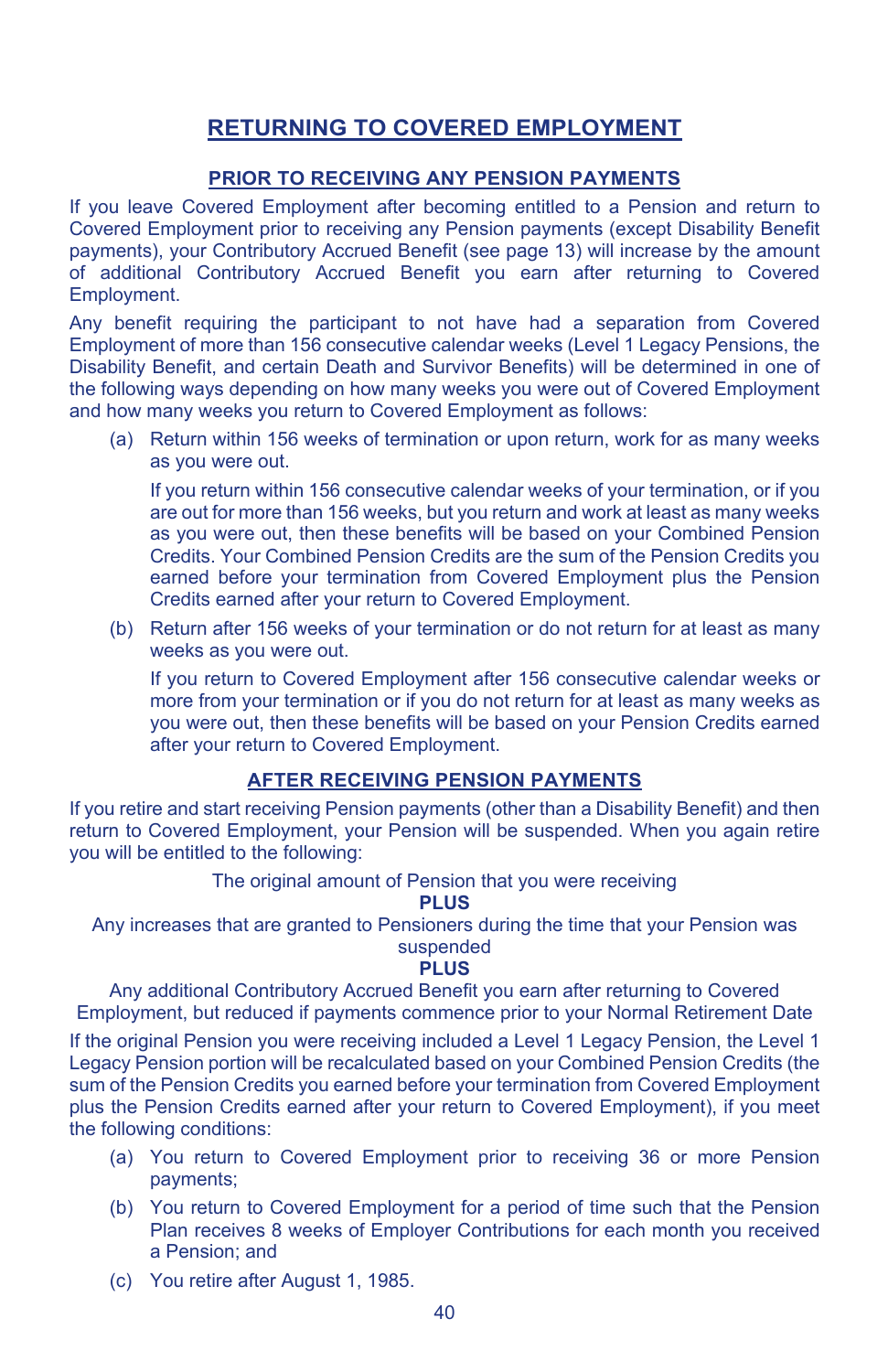# **PARTICIPATION**

The following employees are eligible to participate in the Pension Plan:

- **1.** Employees whose work is covered by a Collective Bargaining Agreement with Local Union No 710, I. B. of T. requiring Employer Contributions to be paid to the Pension Plan.
- **2.** Employees not covered by a collective bargaining agreement may also be covered by the Pension Plan if their Employer has entered into a Participation agreement with the Board of Trustees and agrees to be bound by the rules established by the Board of Trustees. Any Employee covered as a result of these participation agreements, however, must be on the Employer's payroll for 30 days before contributions are required.
- **3.** Employees who work for Local Union No. 710, I. B. of T.
- **4.** Employees of the Pension Plan.
- **5.** Employees of I. B. of T. Union Local No. 710 Health and Welfare Fund.

#### **REMEMBER: IN ORDER TO QUALIFY FOR ANY BENEFIT FROM THE PENSION PLAN YOU MUST BECOME A PARTICIPANT. HOWEVER, YOU WILL NOT RECEIVE ANY BENEFIT FROM THE PENSION PLAN UNLESS YOU MEET ALL ELIGIBILITY REQUIREMENTS FOR THAT BENEFIT.**

An Employee will become a Participant in the Pension Plan after satisfying certain requirements. Below are questions and answers which will explain how and when you will become a Participant in the Pension Plan.

#### **1. What is the requirement for becoming a Participant and when do I become a Participant?**

There are two ways of becoming a Participant. You will become a Participant on the earliest January 1 or July 1 following:

- (a) Any 12 consecutive month period during which you complete at least 22 weeks of work, or
- (b) Any 12 consecutive month period during which you complete at least 1000 Hours of Work

in Covered Employment for which contributions were required to be made to the Pension Plan.

The reason for the two different methods is that the Fund Office only keeps records on the weeks of contributions paid to the Pension Plan on your behalf and not the Hours of Work that you perform. However, you may present records that show your Hours of Work and also any continuous non-covered employment with your Employer. The Trustees will then determine the earliest date that you could become a Participant.

#### **2. What is an Hour of Work?**

An Hour of Work is each hour that you are paid for duties performed for your Employer, and also any back pay which is awarded to you or agreed to by your Employer, also any hours that you don't actually work but are paid for (vacation, sickness, holidays, etc.) up to a maximum of 501 hours.

NOTE: Any Hours of Work in non-covered employment, which are continuous (not separated by a quit or discharge) with your Covered Employment, will be considered in determining when you will become a Participant.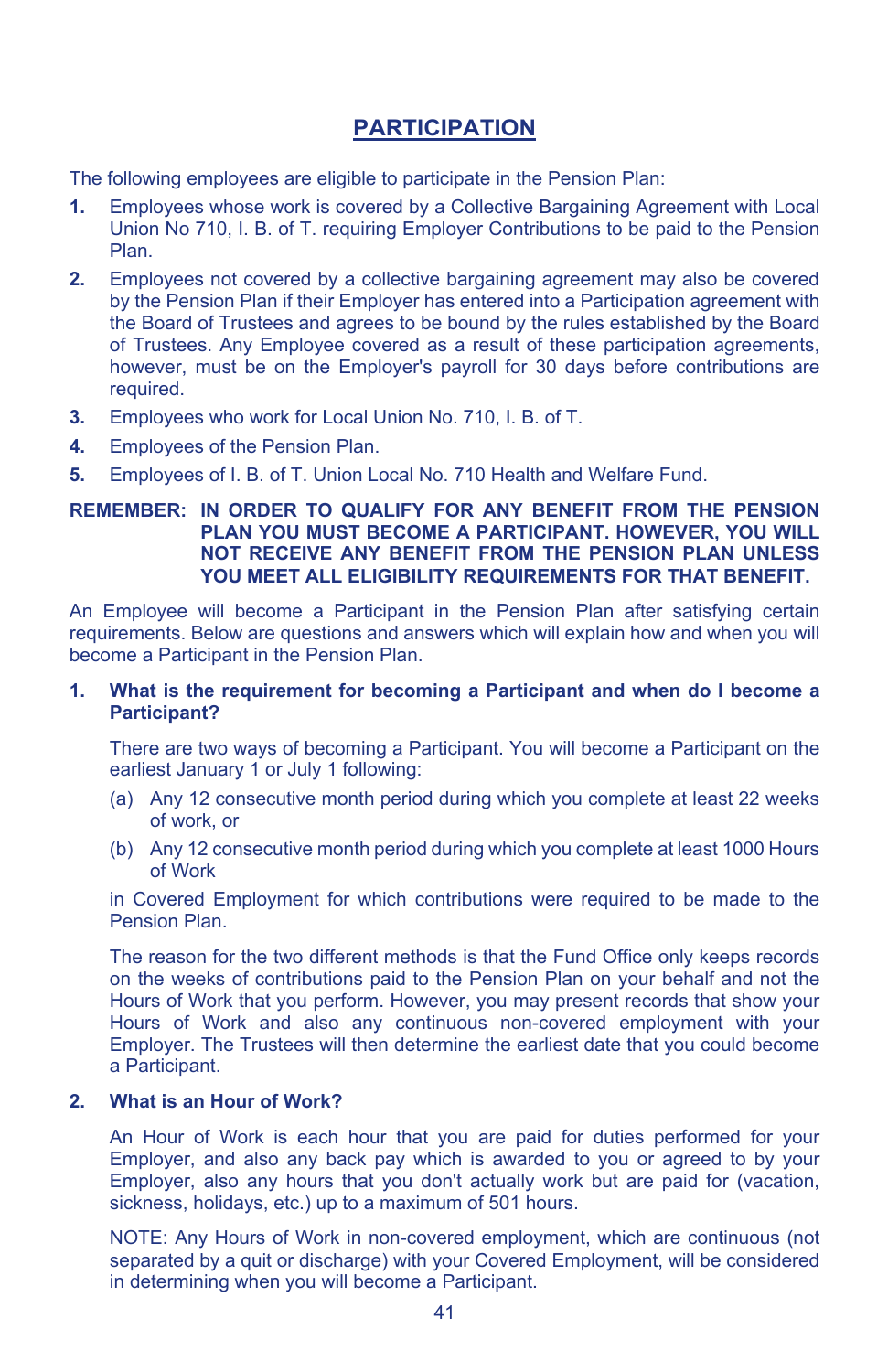#### **3. When will I no longer be considered a Participant?**

Your participation in the Pension Plan will end on December 31 of any calendar year in which you incur a One-Year Break in Service (see page 50). This rule only applies to those Participants who terminate Covered Employment and are not vested. Those who do terminate and are vested will always be considered a Participant.

#### *Example*

*Suppose you are a Participant in the Pension Plan and have the following weeks of contributions:*

| Calendar Year | <b>Number of Weekly Contributions</b> |
|---------------|---------------------------------------|
| 2019          | 52                                    |
| 2020          | 52                                    |
| 2021          | 13                                    |
| 2022          |                                       |
| 2023          |                                       |

*Since you terminated Covered Employment and are not vested, you would no longer be a Participant on December 31, 2022, since 2022 is the calendar year that you did not complete 11 weeks of Covered Employment.*

#### **4. If I lose my Participation in the Pension Plan how and when do I again become a Participant?**

You will again become a Participant in the Pension Plan if you again satisfy one of the two participation requirements.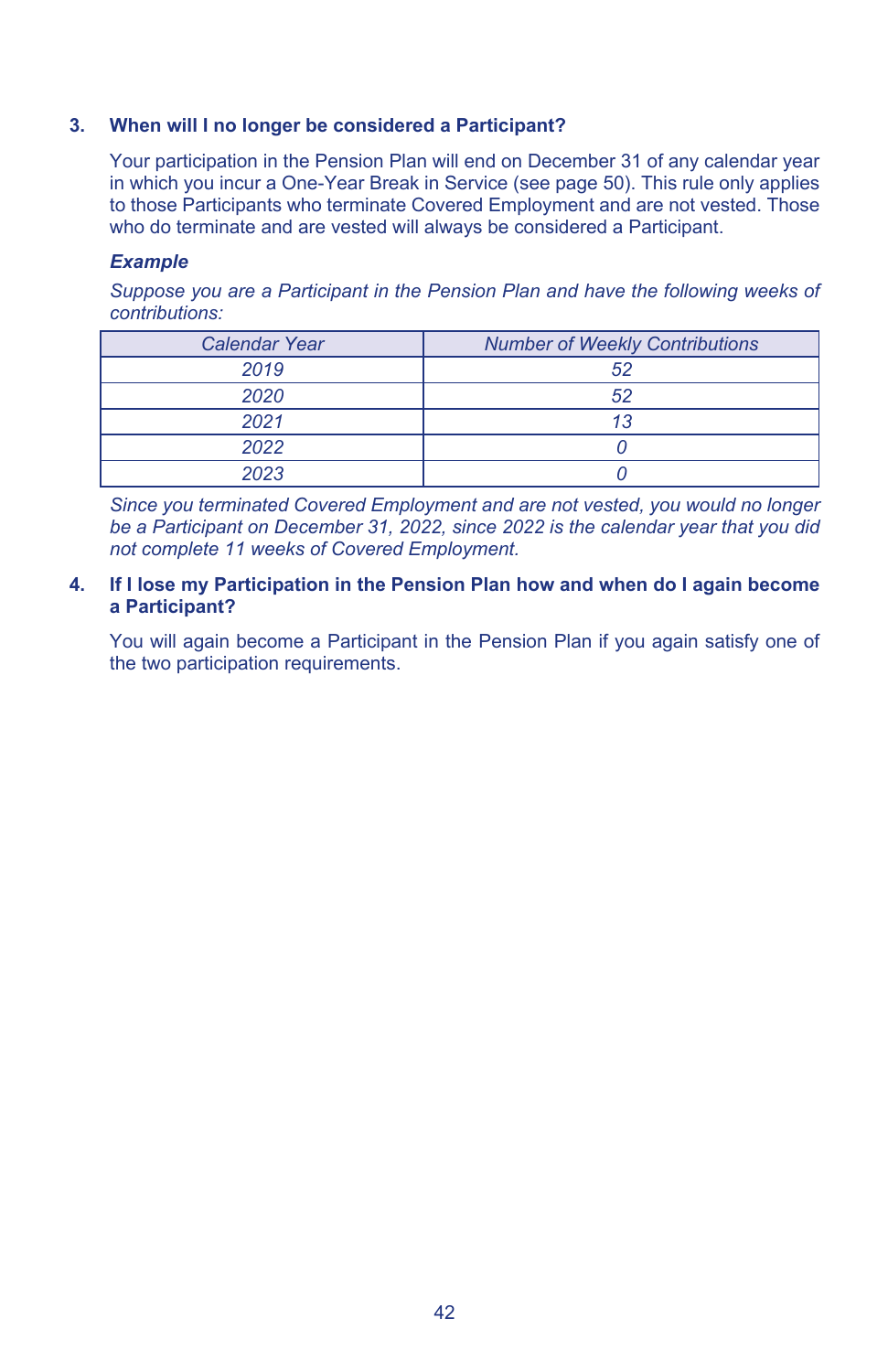# **YEARS OF VESTING SERVICE**

Below are some questions and answers which will explain what Vesting Service is and how you receive it.

#### **1. What is the importance of "Years of Vesting Service"?**

Your number of Years of Vesting Service determines whether or not you are entitled to a Pension (see page 5).

#### **2. How do I receive a Year of Vesting Service?**

Vesting Service depends on how many weekly contributions are made to the Pension Plan on your behalf in a Calendar Year. You receive Vesting Service on the following basis:

| Number of Weekly Contributions during Calendar Year | <b>Vesting Service</b> |
|-----------------------------------------------------|------------------------|
| Less than 22                                        | No credit              |
| 22 or more                                          | 1 year                 |

If you were employed prior to February 1, 1976, your Years of Vesting Service, as of February 1, 1976, would include any credited service that you accumulated under the Pension Plan rules in effect on January 31, 1976.

#### **3. How many "Years of Vesting Service" do I need in order to get a Pension?**

You will achieve Vested Status once you have at least 5 years of Vesting Service. Once you have achieved Vested Status, you have a right to a Pension beginning on your Normal Retirement Date.

#### **4. Is there any other way that I can receive a Year of Vesting Service?**

Yes. If you earn at least 1000 Hours of Work during a Calendar Year you will receive 1 Year of Vesting Service. Also, any Hours of Work for a contributing Employer in a job not covered under the Pension Plan, which is continuous (not separated by a quit or discharge) with your Covered Employment, will be counted towards your Years of Vesting Service. See page 41 Question No. 2 for the definition of Hour of Work.

You are also entitled to Vesting Service if you take a leave of absence from a Contributing Employer which constitutes leave under the Family and Medical Leave Act. Also, to the extent required by the Uniformed Services Employment and Reemployment Rights Act of 1994, a Participant's weeks of military service shall be counted toward Vesting Service.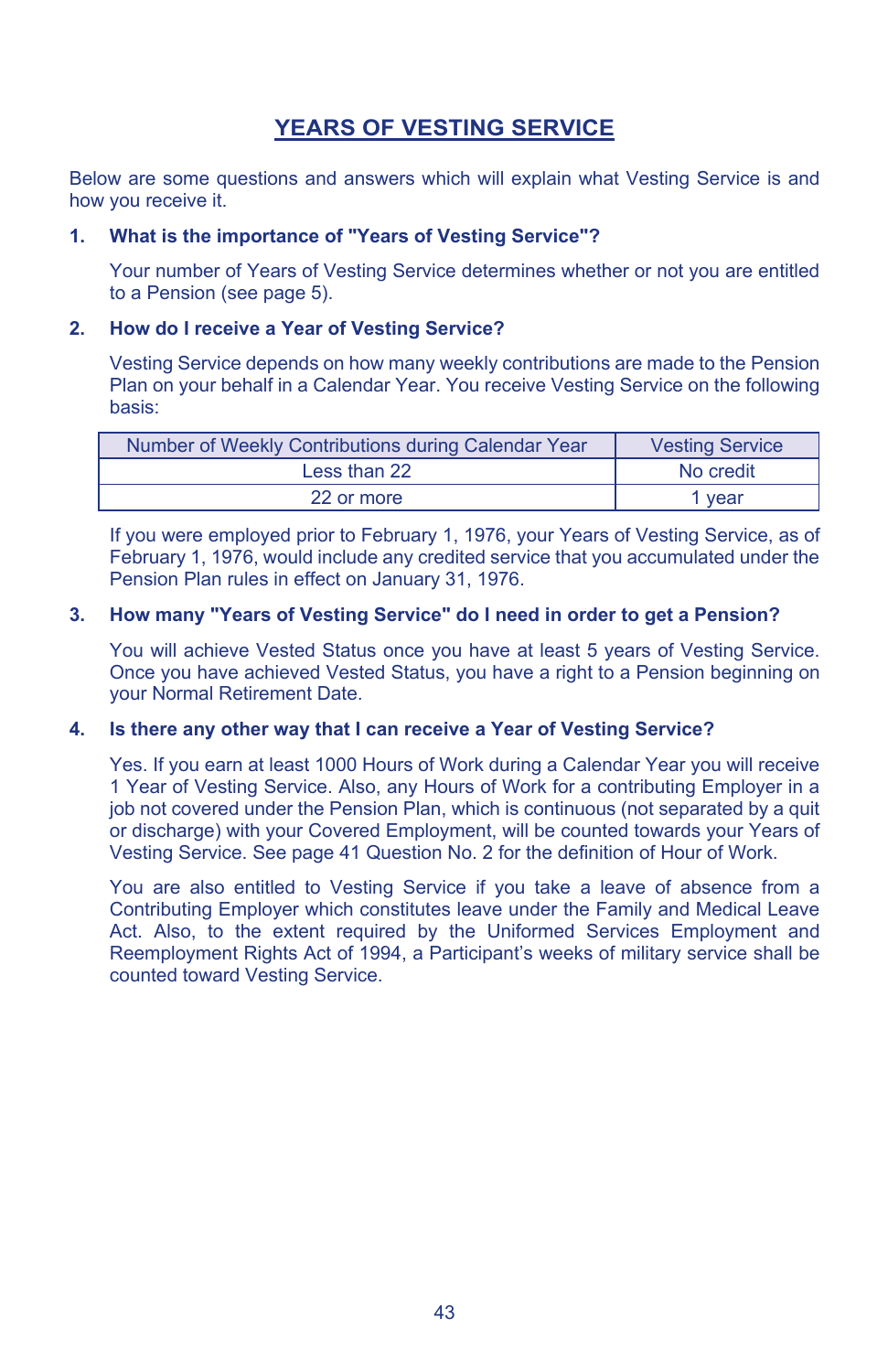#### *Example*

*Suppose you started working for an Employer on April 1, 2018, and have the following work record:*

| Calendar<br>Year | Period                   | Non-Covered<br>Employment | Covered<br>Employment | Years of<br><b>Vesting</b><br>Service |  |
|------------------|--------------------------|---------------------------|-----------------------|---------------------------------------|--|
| 2018             | April 1 - October 31     | 700 hours                 | <b>None</b>           |                                       |  |
|                  | November 1 - December 31 | <b>None</b>               | 9 weeks*              |                                       |  |
| 2019             | January 1 - December 31  | <b>None</b>               | 52 weeks*             |                                       |  |
|                  | January 1 - April 30     | <b>None</b>               | 17 weeks*             |                                       |  |
| 2020             | May 1 - October 31       | 700 hours                 | <b>None</b>           |                                       |  |
|                  | November 1 - December 31 | <b>None</b>               | <b>None</b>           |                                       |  |
| 2021             | January 1 - January 31   | <b>None</b>               | <b>None</b>           |                                       |  |
|                  | February 1 - December 31 | 1,500 hours               | <b>None</b>           |                                       |  |

*\*1 week is equal to 45 Hours of Work.*

*In 2018 your non-covered employment is not separated by a quit with your Covered Employment and therefore counts toward your Vesting Service. The 405 hours in Covered Employment (9 weeks at 45 hours per week) is added to your 700 hours in non-covered employment. The total of 1,105 hours is greater than 1,000 hours. Therefore, you receive one Year of Vesting Service.*

*In 2019 you receive one Year of Vesting Service because you have at least 22 weeks of contributions.*

*In 2020 your 17 weeks of Covered Employment is continuous with your non-covered employment. The 765 hours in Covered Employment (17 weeks at 45 hours per week) is added to your 700 hours in non-covered employment. The total of 1,465 hours is greater than 1,000 hours. Therefore, you receive one Year of Vesting Service.*

*In 2020 you also quit on October 31, 2020, and did not return to work until February 1, 2021, when you began working in non-covered employment. The 1,500 hours in non-covered employment during 2021 do not count toward your Vesting Service because your non-covered employment is separated by a quit with your Covered Employment that ended on April 30, 2020.*

#### **5. Does the Fund Office have records of my Hours of Work or my non- covered employment?**

No. The Fund Office does not receive information that enables it to keep records of your Hours of Work or your non-covered employment. The Fund Office only receives records on contributions made to the Pension Plan which determine your Pension Credits. You will have to present records indicating your Hours of Work and also your non-covered employment. The Trustees will then determine the Years of Vesting Service that you are entitled to. See page 41 Question No. 2 for definition of Hour of Work.

#### **6. Can I ever lose my Vesting Service?**

Yes. If you incur a Break in Service before you have earned a right to a Pension, you lose all your Years of Vesting Service that you earned prior to your Break in Service (see page 50 for explanation of Break in Service).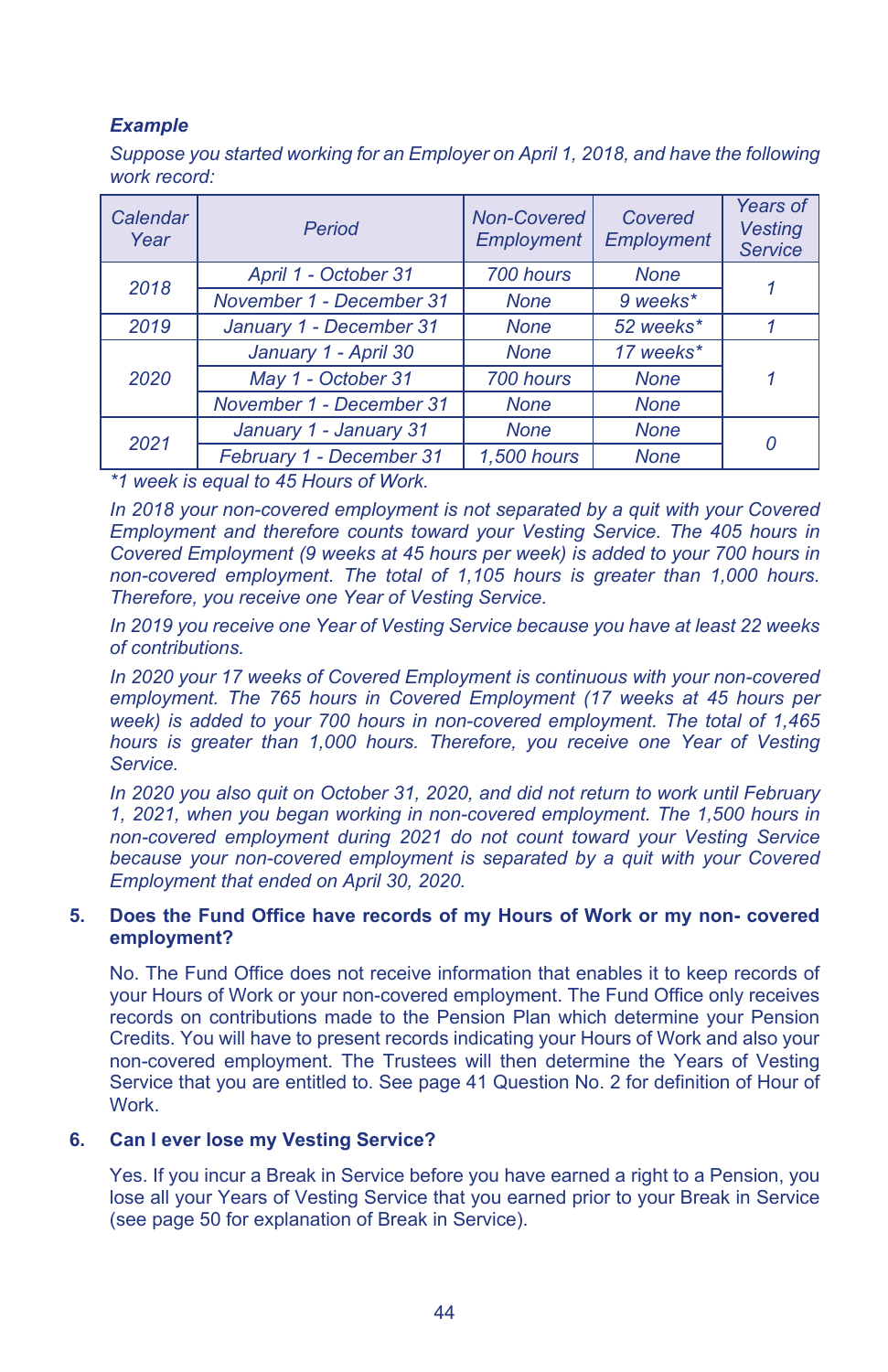# **PENSION CREDITS**

Below are some questions and answers which will explain what Pension Credits are and how you receive them.

#### **1. What are Pension Credits?**

Pension Credits are the total of your Past Pension Credits and Contributory Pension Credits.

#### **2. How are Pension Credits used?**

Pension Credits are used in determining eligibility for Pensions and, in some cases, the amount of Pensions.

#### **3. How do I receive Past Pension Credits?**

Past Pension Credits are granted to each Employee for whom a contribution has been made during the first two years after the earliest possible Effective Date of his Employer. Such granting of Past Pension Credits shall be for the period of time prior to such earliest possible Effective Date of your Employer during which you were in Covered Employment.

#### **4. Are there any limitations on the amount of Past Pension Credits I can receive?**

There are no limitations on the amount of Past Pension Credits you can be credited with, provided you have not had an interruption in Covered Employment of more than 156 consecutive calendar weeks prior to your Employer's Effective Date.

#### **5. What are Contributory Pension Credits?**

Contributory Pension Credits are credited service you receive as a result of contributions that your Employer makes on your behalf to the Pension Plan. Contributory Pension Credits are determined in accordance with the following tables:

| Number of Weekly Contributions during Calendar Year | Contributory<br><b>Pension Credit</b> |  |
|-----------------------------------------------------|---------------------------------------|--|
| Less than 20                                        | No credit                             |  |
| $20 - 26$                                           | 0.50 credit                           |  |
| $27 - 34$                                           | 0.75 credit                           |  |
| 35 or more                                          | 1.00 credit                           |  |

**For Work in Covered Employment Prior to January 1, 2007**

#### **For Work in Covered Employment on or After January 1, 2007**

| Number of Weekly Contributions during Calendar Year | Contributory<br><b>Pension Credit</b> |  |
|-----------------------------------------------------|---------------------------------------|--|
| Less than 20                                        | No credit                             |  |
| $20 - 23$                                           | 0.40 credit                           |  |
| $24 - 27$                                           | 0.50 credit                           |  |
| $28 - 31$                                           | 0.60 credit                           |  |
| $32 - 35$                                           | 0.70 credit                           |  |
| $36 - 39$                                           | 0.80 credit                           |  |
| $40 - 44$                                           | 0.90 credit                           |  |
| 45 or more                                          | 1.00 credit                           |  |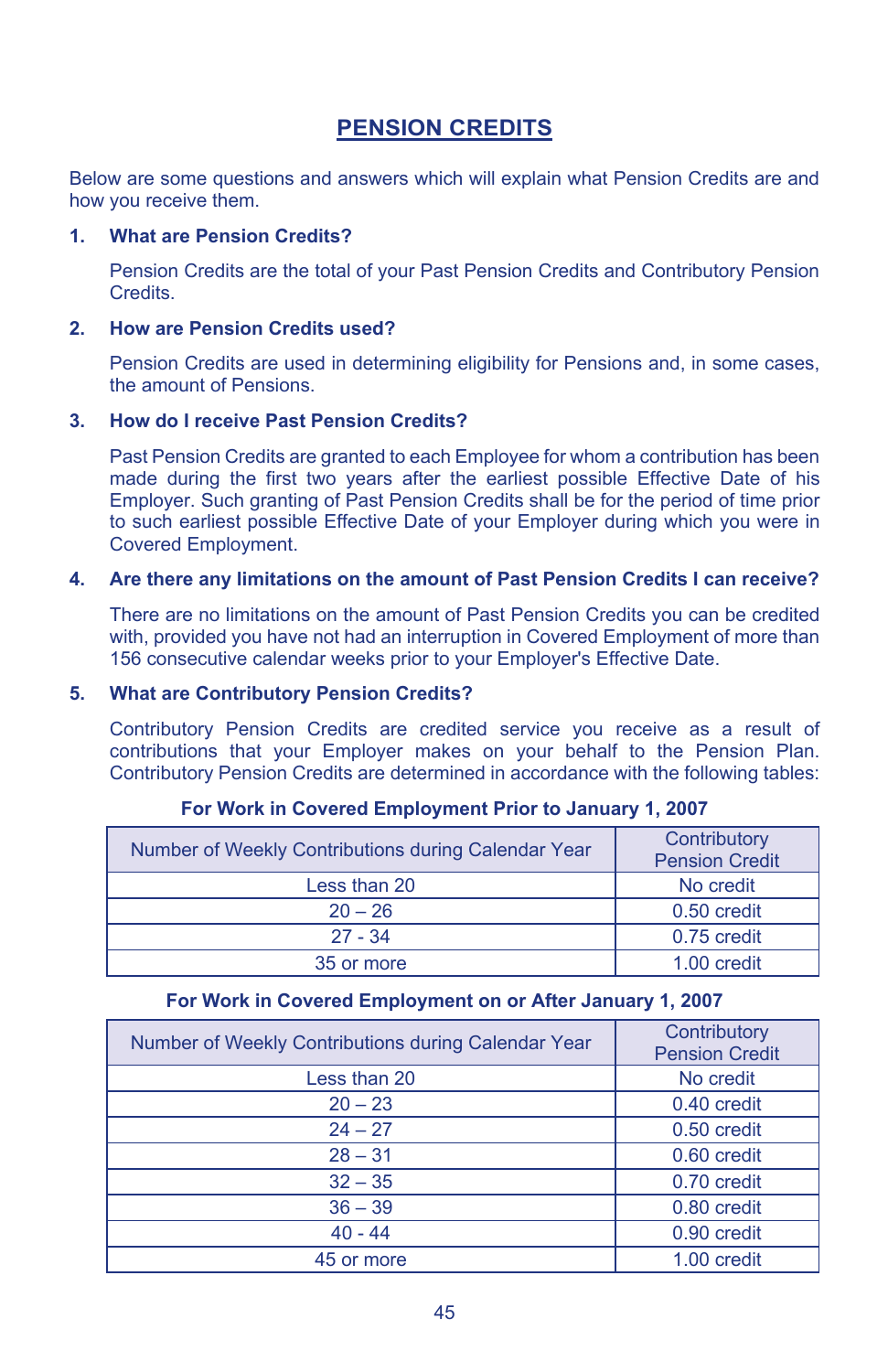To the extent required by the Uniformed Services Employment and Reemployment Rights Act of 1994, a Participant's weeks of military service shall be counted toward Contributory Pension Credit.

If you do not receive a year of Contributory Pension Credit in both the first and last year of your Covered Employment, then the weeks from the two years can be combined and redistributed between these first and last years for purposes of calculating Contributory Pension Credit. This combining of the first and last years' weeks will only occur if it results in a greater benefit for you.

#### **6. What are Level 1 Contributory Pension Credits?**

Level 1 Contributory Pension Credits are credited service you receive prior to January 1, 2020 as a result of contributions made by your Employer to the Pension Plan on your behalf under a Collective Bargaining Agreement with a weekly contribution rate equal to, or greater than, the following:

| <b>Calendar Years</b>               | <b>Weekly Contribution Rate</b> |
|-------------------------------------|---------------------------------|
| Prior to January 1, 2011            | Anv                             |
| January 1, 2011 - December 31, 2011 | At least \$349.00 per week      |
| January 1, 2012 - December 31, 2012 | At least \$375.00 per week      |
| January 1, 2013 - December 31, 2019 | At least \$401.00 per week      |

Level 1 Contributory Pension Credit cannot be earned in Calendar Years beginning on or after January 1, 2020.

Level 1 Contributory Pension Credits are determined in accordance with the same tables used for Contributory Pension Credits described in the answer to Question # 5 above.

Similar to the method described in the answer to Question #5 above, if you do not receive a year of Level 1 Contributory Pension Credit in both the first and last year you worked with a Level 1 Contributory Pension Credit qualifying contribution rate, then the weeks from the two years can be combined and redistributed between these first and last years for purposes of calculating Level 1 Contributory Pension Credit. This combining of the first and last Level 1 years' weeks will only occur if it results in a greater benefit for you. If this method of combining of the first and last Level 1 years is used, the methods described in the answer to Question #5 above where the combining the first and last years in Covered Employment are combined cannot be used.

#### **7. Can I ever lose Pension Credits?**

Yes. All Pension Credit earned prior to a Break in Service is forfeited unless you have earned a right to a Pension. (See the explanation in the Break in Service Section.)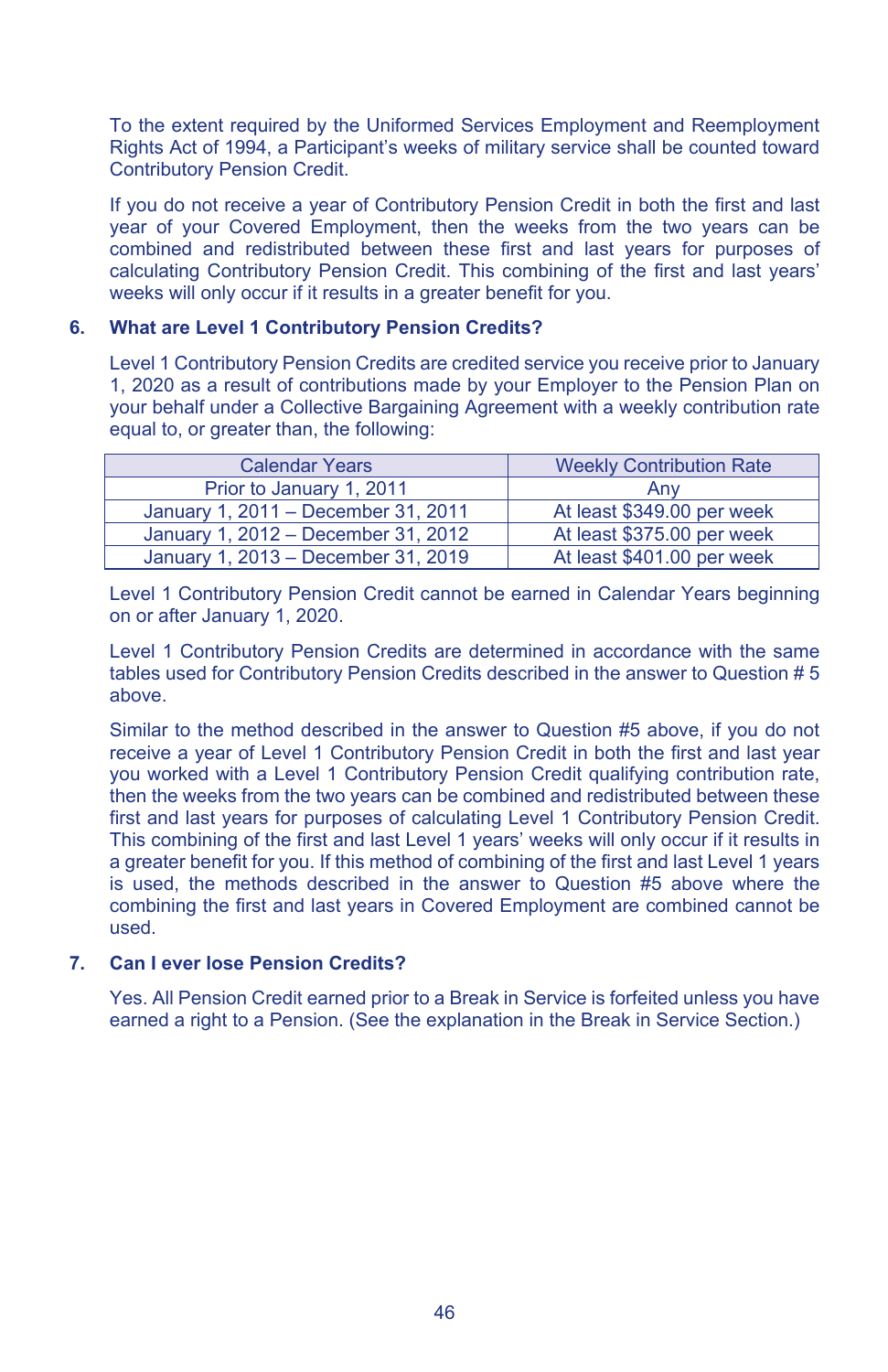# **SELF-PAYMENTS FOR CONTRIBUTORY PENSION CREDITS**

Below are some questions and answers which will explain what self-payments are and how you receive them.

#### **1. Is there any other way I can receive Contributory Pension Credits?**

You can make a self-payment to the Pension Plan, in lieu of an Employer Contribution, if:

- (a) You are laid-off because your Employer goes out of business,
- (b) You are laid-off and you maintain your classification status and position on the seniority list of your Employer, or
- (c) You leave covered employment because you are totally and permanently disabled,

and as long as you remain unemployed or are not self-employed in any business which is or could be under the jurisdiction of the Union.

If you work:

- (a) under a collective bargaining agreement that provides for a temporary cessation of employer contributions for up to eighteen months, or
- (b) for an employer who had been terminated from the Pension Plan by the Trustees,

you will be allowed to make a self-payment based on the rate determined by the Trustees from time to time.

If you are eligible to make a self-payment, you can make a self-payment only if:

- (a) You need additional contributory pension credit to become eligible for a greater Pension described in question 2;
- (b) You are within 52 weeks of an age requirement in order to become eligible for a greater Pension described in question 2; or
- (c) The Pension Plan is amended to provide a greater Pension described in question 2 within 52 weeks of your termination from Covered Employment.

See question 2 below for the benefits you can make a self-payment for.

You can only make a self-payment during the calendar year you terminate Covered Employment or your employer is terminated from the Pension Plan.

#### **2. Is there a limitation on the amount of Contributory Pension Credits I can receive from making self-payments to satisfy certain service requirements?**

Yes. You can only make self-payments to earn up to 3 Contributory Pension Credits in order to become eligible for a:

- (a) Level 1 25-Year Pension
- (b) Level 1 20-Year Pension
- (c) Level 1 Normal Pension
- (d) Reciprocal pension with another pension plan that has the same pension benefits as above.

#### **3. What is the amount of the self-payment?**

The amount of the self-payment is equal to the weekly Employer Contribution rate (including any increases) required under the Collective Bargaining Agreement,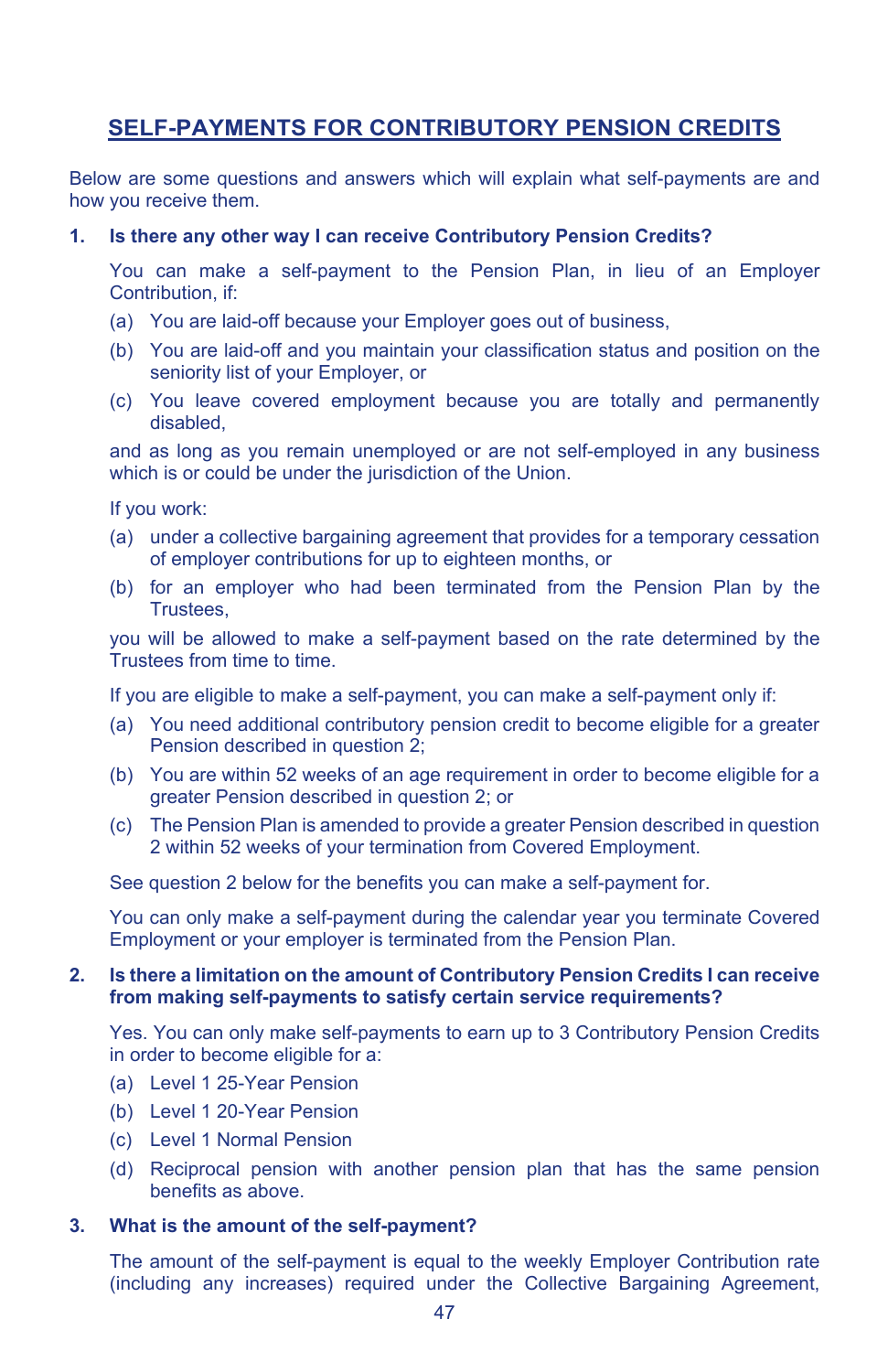multiplied by the number of weeks required for the amount of Pension Credit Needed shown below.

(a) If you are making a self-payment because you need additional Contributory Pension Credit, it depends on the Contributory Pension Credit that you need, as follows:

| Contributory<br><b>Pension Credit</b><br><b>Needed</b> | Number of Weeks<br><b>Required</b> | Contributory<br><b>Pension Credit</b><br><b>Needed</b> | Number of Weeks<br><b>Required</b> |
|--------------------------------------------------------|------------------------------------|--------------------------------------------------------|------------------------------------|
| .25                                                    | 13                                 | 1.75                                                   | 86                                 |
| .40                                                    | 20                                 | 1.80                                                   | 88                                 |
| .50                                                    | 24                                 | 1.90                                                   | 92                                 |
| .60                                                    | 28                                 | 2.00                                                   | 97                                 |
| .70                                                    | 32                                 | 2.25                                                   | 117                                |
| .75                                                    | 34                                 | 2.40                                                   | 124                                |
| .80                                                    | 36                                 | 2.50                                                   | 128                                |
| .90                                                    | 40                                 | 2.60                                                   | 132                                |
| 1.00                                                   | 45                                 | 2.70                                                   | 136                                |
| 1.25                                                   | 65                                 | 2.75                                                   | 138                                |
| 1.40                                                   | 72                                 | 2.80                                                   | 140                                |
| 1.50                                                   | 76                                 | 2.90                                                   | 144                                |
| 1.60                                                   | 80                                 | 3.00                                                   | 149                                |
| 1.70                                                   | 84                                 |                                                        |                                    |

- (b) If you are making a self-payment because of an age requirement, the number of weeks required is equal to the number of full calendar weeks from the date of your termination from Covered Employment or the termination of your employer from the Pension Plan to the date of your next birthday.
- (c) If you are making a self-payment because of a Pension Plan amendment, the number of weeks required is equal to the number of full calendar weeks from the date of your termination from Covered Employment or the termination of your employer from the Pension Plan to the effective date of the amendment.

Note: The self-payment amount cannot be greater than 100% of your total wages and short-term disability benefits from Covered Employment in the last calendar year of your Covered Employment. If the required self-payment amount is greater than 100% of your wages and short-term disability benefits, you are not permitted to make a selfpayment.

#### **4. What is the procedure for making a self-payment?**

You must:

- (a) Complete an application for self-payment, with supporting documents including proof of your wages and short-term disability benefits in the last calendar year of your Covered Employment. This application must be filed with the Fund Office no later than November 30 of the last calendar year of your Covered Employment, and
- (b) Pay full self-payment amount to the Fund Office no later than December 15 of the last calendar year of your Covered Employment.

#### **5. Is there any provision to provide for a refund of self-payments?**

Yes. If you have not met all requirements of a self-payment, but made a self-payment, you may provide the Trustees with a written request to receive a refund of the self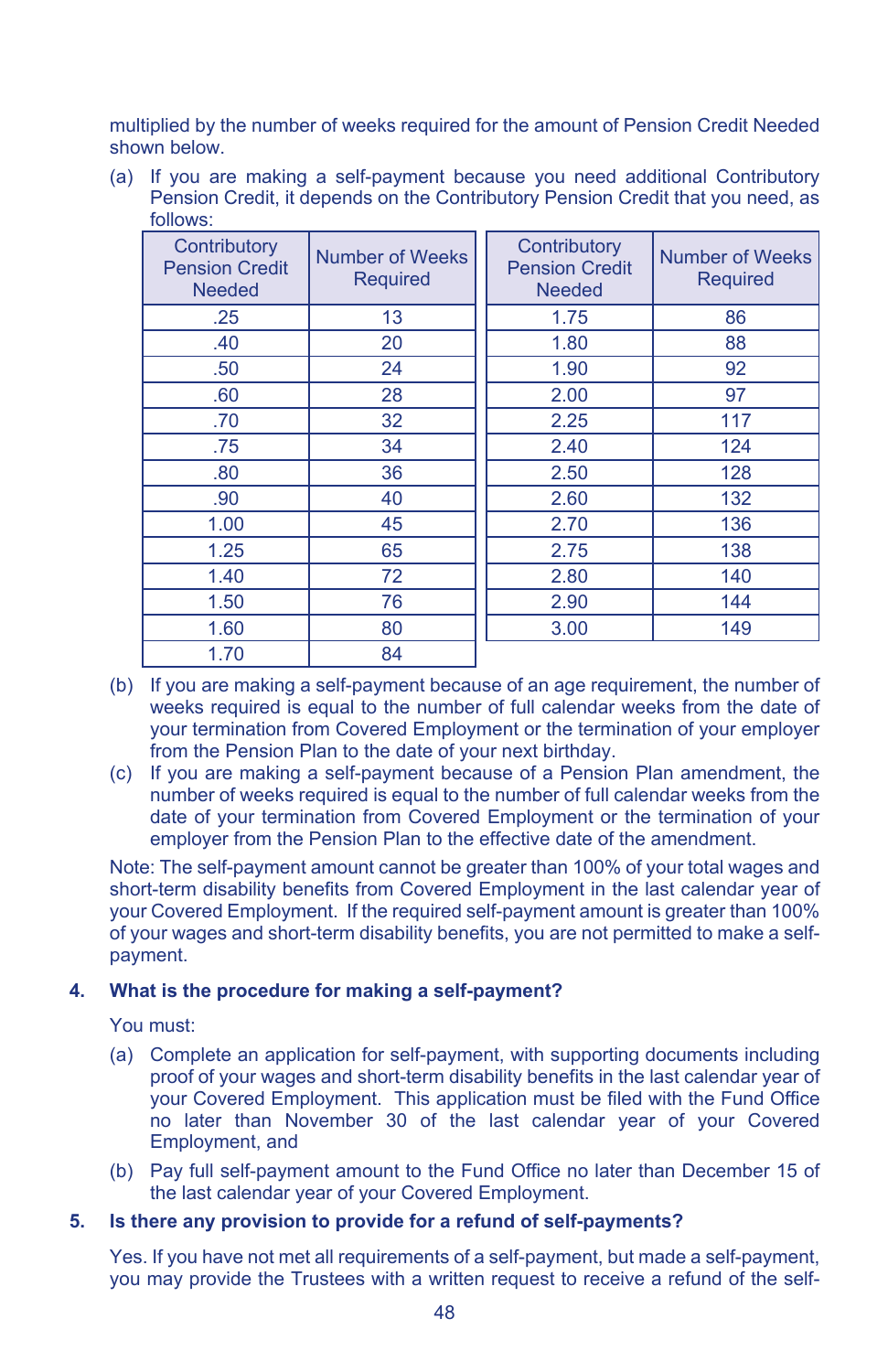payment. Also, if you die prior to commencement of a Pension, your beneficiaries shall receive an amount equal to your self-payment made with interest. If you should die after Pension payments have commenced, your beneficiaries shall receive an amount equal to the amount by which your self-payment made with interest to the Pension Plan exceeds the total of all benefits received by you or on your behalf

Any refund of self-payments shall be made with interest, compounded annually, from the end of the month the self-payment was made.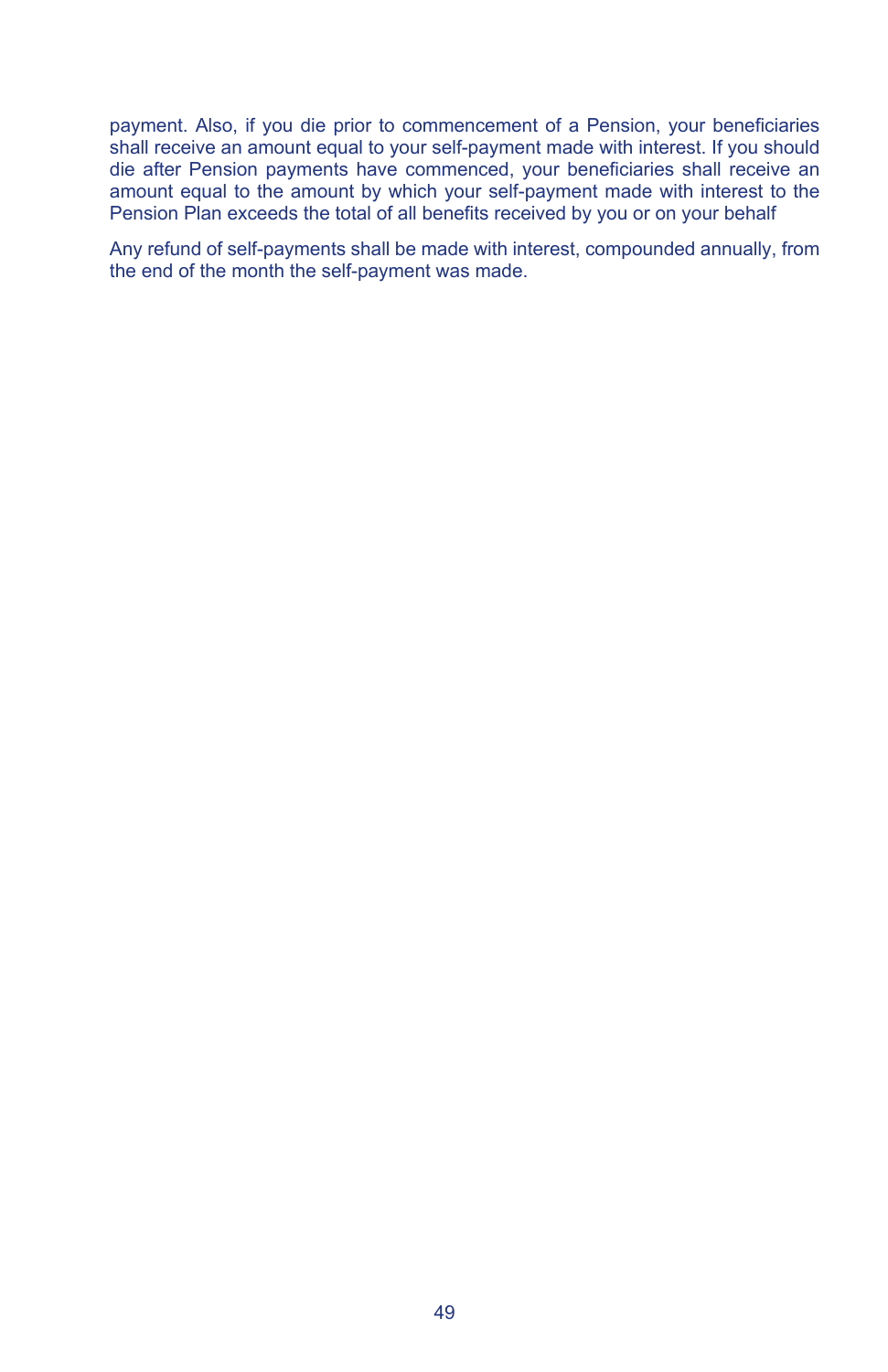# **BREAK IN SERVICE**

Below are some questions and answers which will explain what a Break in Service is and how it occurs.

#### **1. What happens if I suffer a Break in Service?**

You lose all your prior Pension Credits and all your prior Vesting Service.

#### **2. Why does the Pension Plan have a Break in Service rule?**

The purpose of the Pension Plan is to provide the highest possible pension to those Participants who work continuously in Covered Employment. If the Pension Plan did not have the Break in Service rule, Pensions would be lower for everyone.

#### **3. How many Break in Service rules are there?**

There are three Break in Service rules. The first rule applies to Covered Employment before January 1, 1976. The second rule is applied to Covered Employment after January 1, 1976 and before January 1, 1986. The third rule applies to Covered Employment after January 1, 1986.

#### **4. What is the Break in Service rule used before January 1, 1976?**

Before January 1, 1976, if you were out of Covered Employment for a period of 156 consecutive calendar weeks you suffered a Break in Service. However, if the reason you went through a 156 non-work period was because of military service, you will not suffer a Break in Service as long as you had re-employment rights with your former Employer in the event of a termination of such military service.

#### *Example*

| Calendar<br>Year | <b>Weeks in Covered</b><br>Employment | Pension<br><b>Credits</b> | <b>Break in Service</b> |
|------------------|---------------------------------------|---------------------------|-------------------------|
| 1969             |                                       |                           |                         |
| 1970             | 52                                    |                           |                         |
| 1971             | 33                                    |                           |                         |
| 1972             |                                       |                           |                         |
| 1973             |                                       |                           |                         |
| 1974             |                                       |                           | XX                      |
| 1975             |                                       |                           |                         |

*Suppose you have the following work record:*

*On August 31, 1971, you terminated Covered Employment and did not return until November 1, 1974. Because you were out of Covered Employment for over 156 weeks (September 1, 1971 to October 31, 1974) you suffered a Break in Service and forfeited all your Pension Credits (1- 1/2 years).*

#### **5. What is the Break in Service rule used after January 1, 1976 and before January 1, 1986?**

After January 1, 1976 and before January 1, 1986, you suffer a Break in Service if:

- (a) At the time you terminated Covered Employment you are not entitled to any Pension under the Pension Plan, and
- (b) The number of consecutive One-Year Breaks in Service\* at least equals the number of Years of Vesting Service that you have earned.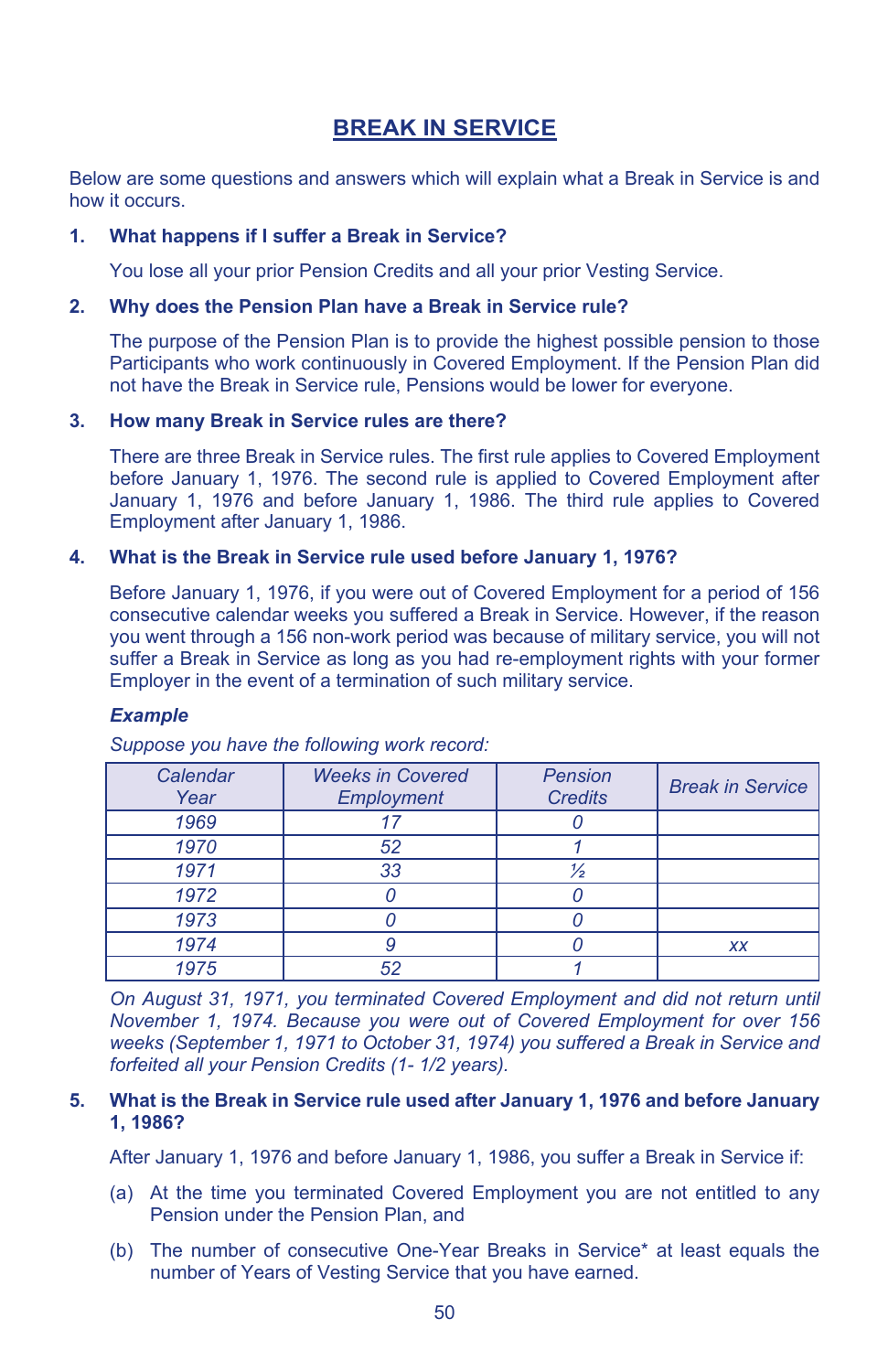\*A One-Year Break in Service occurs if during a Calendar Year you do not work for at least 11 weeks in Covered Employment or you do not complete at least 500 Hours of Work in Covered Employment.

#### *Example*

*Suppose you have the following work record:*

| <b>Calendar Year</b> | <b>Weeks in Covered</b><br>Employment | Pension<br><b>Credits</b> | Vesting<br>Service | One-Year<br><b>Break</b> in<br>Service | <b>Break</b> in<br>Service |
|----------------------|---------------------------------------|---------------------------|--------------------|----------------------------------------|----------------------------|
| 1977-1979            | 156                                   |                           |                    |                                        |                            |
| 1980                 | 12                                    |                           |                    |                                        |                            |
| 1981                 | 12                                    |                           |                    |                                        |                            |
| 1982                 |                                       |                           |                    |                                        |                            |
| 1983                 |                                       |                           |                    |                                        |                            |
| 1984                 |                                       |                           |                    |                                        | XX                         |

*As of December 31, 1979, you have 3 Years of Vesting Service. You suffer a Break in Service as of December 31, 1984, because you have 3 consecutive years when you did not work for at least 11 weeks (1982, 1983 and 1984) which equals your 3 Years of Vesting Service.*

#### **6. What is the Break in Service rule used after January 1, 1986?**

After January 1, 1986, you suffer a Break in Service if:

- (a) At the time you terminate Covered Employment you are not entitled to any Pension under the Pension Plan, and
- (b) The number of your consecutive One-Year Breaks in Service\* equals 5 or, if greater, equals the number of Years of Vesting Service that you have earned.

\*A One-Year Break in Service occurs during a Calendar Year if you do not work in Covered Employment for at least 11 weeks or you do not complete at least 500 Hours of Work. For Calendar Years beginning on or after January 1, 1986, periods of absence relating to pregnancy, the birth of a child, adoption of a child, or for the care of a child after birth or adoption will be considered as Hours of Work not to exceed 501 hours. These hours may be credited in the Calendar Year in which the absence begins or in the following year, or partly in each as necessary to prevent a One- Year Break in Service.

#### *Example*

*Suppose you have the following work record:*

| <b>Calendar Year</b> | <b>Weeks in Covered</b><br>Employment | Pension<br>Credits | Vesting<br><b>Service</b> | One-Year<br><b>Break</b> in<br>Service | <b>Break</b> in<br>Service |
|----------------------|---------------------------------------|--------------------|---------------------------|----------------------------------------|----------------------------|
| 1994-1996            | 156                                   | 3                  | 3                         |                                        |                            |
| 1997                 | 12                                    |                    |                           |                                        |                            |
| 1998                 | 6                                     |                    |                           |                                        |                            |
| 1999-2001            |                                       |                    |                           | 3                                      |                            |
| 2002                 | 12                                    |                    |                           |                                        |                            |
| 2003                 |                                       |                    |                           |                                        |                            |
| 2004                 | 15                                    |                    |                           |                                        |                            |
| 2005-2009            |                                       |                    |                           | 5                                      | XX                         |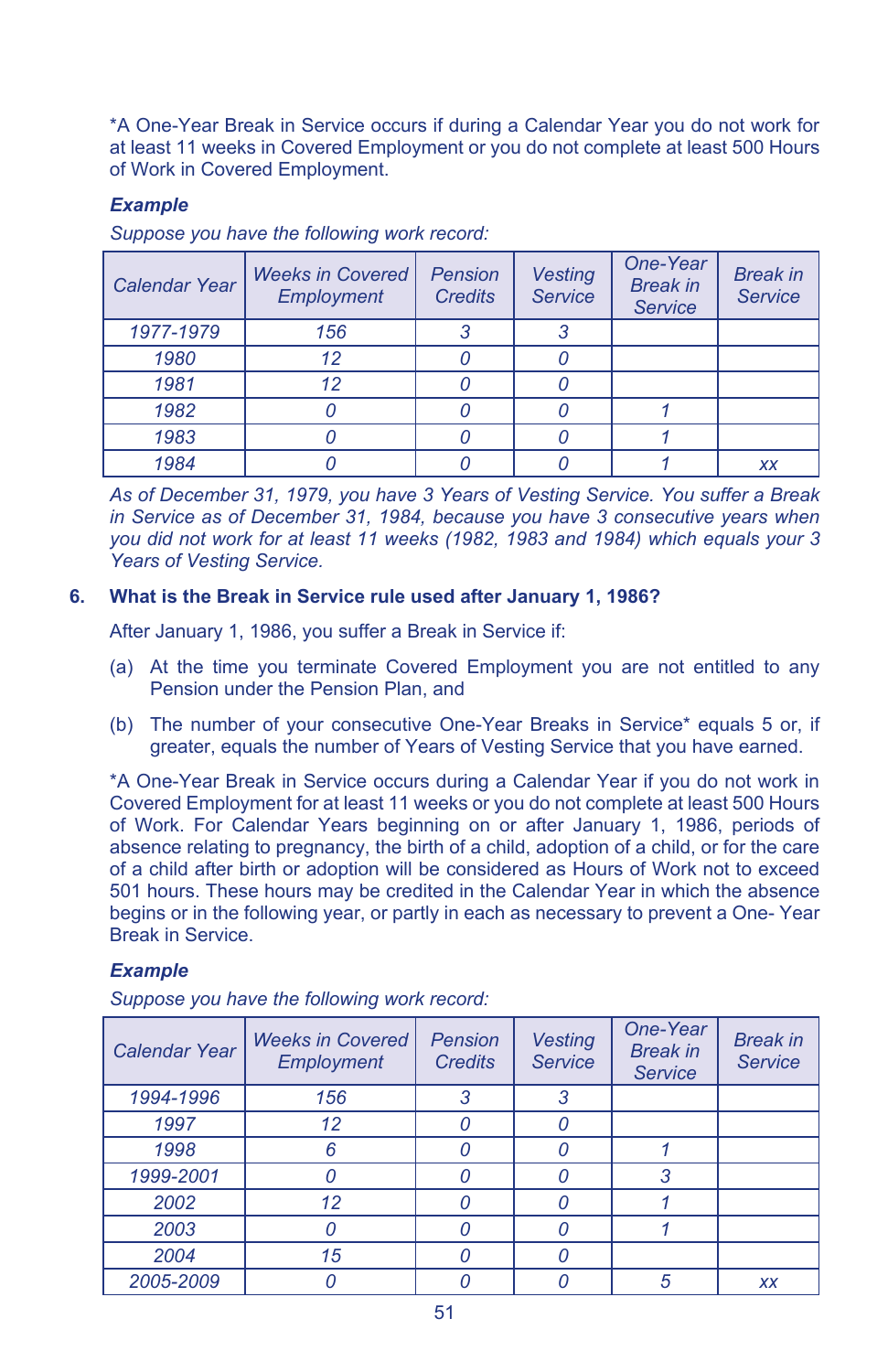*As of December 31, 1996, you have 3 Years of Vesting Service. You do not suffer a Break in Service as of December 31, 2003, because even though you did not work 11 weeks in 5 of the years (1998-2001 and 2003), they were not consecutive. You do suffer a Break in Service as of December 31, 2009, because you have 5 consecutive years when you did not work at least 11 weeks (2005-2009), which is equal to the greater of 5 or your Years of Vesting Service.*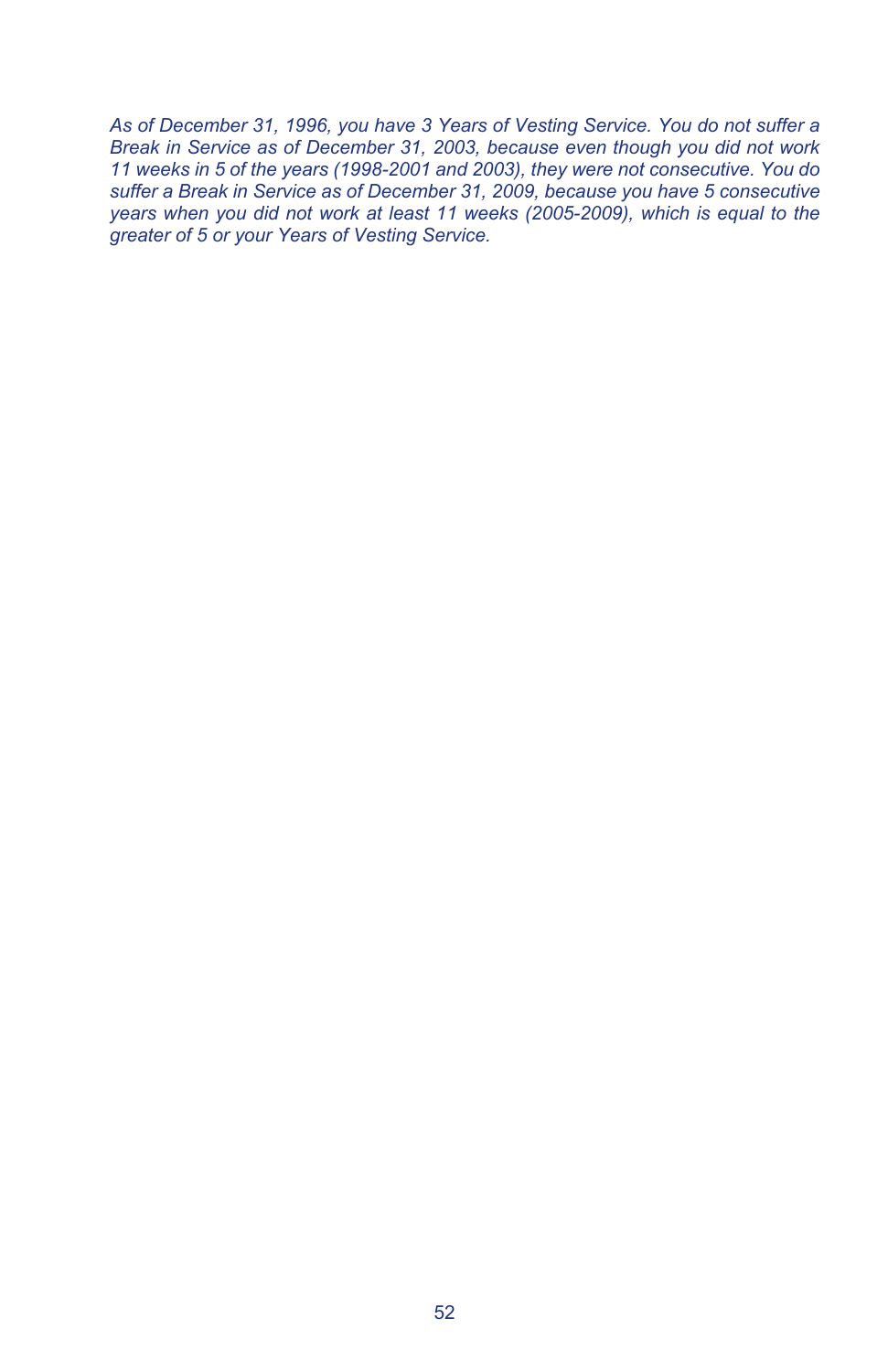# **BENEFIT DENIAL AND APPEAL PROCEDURES**

#### **1. Will I be notified if my application for benefits is denied?**

If any application for benefits is denied, you will receive a written notice giving a specific reason for the denial. This notice will also contain a specific reference to certain provisions on which the denial was based. You will also be told if any additional information should be furnished to permit further consideration of your application. If additional information is requested, you will be told why such material or information is necessary.

Normally, your application for benefits will be acted on within 90 days after it has been received by the Fund Office (45 days for Disability Benefit applications). If this time period cannot be met, you will be so informed in writing. The Trustees may take, at their option, an additional 90 days to process your application (45 days for Disability Benefit applications) if you are notified in advance. If these time periods are not adhered to, you may assume your application was denied.

#### **2. Can I appeal to the Trustees any denial of benefits?**

If you believe that your application for benefits was not handled correctly, you may file an appeal with the Trustees.

#### **3. What is the procedure for appealing any denial of benefits?**

Your appeal must be filed in writing to the Trustees within 60 days (180 days for a Disability Benefit) of the receipt of the benefit denial. When you appeal, you may present any additional information you have for the consideration of the Appeals Committee. You may request a personal appearance when your appeal is considered. A request for a personal appearance must be made in writing. You may have anyone you designate represent you at the review meeting. If you decide to make a personal appearance or have another party represent you, it must be done at your own expense.

The Trustees will set a date for your appearance and, if necessary, up to two (but only two) continuances will be granted. If you fail to appear before the Trustees and you have not requested a continuance, you no longer have the right to appear before the Trustees.

When the review of your appeal has been completed, you will be notified in writing of the action taken on your claim appeal. You will also be provided a full description of the reason and the basis of the review decision. A determination on your appeal will be made not later than the date of the meeting of the Appeals Committee that immediately follows the receipt of your request for an appeal. The Committee generally meets on a quarterly basis in the months of February, May, August and November. If your request for an appeal has been received by the Committee at least 30 days before its next scheduled meeting, a decision on your appeal will normally be made at the next quarterly meeting. If your appeal is not received by the Committee at least 30 days before the next scheduled meeting date, the decision may be delayed one additional quarter. After a decision has been made you will be informed in writing of the Committee's decision, normally within five calendar days of the review. When you receive the decision on your appeal, it will contain the reasons for the decision and the specific references of the particular plan provisions upon which the decision was based. If your appeal is denied, you will be entitled to receive, upon request and at no cost, copies of documents and information the Pension Plan relied on in denying your appeal. You will also be advised of your right to file suit under ERISA. If you do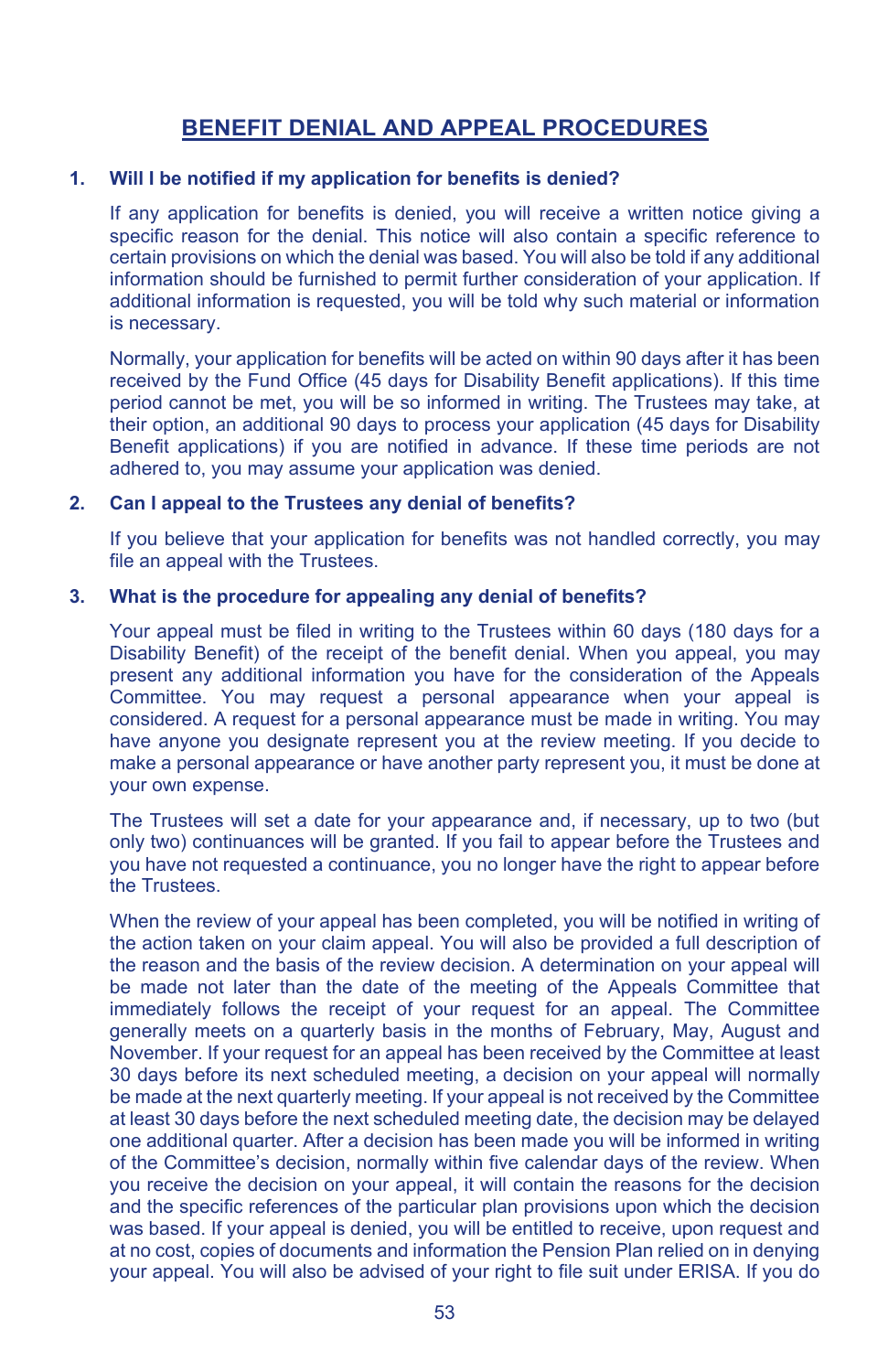not receive a written notice on your appeal within the time required, you may assume your appeal was denied.

If your eligibility for a Disability Benefit is conditioned on any determination by the Trustees that is not solely based on an independent finding (such as a Social Security Administration Disability Award), claim processing and appeals will comply with the DOL claims for disability benefits procedures.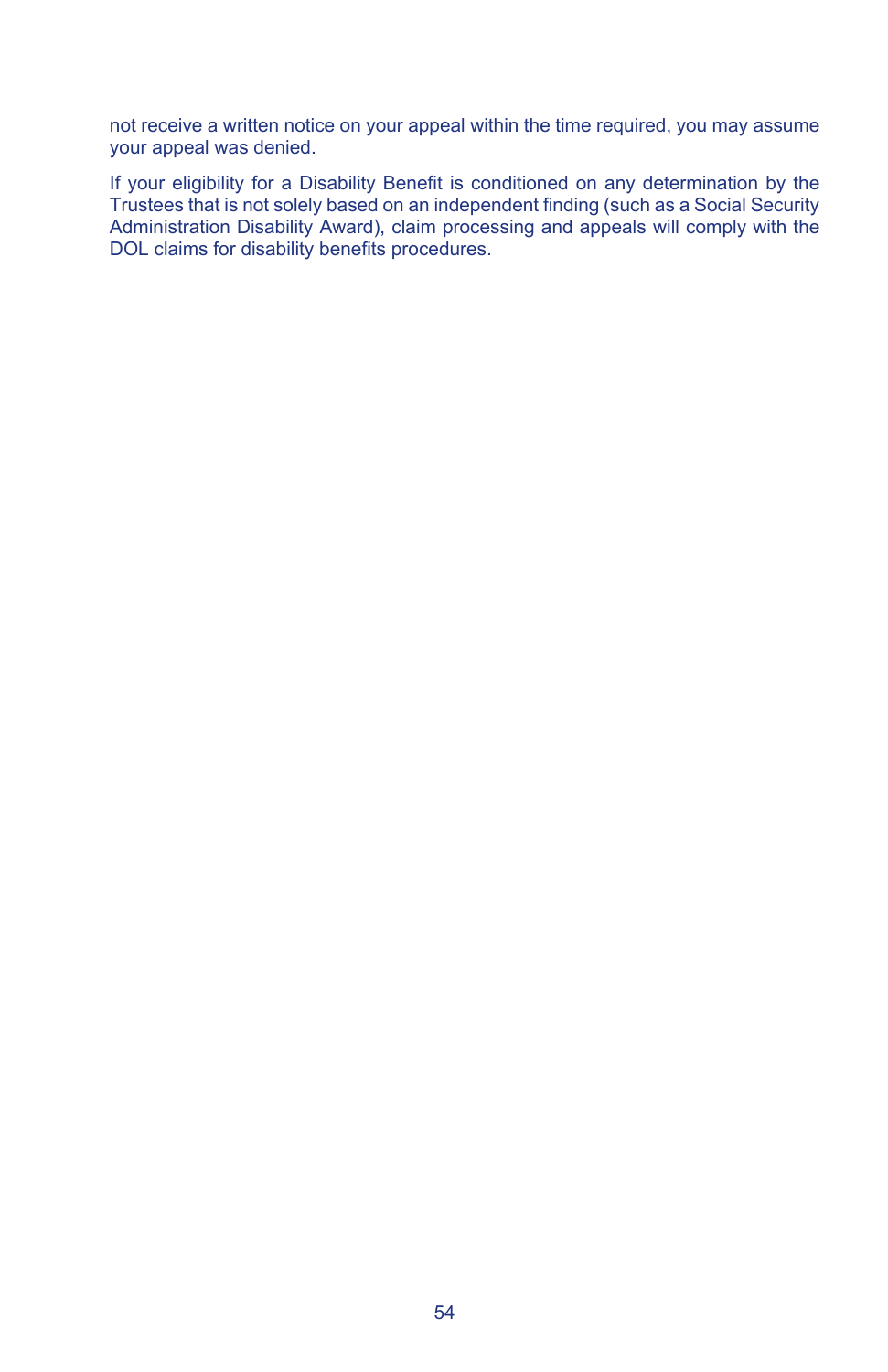# **CIRCUMSTANCES UNDER WHICH BENEFITS MAY BE LOST, SUSPENDED OR DENIED**

Benefits may be lost, suspended or denied if:

- **1.** You do not qualify for benefits under the Pension Plan's eligibility rules.
- **2.** You suffer a Break in Service. See page 50.
- **3.** You die prior to becoming eligible for a benefit.
- **4.** You cannot be located.
- **5.** You engage in certain types of employment after retirement on a Pension. See Question 3 on page 3.
- **6.** You cease to be totally and permanently disabled. See page 29.
- **7.** You purposely falsify records or give wrong answers or misrepresentations on any Pension application.
- **8.** You fail to complete and submit a notification of continued existence requested by the Trustees.
- **9.** The Pension Plan mistakenly overpaid pension benefits to you, your spouse or a beneficiary.
- **10.** Your employer's participation in the Pension Plan has been terminated.
- **11.** The Pension Plan terminates.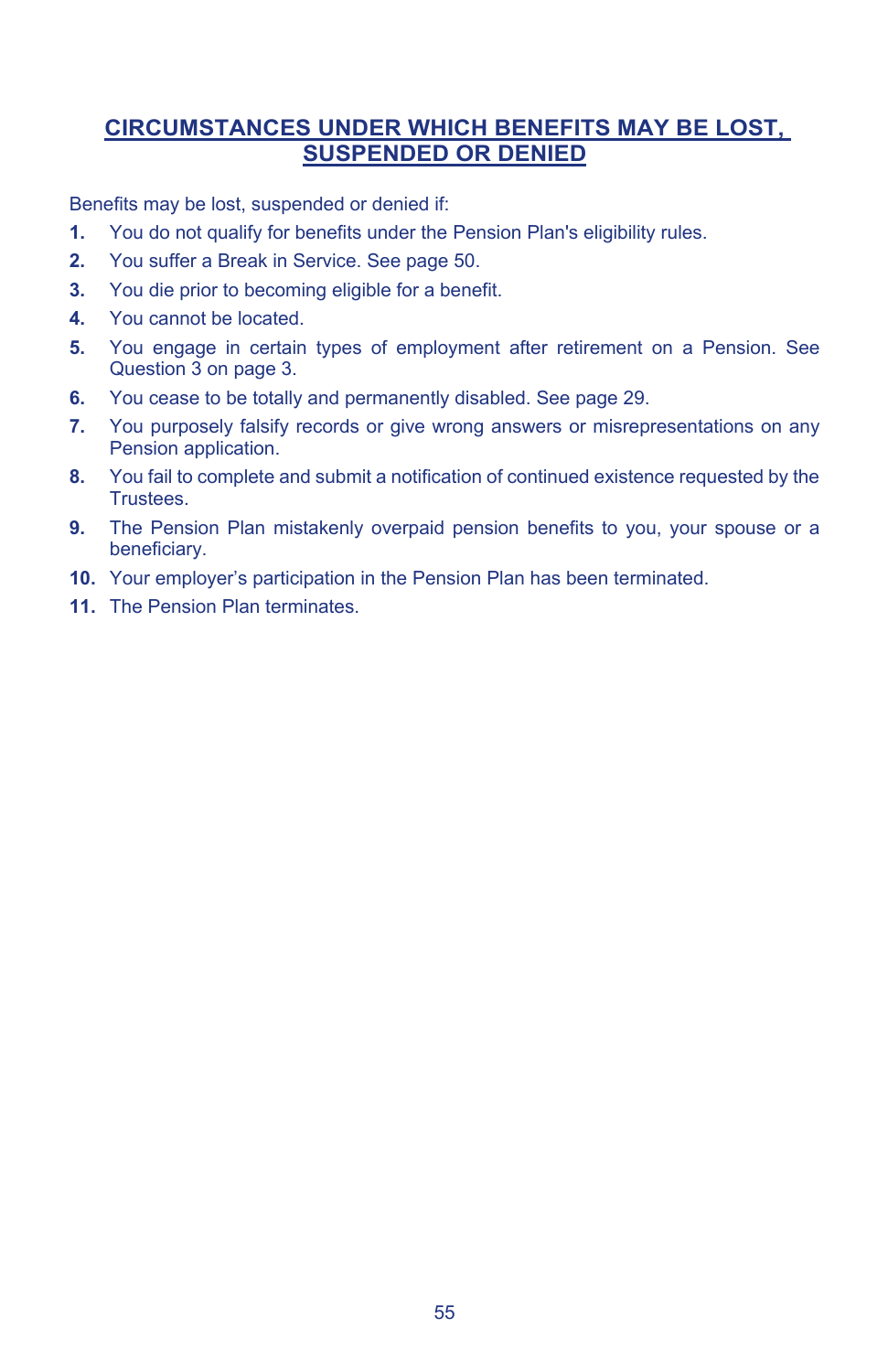# **GENERAL INFORMATION**

The following gives you detailed information about the operation of the Pension Plan, your rights under the Employee Retirement Income Security Act of 1974 (ERISA) and those provided by the Pension Benefit Guaranty Corporation (PBGC).

- **1.** Name of Pension Plan: International Brotherhood of Teamsters Union Local No. 710 Pension Fund Pension Plan.
- **2.** Plan Sponsor and Plan Administrator: Board of Trustees.
- **3.** Employer Identification Number (EIN): 36-2377656
- **4.** Plan Number: 001
- **5.** Agent for Service of Legal Process: Michael O'Malley

Administrator 9000 West 187th Street Mokena, Illinois 60448 Telephone: (773) 254-2500

Service may also be made on behalf of any Trustee whose name and address is shown on the inside front cover.

- **6.** Name and Address of Trustees of the Pension Plan: See inside front cover.
- **7.** Type of Pension Plan: Defined Benefit Pension Plan.
- **8.** Contributing Employers: The Plan Administrator will advise Participants or beneficiaries, upon written request, whether or not a particular employer is a party to a Collective Bargaining Agreement requiring contributions to the Pension Plan.
- **9.** Type of Administration: The Board of Trustees is assisted in its administration of the Pension Plan by an administrator and an administrative staff, reporting to the administrator.
- **10.** Source of Contributions to the Pension Plan: The benefits described in this booklet are provided through Employer Contributions and, under certain circumstances, participant contributions. The amount of Employer Contributions is determined by the provisions of the Collective Bargaining Agreements.
- **11.** Contributions: Paid to the Pension Plan and all benefits are paid from the Pension Plan.

The contributions are received and held in trust by the Board of Trustees. Contributions not required immediately for the payment of benefits or operating expenses of the Pension Plan are invested by the Board of Trustees.

The benefits provided by the Pension Plan are on a self-funded basis. All benefits are paid directly from the Pension Plan. The benefits are established by the Board of Trustees based upon valuations made by the Pension Plan's actuary.

**12.** Plan Year: The Pension Plan is maintained on a 12-month fiscal year basis, beginning on February 1 and ending January 31.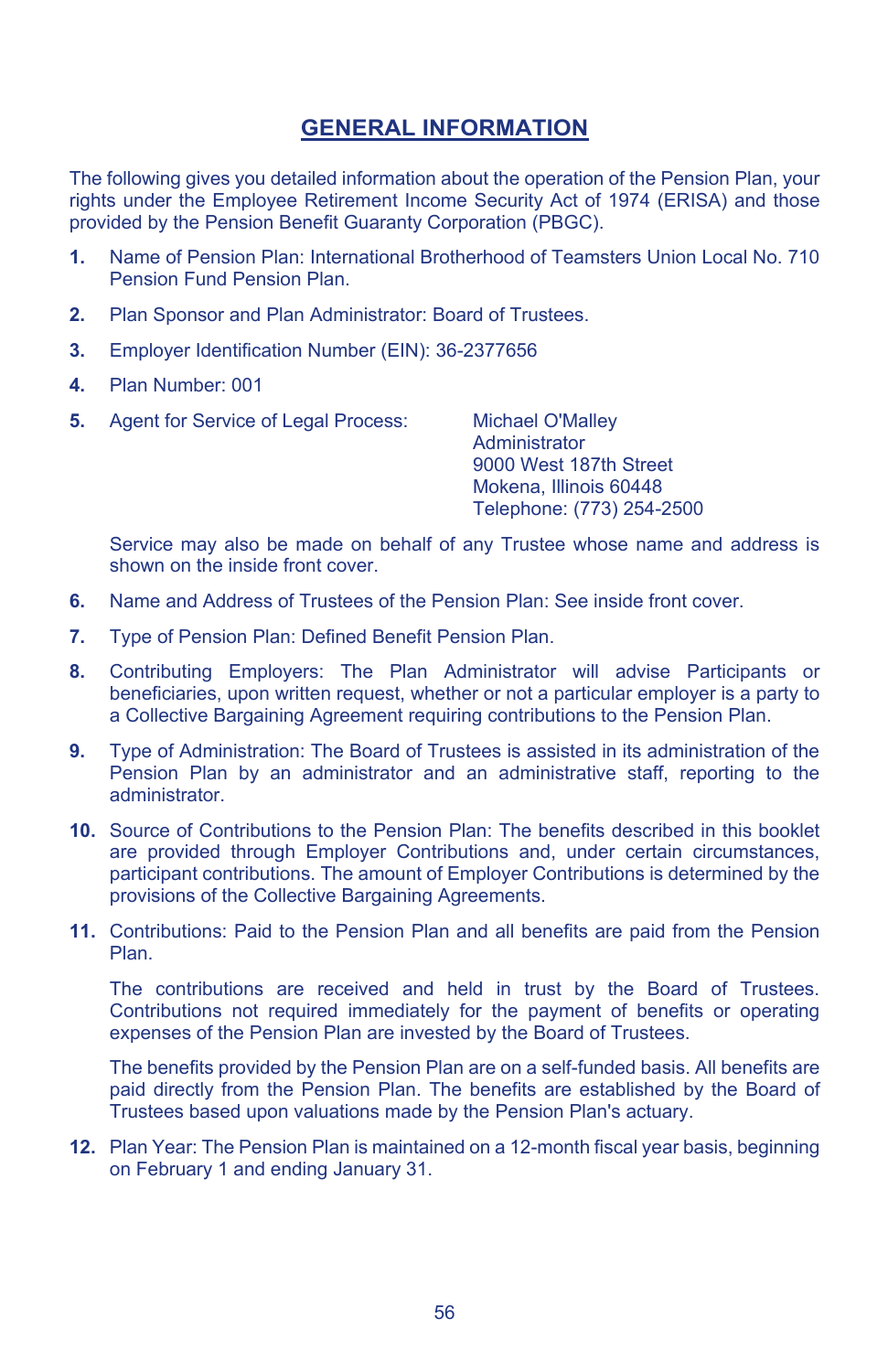# **RIGHTS UNDER ERISA**

As a Participant in the Pension Plan you have certain rights and protections under the Employee Retirement Income Security Act of 1974 (ERISA). ERISA provides that all Plan Participants shall be entitled to:

#### **Receive Information about Your Plan and Benefits**

Examine, without charge, at the Plan Administrator's office and at other specified locations such as worksites and union halls, all documents governing the plan, including insurance contracts, Collective Bargaining Agreements and a copy of the latest annual report (Form 5500 Series) filed by the Plan with the U.S. Department of Labor and available at the Public Disclosure Room of the Employee Benefits Security Administration.

Obtain, upon written request to the Plan Administrator, copies of documents governing the operation of the Plan, including insurance contracts and Collective Bargaining Agreements, and copies of the latest annual report (Form 5500 Series) and updated summary plan description. The administrator may make a reasonable charge for the copies.

Receive a copy of the Plan's annual funding notice. The Plan Administrator is required by law to furnish each Participant with a copy of this annual funding notice.

Obtain a statement telling you whether you have a right to receive a pension at Normal Retirement Age (age 65 or, if later, your age on the fifth anniversary of your participation) and, if so, what your benefits would be at Normal Retirement Age if you stop working under the Plan now. If you do not have a right to a pension, the statement will tell you how many more years you have to work to receive a right to a pension. This statement must be requested in writing and is not required to be given more than once a year. The Plan must provide the statement free of charge. The Plan will provide this information to the extent it is able to, based on available records.

#### **Prudent Actions by Plan Fiduciaries**

In addition to creating rights for Plan Participants, ERISA imposes duties upon the people who are responsible for the operation of the employee benefit Plan. The people who operate your Plan, called "fiduciaries" of the Plan, have a duty to do so prudently and in the interest of you and other Plan Participants and beneficiaries. No one, including your employer, your union, or any other person, may fire you or otherwise discriminate against you in any way to prevent you from obtaining a pension benefit or exercising your rights under ERISA.

#### **Enforce Your Rights**

If your claim for a pension benefit is denied or ignored, in whole or in part, you have a right to know why this was done, to obtain copies of documents relating to the decision without charge, and to appeal any denial, all within certain time schedules.

Under ERISA, there are steps you can take to enforce the above rights. For instance, if you request a copy of Plan documents or the latest annual report from the Plan and do not receive them within 30 days, you may file suit in a Federal court. In such a case, the court may require the Plan Administrator to provide the materials and pay you up to \$110 a day until you receive the materials, unless the materials were not sent because of reasons beyond the control of the Plan Administrator. If you have a claim for benefits which is denied or ignored, in whole or in part, you may file suit in a state or Federal court. In addition, if you disagree with the plan's decision or lack thereof concerning the qualified status of a domestic relations order or a medical child support order, you may file suit in a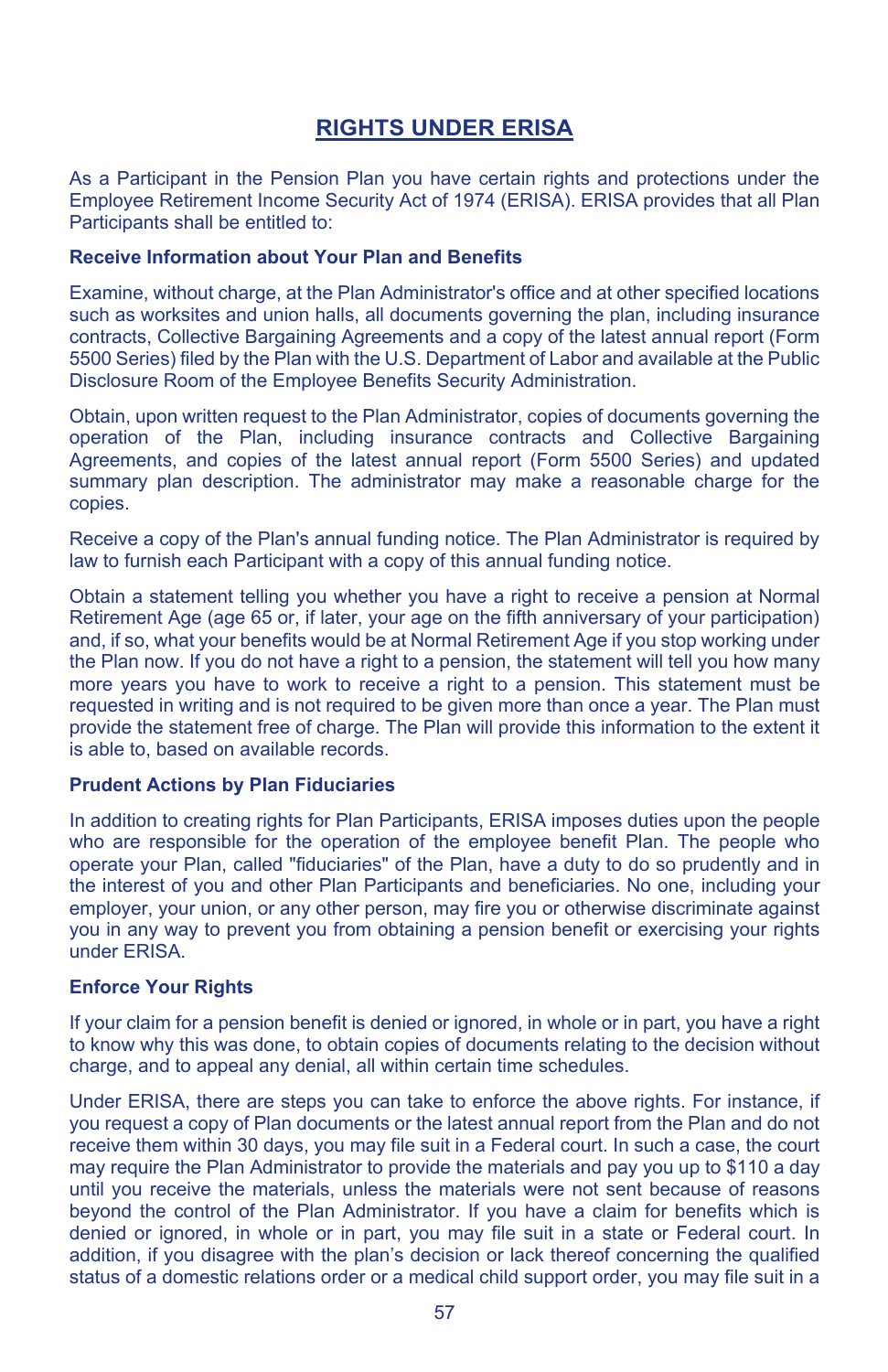Federal court. If you believe the plan fiduciaries misuse the Plan's money, or if you believe that you have been discriminated against for asserting your rights, you may seek assistance from the U.S. Department of Labor, or you may file suit in a Federal court. The court will decide who should pay court costs and legal fees. If you are successful, the court may order the person you have sued to pay these costs and fees. If you lose, the court may order you to pay these costs and fees.

#### **Assistance with Your Questions**

If you have any questions about your plan, you should contact the plan administrator. If you have any questions about this statement or about your rights under ERISA, or if you need assistance in obtaining documents from the plan administrator, you should contact the nearest office of the Employee Benefits Security Administration, U.S. Department of Labor, listed in your telephone directory or the Division of Technical Assistance and Inquiries, Employee Benefits Security Administration, U.S. Department of Labor, 200 Constitution Avenue N.W., Washington, D.C. 20210. You may obtain certain publications about your rights and responsibilities under ERISA by calling the publications hotline of the Employee Benefits Security Administration.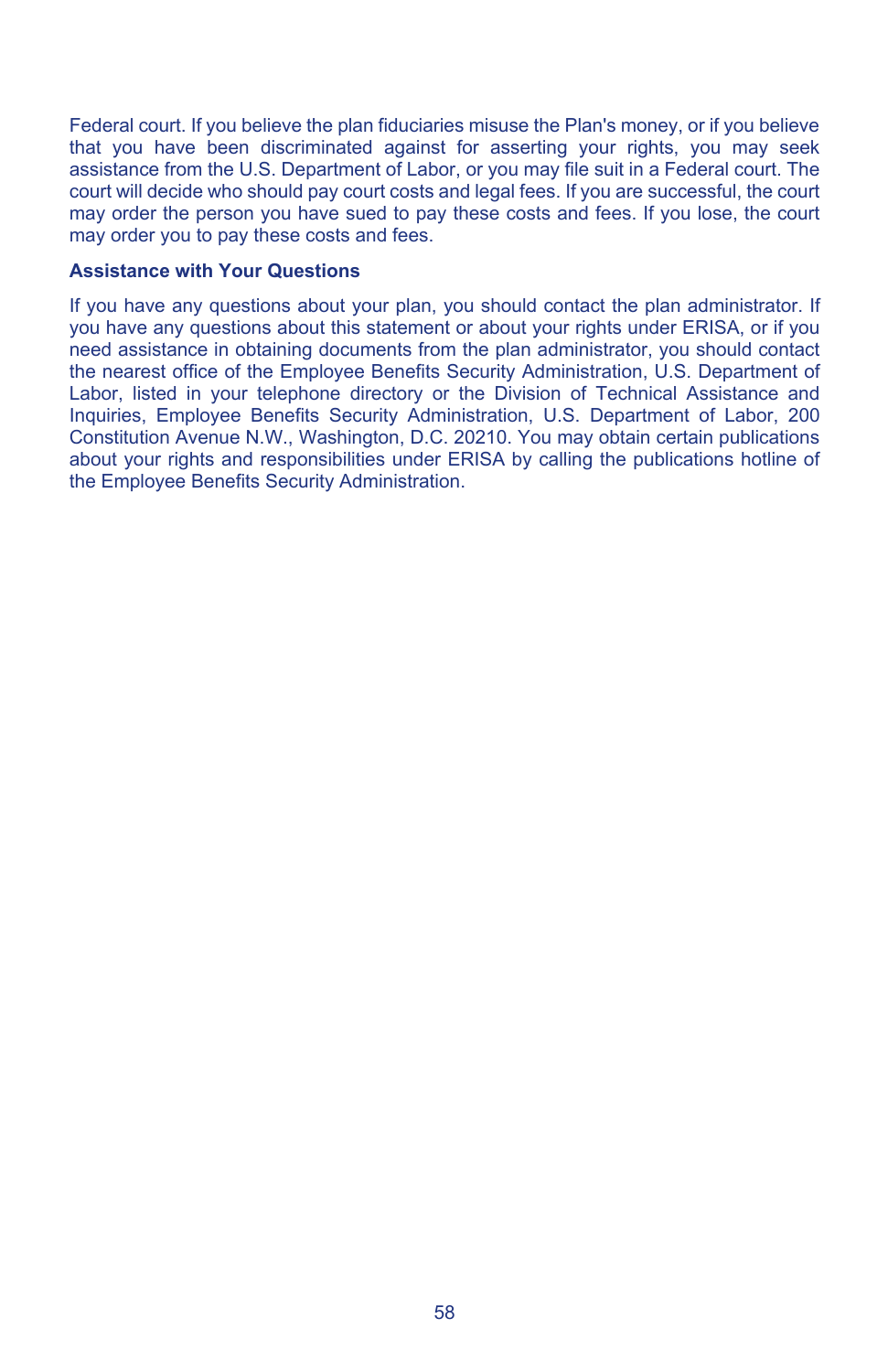# **AMENDMENT AND TERMINATION OF THE PLAN**

#### **AMENDMENT**

The Board of Trustees has the right to amend or modify the Pension Plan at any time. In no event shall any amendment:

- (a) Authorize or permit any part of the Pension Plan assets to be used for purposes other than the exclusive benefit of Participants or their beneficiaries;
- (b) Cause any reduction in your Accrued Benefit except to the extent permitted by law; or
- (c) Cause any part of the Pension Plan assets to revert to any Contributing Employer.

#### **TERMINATION**

The Trustees have the right to terminate the Pension Plan. Upon termination, the value of your Accrued Benefit, as of such termination date shall, to the extent of the assets then available, be non-forfeitable. Benefits will be distributed to you in any manner permitted by the Pension Plan.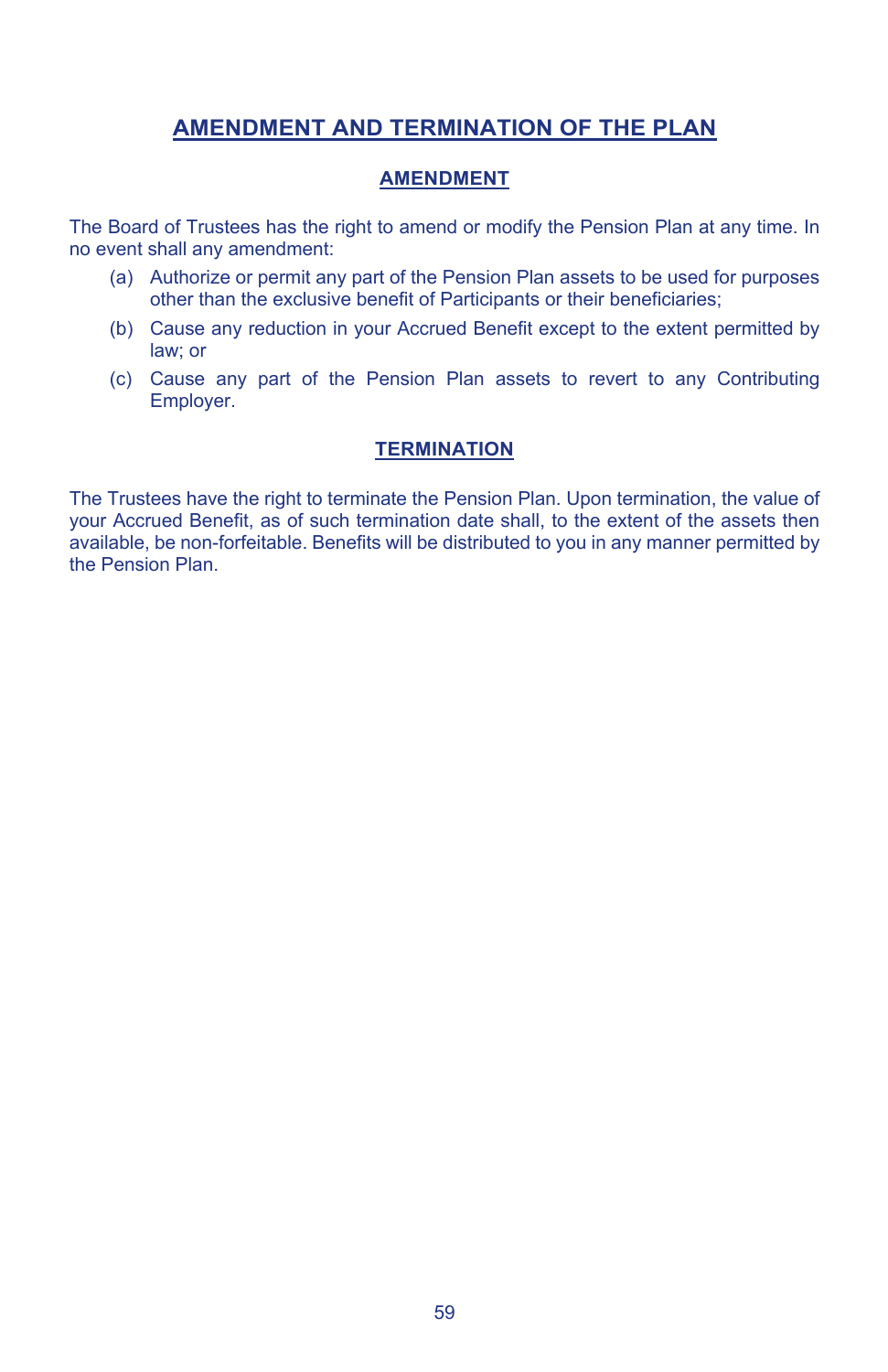# **INSURANCE PROVIDED BY THE PBGC**

Your Pension Benefits under this multiemployer plan are insured by the Pension Benefit Guaranty Corporation (PBGC), a Federal insurance agency. A multiemployer plan is a collectively bargained pension arrangement involving two or more unrelated employers, usually in a common industry.

Under the multiemployer plan program, the PBGC provides financial assistance through loans to plans that are insolvent. A multiemployer plan is considered insolvent if the plan is unable to pay benefits (at least equal to the PBGC's guaranteed benefit limit) when due.

The maximum benefit that the PBGC guarantees is set by law. Under the multiemployer program, the PBGC guarantee equals a participant's years of service multiplied by: (1) 100% of the first \$11 of the monthly benefit accrual rate and (2) 75% of the next \$33. The PBGC's maximum guarantee limit is \$35.75 per month times a participant's years of service. For example, the maximum monthly guarantee for a retiree with 30 years of service would be \$1,072.50 or annually \$12,870.

The PBGC guarantee generally covers: (1) normal and early retirement benefits; disability benefits if you become disabled before the plan becomes insolvent; and (3) certain benefits for your survivors.

The PBGC guarantee generally does not cover: (1) benefits greater than the maximum guaranteed amount set by law; (2) benefit increases and new benefits based on plan provisions that have been in place for fewer than 5 years at the earlier of: (i) the date the plan terminates or (ii) the time the plan becomes insolvent; (3) benefits that are not vested because you have not worked long enough; (4) benefits for which you have not met all of the requirements at the time the plan becomes insolvent; and (5) non-pension benefits, such as health insurance, life insurance, certain death benefits, vacation pay, and severance pay.

For more information about the PBGC and the benefits it guarantees, ask your plan administrator or contact the PBGC's Technical Assistance Division, 1200 K Street, N.W., Suite 930, Washington, D.C. 20005-4026 or call 202-326-4000 (not a toll-free number). TTY/TDD users may call the Federal relay service toll-free at 1-800-877-8339 and ask to be connected to 202-326-4000. Additional information about the PBGC's pension insurance program is available through the PBGC's website on the Internet at http://www.pbgc.gov.